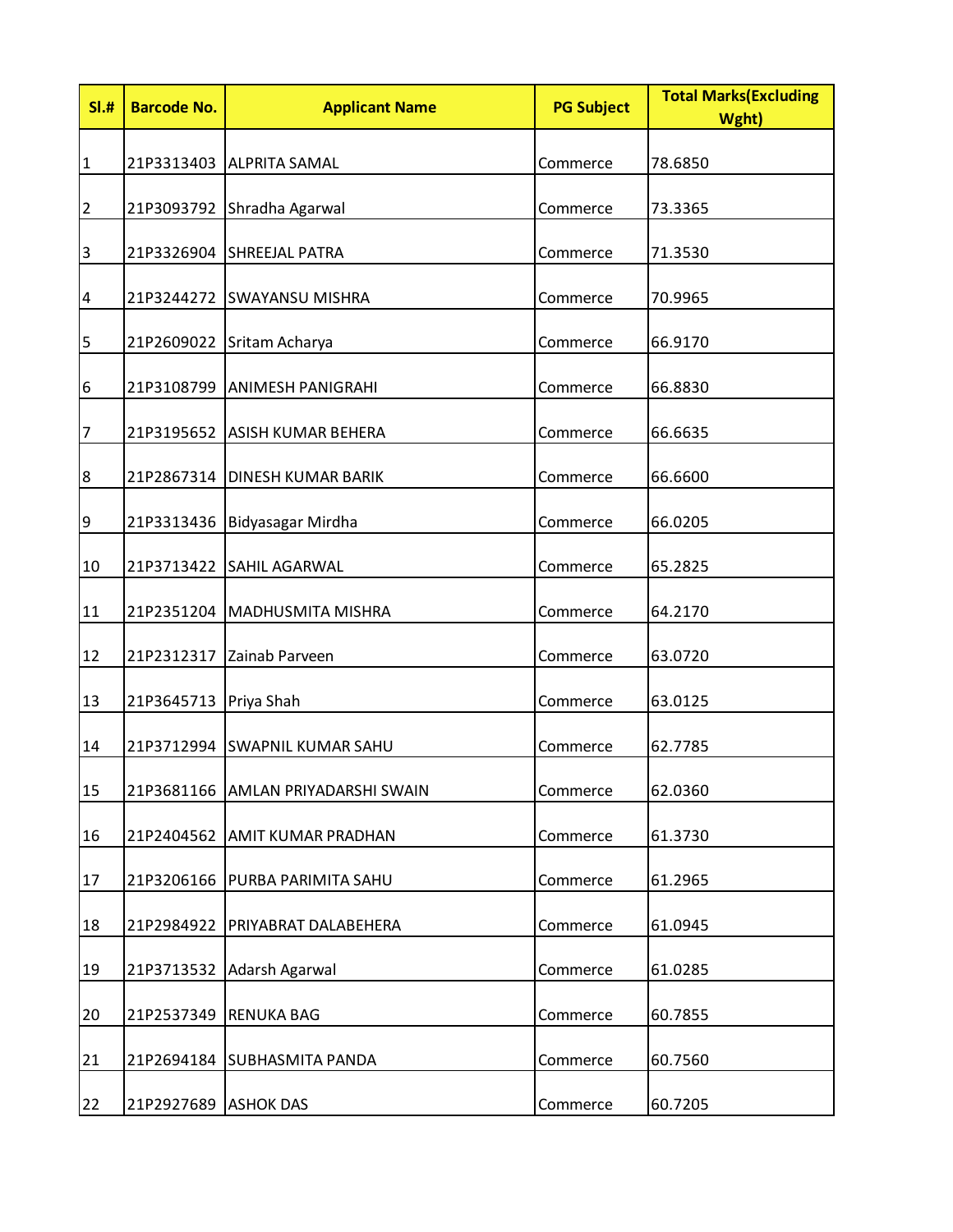| 23 | 21P2875506 | <b>BISWAJIT SAHOO</b>           | Commerce | 60.5585 |
|----|------------|---------------------------------|----------|---------|
| 24 | 21P3211709 | <b>JAGMOHAN DALMIA</b>          | Commerce | 60.3295 |
| 25 |            | 21P3223876   LAXMIDHARA SAHOO   | Commerce | 59.9175 |
| 26 | 21P3421039 | ISHYAM PANDA                    | Commerce | 59.7470 |
|    |            | <b>BHASKAR CHANDRA BARAD</b>    |          |         |
| 27 | 21P3081249 |                                 | Commerce | 59.6435 |
| 28 | 21P3110744 | <b>TUSHAR BEHERA</b>            | Commerce | 59.5625 |
| 29 | 21P3258822 | PUJASHRI PANDA                  | Commerce | 59.4295 |
| 30 | 21P2463457 | <b>ABHISHEK CHABRI</b>          | Commerce | 59.3250 |
| 31 | 21P2535132 | <b>IPSA MOHANTY</b>             | Commerce | 59.2080 |
| 32 | 21P3501889 | <b>KASTURI BEHERA</b>           | Commerce | 59.0595 |
|    |            |                                 |          |         |
| 33 | 21P2971629 | <b>SUSHANT KUMAR SAHU</b>       | Commerce | 59.0385 |
| 34 | 21P3437902 | ANSHA BEHERA                    | Commerce | 58.9460 |
| 35 |            | 21P3656344 KRUSHNAPRIYA MAHAKUD | Commerce | 58.7975 |
| 36 | 21P2398944 | Pratikshya Pattnaik             | Commerce | 58.4065 |
| 37 |            | 21P3273733 SUBHAM SABAT         | Commerce | 58.2865 |
| 38 | 21P2442622 | Ansuman Mishra                  | Commerce | 58.2590 |
| 39 | 21P3550864 | Komal agrawal                   | Commerce | 58.2440 |
| 40 | 21P2437607 | SOUDAMINI ROUT                  | Commerce | 58.1800 |
| 41 | 21P2381774 | <b>SMRITI HOTA</b>              | Commerce | 58.1005 |
| 42 | 21P3270584 | Rishika Naulakha                | Commerce | 57.8255 |
| 43 | 21P2932073 | Nitesh Kumar Sahu               | Commerce | 57.7810 |
|    |            |                                 |          |         |
| 44 | 21P3342422 | Divyanshu Raj                   | Commerce | 57.7685 |
| 45 | 21P3627399 | <b>BISHAL ORAM</b>              | Commerce | 57.7060 |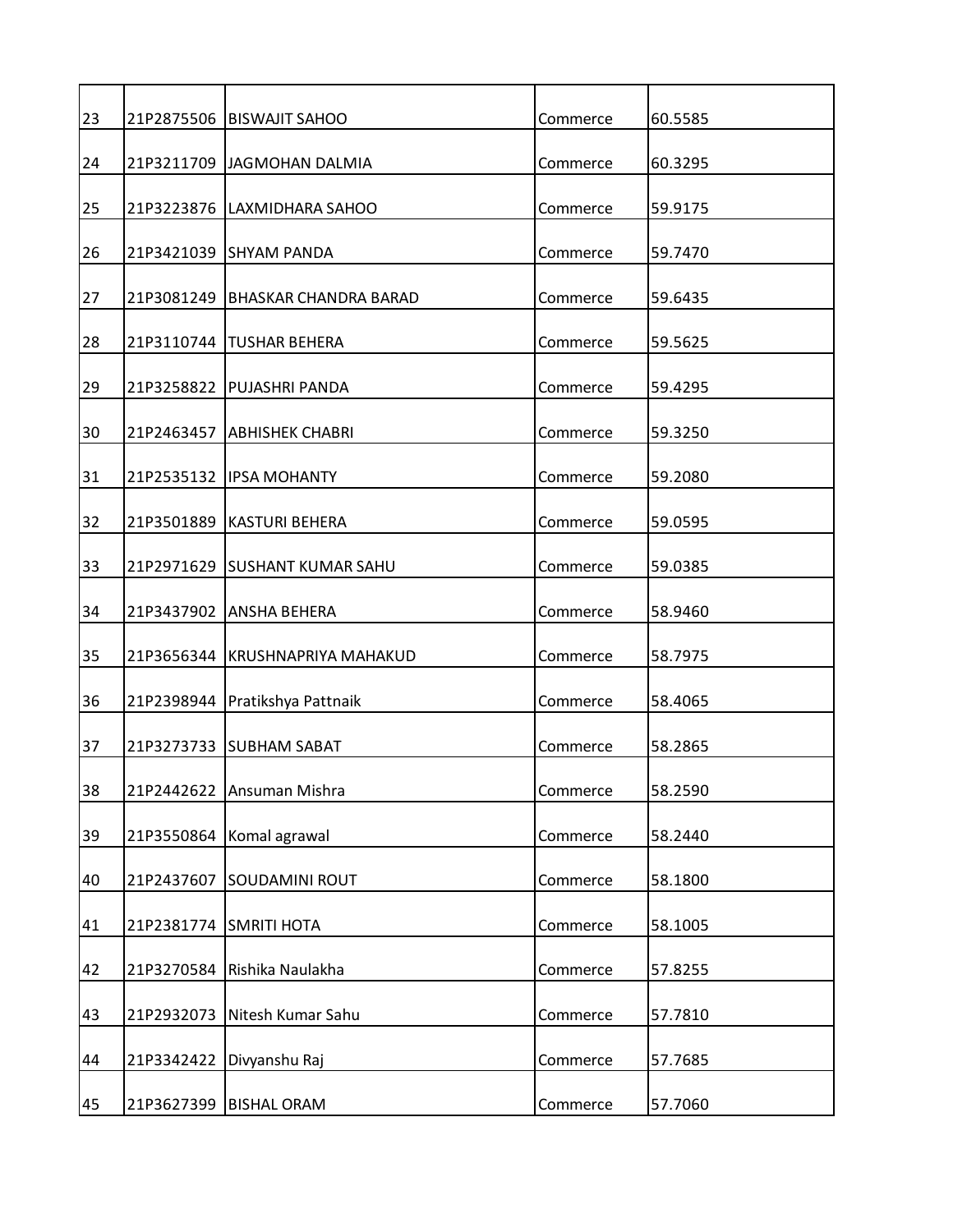| 46 | 21P2678743              | P Naga durga Prasad rao       | Commerce | 57.4495 |
|----|-------------------------|-------------------------------|----------|---------|
| 47 | 21P3024127              | <b>MOHAMMED ASRARUL</b>       | Commerce | 57.3170 |
| 48 | 21P3512669              | BORATAM VENKATA SAI MANIKANTA | Commerce | 57.1820 |
| 49 | 21P2357134              | KAMALJEET KAUR                | Commerce | 57.0645 |
| 50 | 21P3405827              | <b>SOHEL SAMANTA</b>          | Commerce | 57.0480 |
| 51 | 21P2927692              | <b>ROHIT PATEL</b>            | Commerce | 56.9355 |
| 52 | 21P3203924              | Dipak Panda                   | Commerce | 56.9265 |
| 53 | 21P3268252   Mehak Daga |                               | Commerce | 56.7875 |
| 54 | 21P3551612              | Khushi mittal                 | Commerce | 56.7270 |
| 55 | 21P3609629              | <b>ABHIJITA MOHANTY</b>       | Commerce | 56.6705 |
| 56 | 21P3747496              | <b>Mohit Tibarewal</b>        | Commerce | 56.4675 |
| 57 | 21P3196642              | <b>SUNITA SAHOO</b>           | Commerce | 56.4040 |
| 58 |                         | 21P3231367 SUBHAM SAHU        | Commerce | 56.2875 |
| 59 | 21P2321973              | <b>CHETANA DAS</b>            | Commerce | 56.1285 |
| 60 | 21P2681754              | SUBHASMITA LENKA              | Commerce | 56.0950 |
| 61 | 21P3355259 J. KALYANI   |                               | Commerce | 56.0550 |
| 62 | 21P3351569              | <b>BIDYADHAR BEHERA</b>       | Commerce | 56.0545 |
| 63 | 21P3746029              | JYOTIPRAKASH PATTANAYAK       | Commerce | 56.0380 |
| 64 | 21P2455154              | <b>DHRUTIMAYEE PATI</b>       | Commerce | 55.8970 |
| 65 | 21P3526419              | NIKITA DEV                    | Commerce | 55.8050 |
| 66 | 21P3532006              | MD AHMAD RAZA                 | Commerce | 55.6880 |
| 67 | 21P3728466              | Somya Biswal                  | Commerce | 55.6400 |
| 68 | 21P3756649              | <b>PRATYUSH MOHANTY</b>       | Commerce | 55.5650 |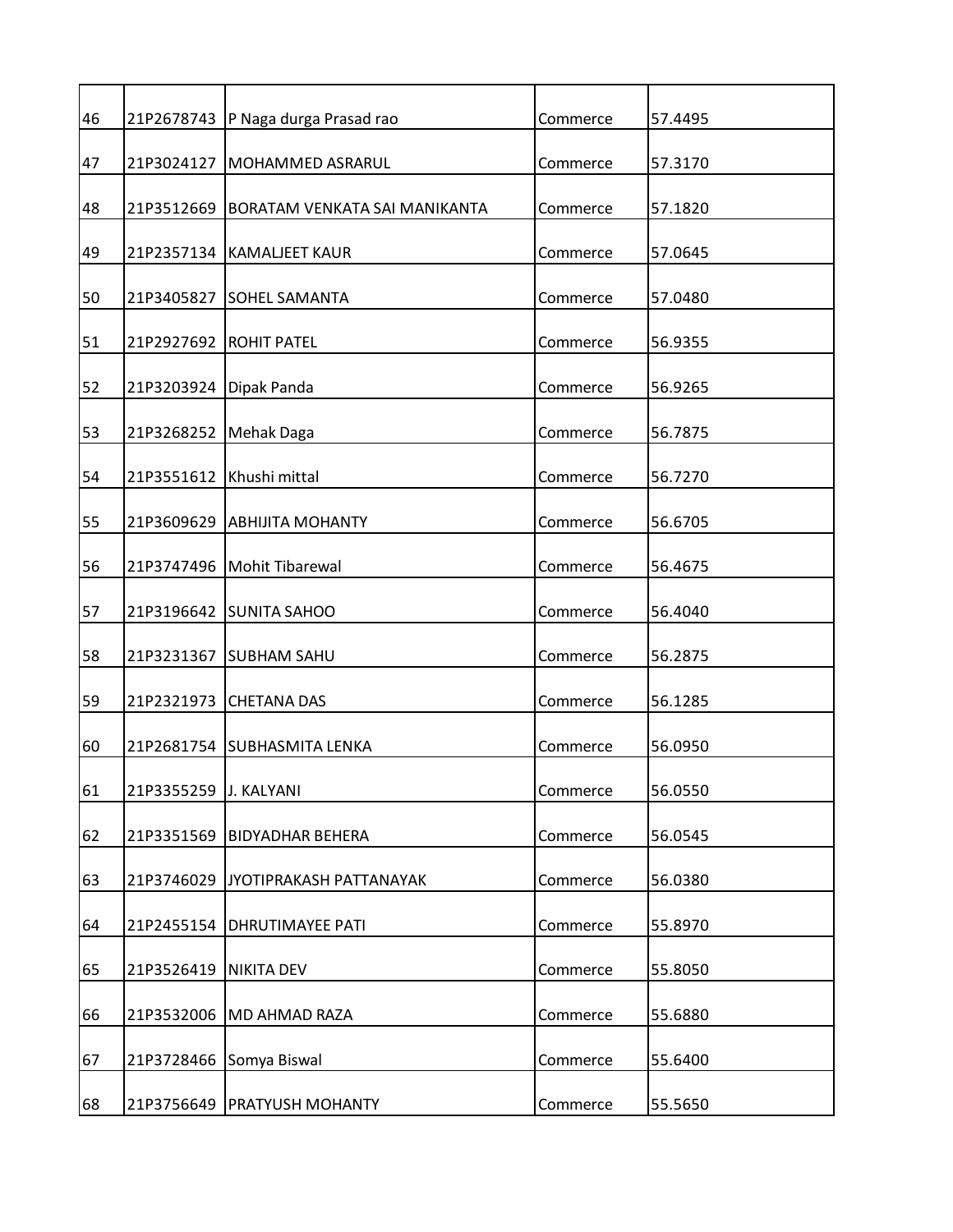| 69 | 21P2848347 | <b>NACHIKETA SUTAR</b>      | Commerce | 55.4980 |
|----|------------|-----------------------------|----------|---------|
| 70 | 21P2535429 | SOUMYA RANJAN MALLICK       | Commerce | 55.4825 |
| 71 | 21P3301959 | M. PRATYASHA                | Commerce | 55.4485 |
| 72 | 21P3726926 | smruti rekha singh          | Commerce | 55.4405 |
| 73 | 21P3265549 | <b>ANKIT KUMAR PUROHIT</b>  | Commerce | 55.3880 |
| 74 | 21P3338004 | <b>T SONIA</b>              | Commerce | 55.3515 |
|    |            |                             |          |         |
| 75 | 21P3124533 | Sunil Biswal                | Commerce | 55.3105 |
| 76 | 21P3657186 | <b>ARSHI NAZ</b>            | Commerce | 55.2530 |
| 77 | 21P2361002 | <b>K SARTHAK</b>            | Commerce | 55.2435 |
| 78 | 21P2296744 | Haripriya Parija            | Commerce | 55.2220 |
| 79 | 21P2312509 | Sindhusuta Mohapatra        | Commerce | 55.1485 |
| 80 | 21P2761236 | <b>SURYAKANTA SENAPATI</b>  | Commerce | 55.1025 |
| 81 | 21P3327699 | ANUP KUMAR PANDA            | Commerce | 55.0745 |
| 82 | 21P3496059 | Kahkashan Samir             | Commerce | 54.9730 |
| 83 | 21P3193426 | <b>GOBINDA MALLIK</b>       | Commerce | 54.9165 |
| 84 |            | 21P2917129 SUBHASHREE SAHOO | Commerce | 54.8955 |
| 85 | 21P2445042 | PRATIKSHYA SAHOO            | Commerce | 54.8530 |
| 86 | 21P3631963 | Manaswani Panda             | Commerce | 54.8395 |
| 87 | 21P3732646 | MANGULU GOUDA               | Commerce | 54.8095 |
| 88 | 21P3324272 | Ankita Choudhury            | Commerce | 54.7920 |
| 89 | 21P2525862 | MANISHAMAYEE BHUYAN         | Commerce | 54.7785 |
| 90 | 21P3520326 | HITESH SHARMA               | Commerce | 54.7595 |
| 91 | 21P3239373 | PRITISH DASH                | Commerce | 54.7030 |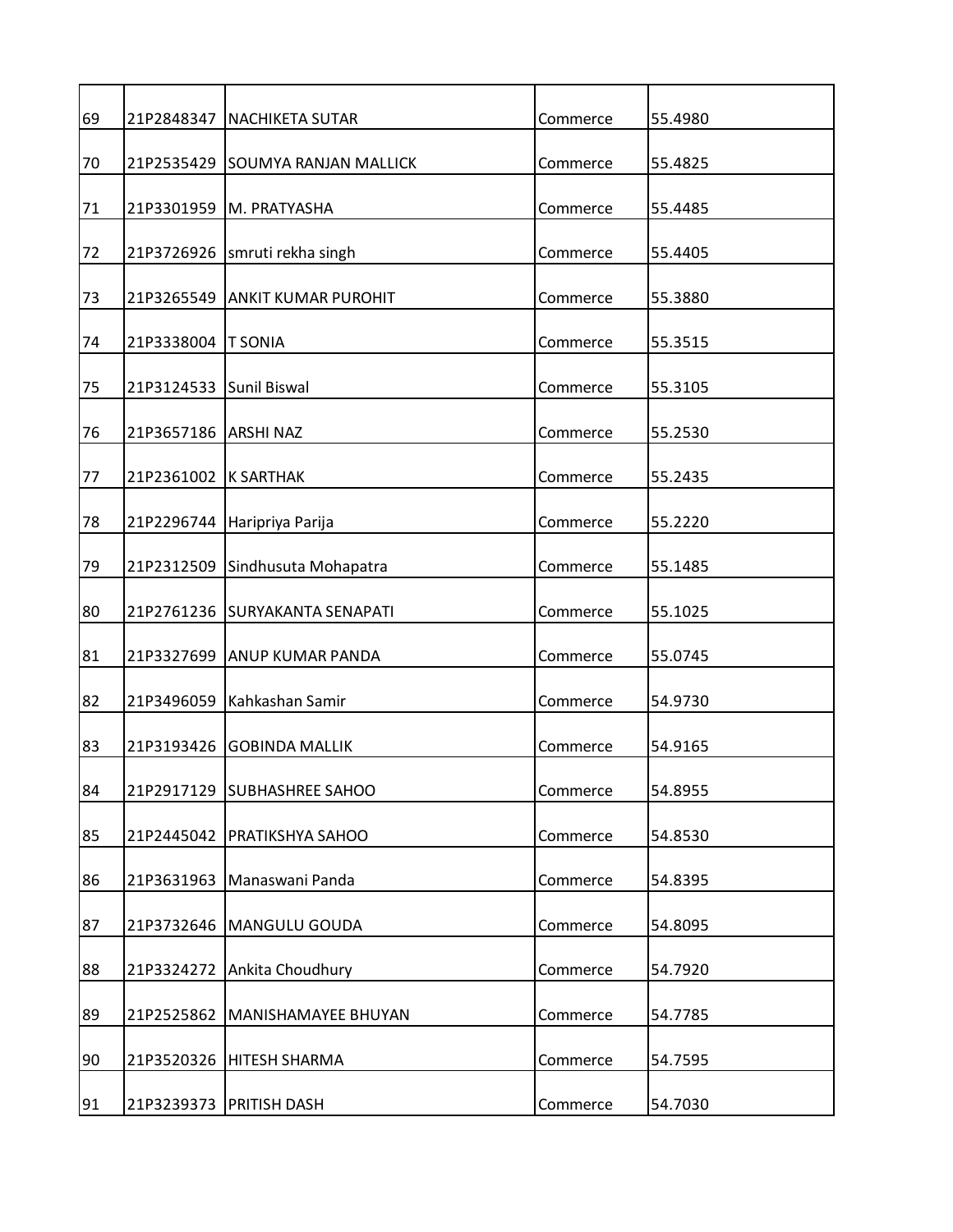| 92  |            | 21P3117599 ISANGEETA DHANUKA     | Commerce | 54.6705 |
|-----|------------|----------------------------------|----------|---------|
| 93  | 21P3490354 | IBIJAYLAXMI HATI                 | Commerce | 54.6670 |
| 94  |            | 21P2849182   PRADEEP KUMAR JENA  | Commerce | 54.6630 |
| 95  | 21P3510172 | <b>SRIKANT GOUDA</b>             | Commerce | 54.6425 |
| 96  | 21P3171152 | <b>SANDEEP KHUNTIA</b>           | Commerce | 54.6015 |
|     |            |                                  |          |         |
| 97  | 21P2965642 | ISMRUTIREKHA RAYAGURU            | Commerce | 54.5705 |
| 98  | 21P3768342 | <b>SANDIP KUMAR BISOI</b>        | Commerce | 54.3015 |
| 99  |            | 21P2869844 IPRATYASHA PAHADSINGH | Commerce | 54.2990 |
| 100 | 21P2635782 | YASHASWINI NAYAK                 | Commerce | 54.2780 |
| 101 | 21P3772844 | TANMAY RANJAN SAHOO              | Commerce | 54.2485 |
| 102 | 21P2402109 | <b>PRADIPTA MOHAPATRA</b>        | Commerce | 54.2350 |
| 103 | 21P3208573 | SUBHANKAR SATAPATHY              | Commerce | 54.2090 |
| 104 | 21P3055974 | <b>IDEEPALI ROUT</b>             | Commerce | 54.1800 |
| 105 | 21P3540404 | <b>DEBASISH MISHRA</b>           | Commerce | 54.1635 |
| 106 | 21P2717676 | <b>BHAGYASHREE SWAIN</b>         | Commerce | 54.1245 |
| 107 | 21P3172989 | <b>SUPRIYA RANA</b>              | Commerce | 54.0305 |
| 108 | 21P2841779 | <b>D.K.S SRIMAN JAGMOHAN</b>     | Commerce | 53.9955 |
| 109 | 21P3392306 | PRACHI PRAMITA PANDA             | Commerce | 53.9790 |
| 110 | 21P3644646 | <b>BINAPANI SAHOO</b>            | Commerce | 53.8855 |
| 111 | 21P2612114 | SUMITRA KUMARI SATAPATHY         | Commerce | 53.8500 |
| 112 | 21P3535957 | <b>CHINNU PRADHAN</b>            | Commerce | 53.8245 |
| 113 | 21P3661456 | SATYAJIT SWAIN                   | Commerce | 53.7330 |
| 114 |            | 21P2883714   PONNAGANTI PRIYANKA | Commerce | 53.6845 |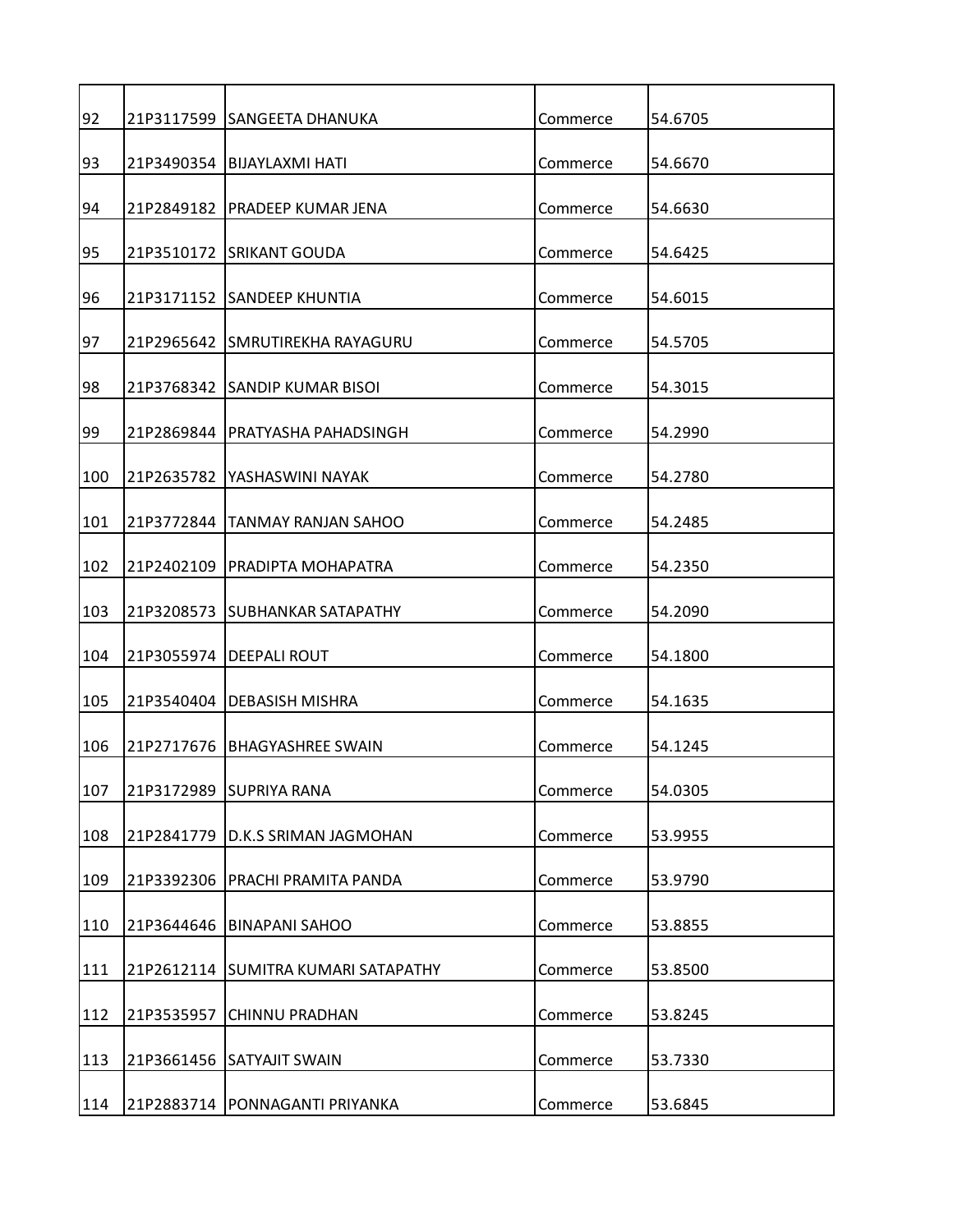| 115 | 21P2879949 | <b>TARANSHU DAS</b>           | Commerce | 53.6240 |
|-----|------------|-------------------------------|----------|---------|
| 116 | 21P3360872 | <b>Pranjal Das</b>            | Commerce | 53.6230 |
| 117 |            | 21P2658146   MADHUSMITA MAITY | Commerce | 53.5445 |
|     |            |                               |          |         |
| 118 | 21P2966662 | <b>BIBEK KUMAR BARAL</b>      | Commerce | 53.5295 |
| 119 | 21P3551467 | <b>TANISHA DASH</b>           | Commerce | 53.4865 |
| 120 | 21P2967314 | <b>Sritam Gouda</b>           | Commerce | 53.4780 |
| 121 | 21P2288986 | SASWATIKA NANDA               | Commerce | 53.4415 |
| 122 | 21P2298404 | ANKITA RANI BISHOYI           | Commerce | 53.4305 |
| 123 | 21P3404606 | TANMAYARANI JENA              | Commerce | 53.4155 |
| 124 | 21P3141286 | <b>ARATI NAYAK</b>            | Commerce | 53.4135 |
|     |            |                               |          |         |
| 125 | 21P3428324 | SOUMYARANJAN ROUT             | Commerce | 53.4045 |
| 126 | 21P3340644 | <b>SWAGATIKA SAHOO</b>        | Commerce | 53.3190 |
| 127 | 21P3698682 | Anil samantray                | Commerce | 53.2885 |
| 128 | 21P3272056 | Manisha Shaw                  | Commerce | 53.2790 |
| 129 | 21P2441473 | PRADYUMNA BEHERA              | Commerce | 53.2430 |
| 130 | 21P2297972 | SUBHAKANTA BEHERA             | Commerce | 53.2210 |
| 131 | 21P2602836 | <b>SUBHASHREE PRUSTY</b>      | Commerce | 53.1265 |
| 132 | 21P3453192 | KHAN ARSHAD ZABEEH            | Commerce | 53.1000 |
| 133 | 21P2830144 | SAMBIT KUMAR SAHOO            | Commerce | 53.0585 |
| 134 | 21P3584634 | <b>BISWANATH BARIK</b>        | Commerce | 53.0495 |
| 135 | 21P3757452 | Muskan Agrawal                | Commerce | 53.0340 |
| 136 | 21P3275477 | Dishant Kasera                | Commerce | 53.0010 |
| 137 | 21P3594037 | Soumya sefalita pattanaik     | Commerce | 52.9150 |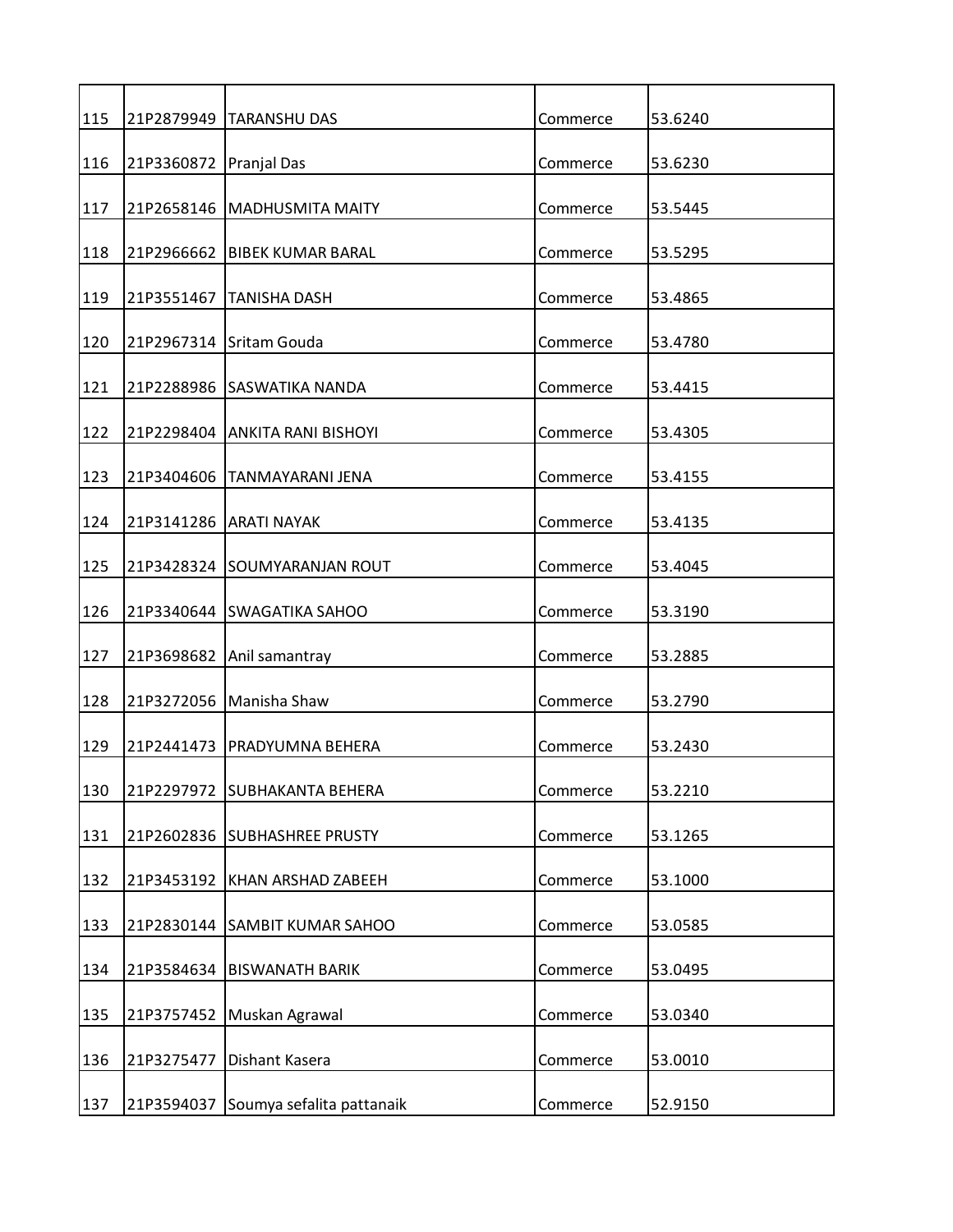| 138 | 21P2684337 | AISHOWRIYA SUBHADARSINI MOHANTY | Commerce | 52.9130 |
|-----|------------|---------------------------------|----------|---------|
| 139 | 21P3001172 | <b>SLAVANYA</b>                 | Commerce | 52.9025 |
| 140 | 21P3297596 | <b>ADARSH MAHARATHI</b>         | Commerce | 52.8925 |
| 141 | 21P3556943 | <b>TUSHAR SAHOO</b>             | Commerce | 52.8865 |
| 142 | 21P3180832 | Subhashree Mishra               | Commerce | 52.8410 |
| 143 | 21P3569699 | <b>SABYASACHI ROUT</b>          | Commerce | 52.8015 |
| 144 | 21P2556662 | <b>ABHISHEK MALLICK</b>         | Commerce | 52.7545 |
| 145 | 21P3220493 | Sahista nisha                   | Commerce | 52.7250 |
| 146 | 21P2560842 | ALOK KUMAR SAHOO                | Commerce | 52.6835 |
| 147 | 21P2364873 | Gyana ranjan Nayak              | Commerce | 52.6830 |
| 148 | 21P3436234 | <b>MAHADEEP NAHAK</b>           | Commerce | 52.6620 |
| 149 | 21P3332363 | <b>JAGRUTI MANSINGH</b>         | Commerce | 52.6550 |
| 150 | 21P3273816 | ANISHA RANI MOHARANA            | Commerce | 52.6370 |
| 151 | 21P3443786 | ROJA SONADRI RAJGURU            | Commerce | 52.6355 |
| 152 | 21P3051784 | <b>AMRIT ABHISEK DAS</b>        | Commerce | 52.5835 |
| 153 | 21P2877706 | <b>SRIKANTA KUMAR SAHOO</b>     | Commerce | 52.5605 |
| 154 | 21P2396752 | Rudra Narayan Behera            | Commerce | 52.5565 |
| 155 | 21P2461706 | Arnab Kumar Giri                | Commerce | 52.5430 |
| 156 | 21P2286404 | Rutuparna Swain                 | Commerce | 52.4825 |
| 157 | 21P2371782 | KUMARI SUCHISMITA NAIK          | Commerce | 52.4535 |
| 158 | 21P2326319 | <b>BISWAKARMA GOUDA</b>         | Commerce | 52.4360 |
| 159 | 21P2863747 | <b>SUBHANGI PATI</b>            | Commerce | 52.3375 |
| 160 | 21P2505603 | Laxmi Mahato                    | Commerce | 52.3280 |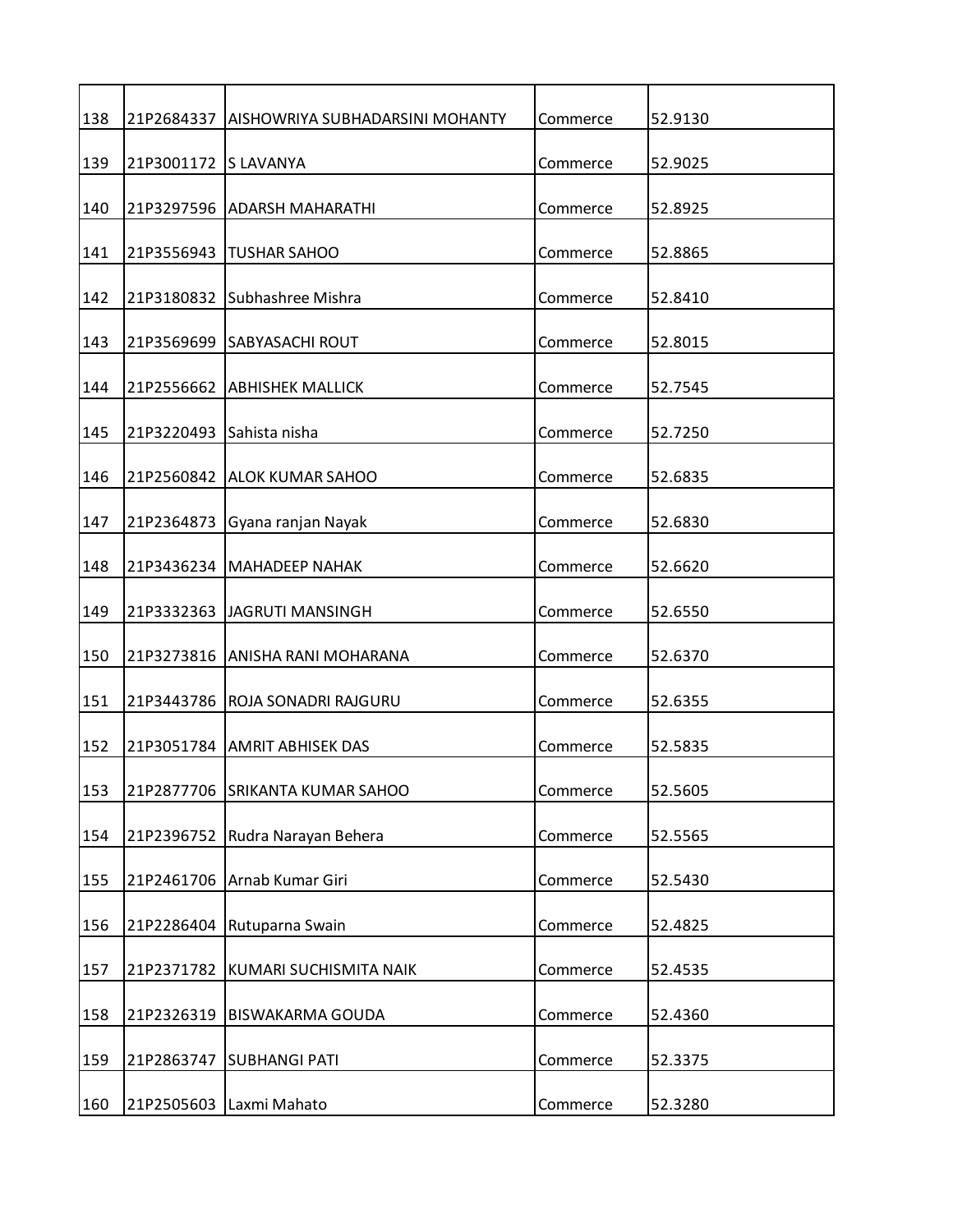| 161 | 21P3023954 | <b>SURESH CHANDRA ROUT</b>   | Commerce | 52.3040 |
|-----|------------|------------------------------|----------|---------|
| 162 | 21P3473999 | ISUPRITA SAHU                | Commerce | 52.3005 |
| 163 |            | 21P2363172 IMUZAHID KHAN     | Commerce | 52.2415 |
| 164 | 21P2303464 | KINTADA JAHNAVI              | Commerce | 52.2395 |
| 165 | 21P2483399 | Chandan Charchit Panda       | Commerce | 52.2245 |
| 166 | 21P2995889 | ISHNEHALATA JENA             | Commerce | 52.1835 |
| 167 | 21P2409199 | <b>AMITA DAS</b>             | Commerce | 52.1595 |
| 168 |            | 21P2860557 SUNIL SWAIN       | Commerce | 52.0895 |
| 169 | 21P3467349 | IPURNENDU PRAKASH SAMAL      | Commerce | 52.0785 |
| 170 | 21P3538826 | SMRUTIREKHA PRADHAN          | Commerce | 52.0225 |
| 171 | 21P2285486 | <b>GIRIJA SHANKAR SAHOO</b>  | Commerce | 52.0185 |
| 172 | 21P2761313 | <b>KHUSHBOO SWAIN</b>        | Commerce | 52.0105 |
| 173 | 21P3443753 | <b>GOPAL KUMAR SAH</b>       | Commerce | 51.9920 |
| 174 | 21P2869499 | ISUBHASHREE SUBHASMITA DHAL  | Commerce | 51.9290 |
| 175 | 21P3646083 | <b>JASMINE SUCHITRA JENA</b> | Commerce | 51.9285 |
| 176 | 21P2287567 | Abinash Pattnaik             | Commerce | 51.9260 |
| 177 | 21P3647616 | Sohani Rath                  | Commerce | 51.9250 |
| 178 | 21P2887919 | Debarchan Nayak              | Commerce | 51.8995 |
| 179 | 21P3690716 | <b>BINDU MADHAVI TIWARI</b>  | Commerce | 51.8765 |
| 180 | 21P2756803 | POOJA CHAUBEY                | Commerce | 51.8485 |
| 181 | 21P3069699 | SATYARANJAN SAMAL            | Commerce | 51.7985 |
| 182 | 21P2826776 | SamikhyaSamal                | Commerce | 51.7235 |
| 183 | 21P3412876 | <b>RANJIT MAHALIK</b>        | Commerce | 51.7015 |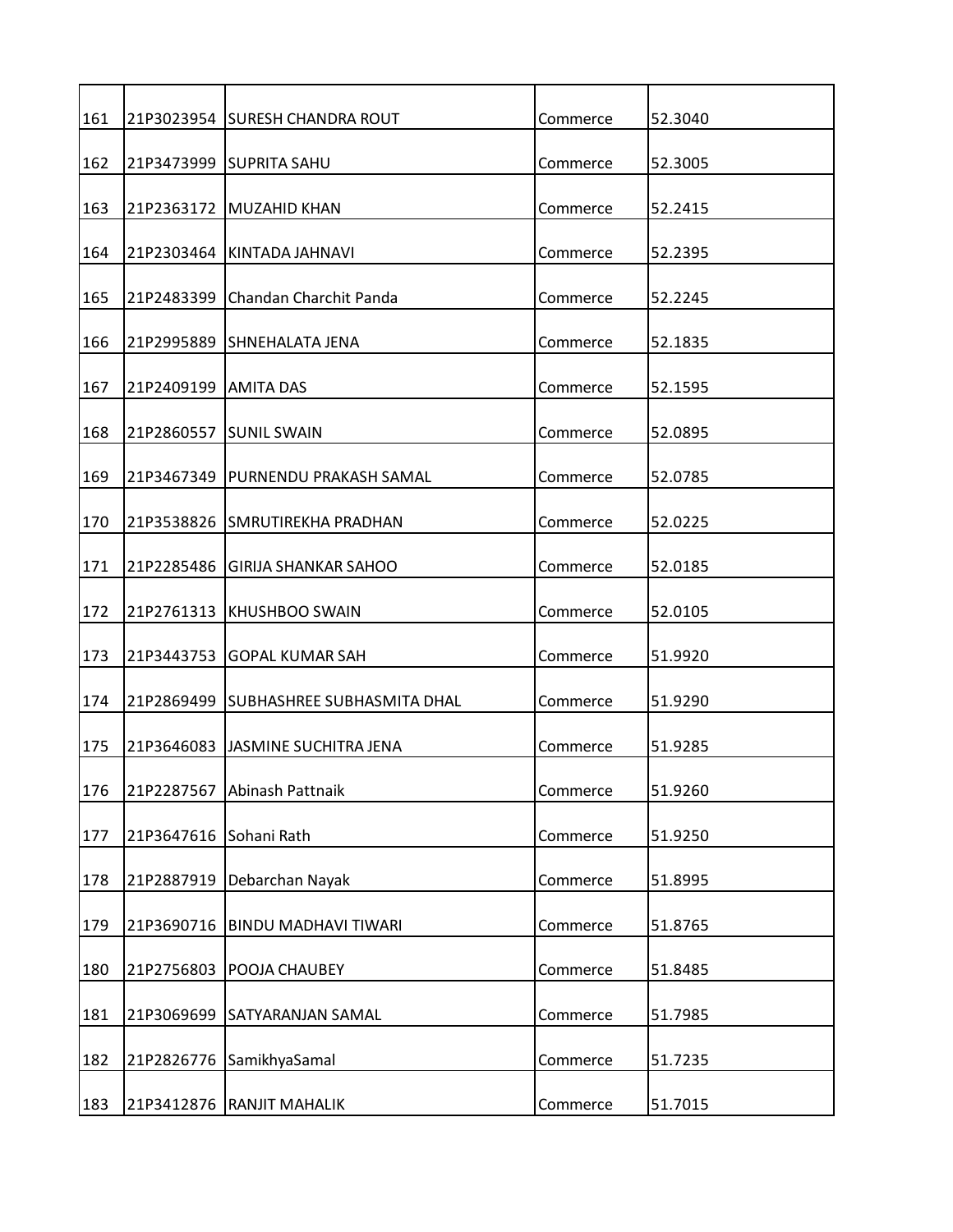| 184 | 21P3468449 | ISUSIL KUMAR MOHAPATRA     | Commerce | 51.6920 |
|-----|------------|----------------------------|----------|---------|
| 185 | 21P3603874 | <b>ANKITA SAHU</b>         | Commerce | 51.6325 |
| 186 |            | 21P3456712 ROJALINI NAYAK  | Commerce | 51.5975 |
| 187 | 21P2398419 | IP VISWANADHAM             | Commerce | 51.5775 |
| 188 | 21P2903473 | Santosh Kumar Sahu         | Commerce | 51.5705 |
| 189 | 21P2685116 | ISANDHYA SAHU              | Commerce | 51.5545 |
| 190 | 21P2882969 | Anjali Singh               | Commerce | 51.5330 |
| 191 | 21P2547689 | <b>IP KUM KUM PRIYA</b>    | Commerce | 51.5275 |
| 192 | 21P2860164 | BIKASH KUMAR PARIDA        | Commerce | 51.5265 |
| 193 | 21P3736463 | DEBASMITA PANIGRAHY        | Commerce | 51.5005 |
| 194 | 21P3524894 | SANGRAM KUMAR SAHOO        | Commerce | 51.4670 |
| 195 | 21P2874433 | SANTOSHI SAHU              | Commerce | 51.3565 |
| 196 | 21P3583257 | ISOUMYA RANJAN BARIK       | Commerce | 51.3500 |
| 197 | 21P3373129 | MANASHA RANJAN PANDA       | Commerce | 51.3115 |
| 198 | 21P3319376 | NIKHIL KUMAR SHARMA        | Commerce | 51.2940 |
| 199 | 21P3286486 | <b>SIBANI KUMARI GOUDA</b> | Commerce | 51.2745 |
| 200 | 21P3254194 | SRUSTI SAMBHABA PARIJA     | Commerce | 51.2260 |
| 201 | 21P2328916 | RAJASHREE SAHU             | Commerce | 51.2220 |
| 202 | 21P3311106 | Chandan Narayan Khamari    | Commerce | 51.2035 |
| 203 | 21P3313619 | <b>ANANDA NAYAK</b>        | Commerce | 51.1535 |
| 204 | 21P3671094 | K ROJA REDDY               | Commerce | 51.1505 |
| 205 | 21P2714974 | DINABANDHU MAHAPATRA       | Commerce | 51.1405 |
| 206 | 21P2742653 | <b>SOUBHAGYA SENAPATI</b>  | Commerce | 51.1395 |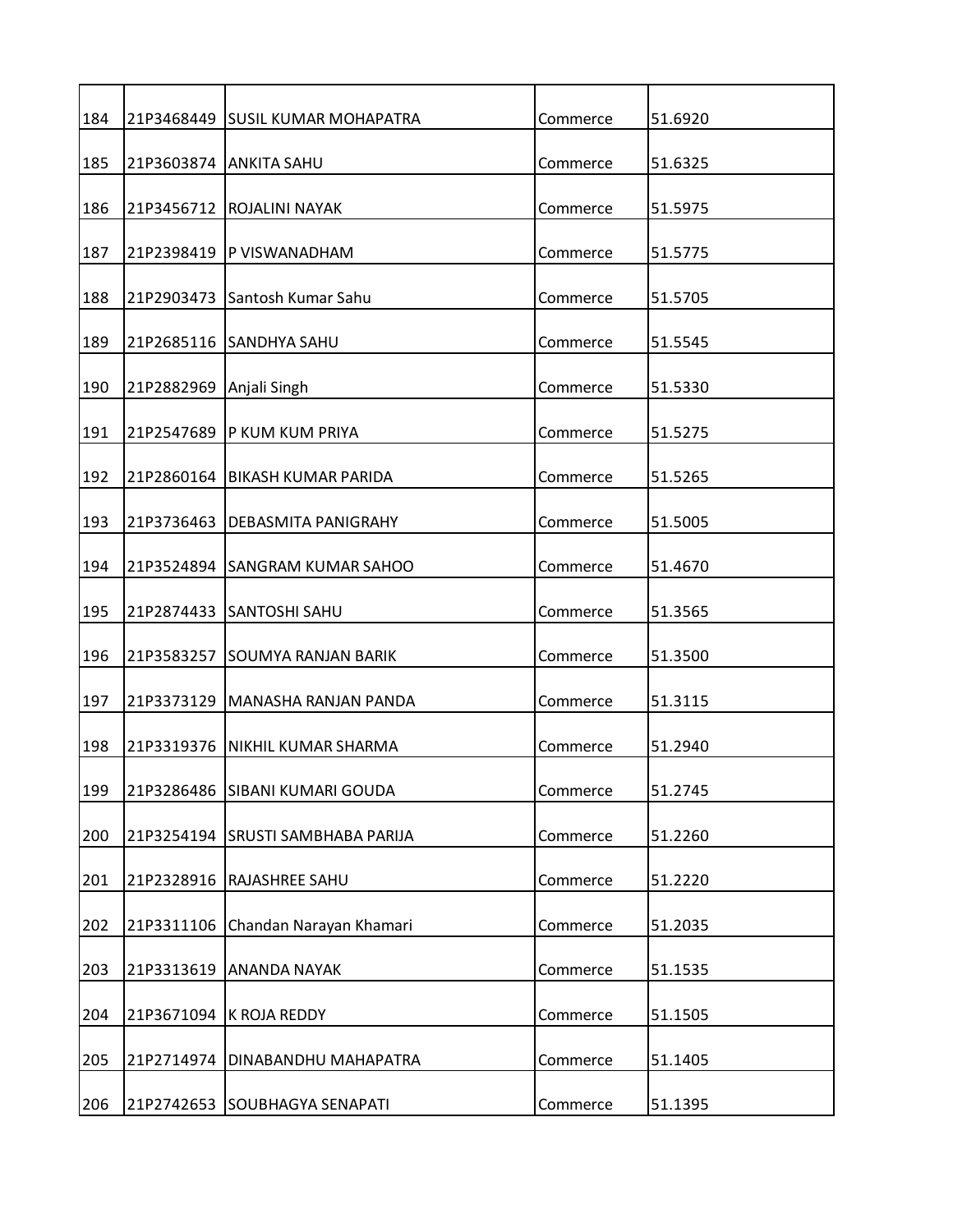| 207 | 21P3740284 | Animesh Mohanty             | Commerce | 51.1315 |
|-----|------------|-----------------------------|----------|---------|
| 208 | 21P3060792 | <b>ALOK KUMAR SAHOO</b>     | Commerce | 51.1310 |
| 209 | 21P3080419 | Roshni Bagaria              | Commerce | 51.1120 |
| 210 | 21P3478364 | SAMBIT SAHOO                | Commerce | 51.1095 |
| 211 | 21P3149702 | Satya Sourav Bhargab        | Commerce | 51.0000 |
|     |            |                             |          |         |
| 212 | 21P2521022 | PRANABI PRIYADARSANI SAHU   | Commerce | 50.9530 |
| 213 | 21P2826567 | <b>UPASANA THAKUR</b>       | Commerce | 50.9410 |
| 214 |            | 21P2287504 Shreya Samantray | Commerce | 50.8755 |
| 215 | 21P2697914 | LIZA MAHARANA               | Commerce | 50.8515 |
| 216 | 21P2695842 | <b>ALISHA KHATOON</b>       | Commerce | 50.8445 |
|     |            |                             |          |         |
| 217 | 21P3123709 | <b>SOVAN PRASAD SAHOO</b>   | Commerce | 50.8430 |
| 218 | 21P3108672 | <b>SWATI MOHANTY</b>        | Commerce | 50.8385 |
| 219 | 21P2564646 | A HASINA KUMARI PRUSTY      | Commerce | 50.8325 |
| 220 | 21P3648864 | SIDDHARTH MAHAPATRA         | Commerce | 50.7865 |
| 221 | 21P3338076 | <b>DIPIKA RANA</b>          | Commerce | 50.7800 |
| 222 | 21P3352542 | Prasit Aditya Parida        | Commerce | 50.7705 |
| 223 | 21P3564346 | TAMANNA PATTANAYAK          | Commerce | 50.7700 |
| 224 | 21P3322643 | <b>SUBHASMITA DASH</b>      | Commerce | 50.7605 |
| 225 | 21P3412569 | MANASWINI MOHARANA          | Commerce | 50.7455 |
| 226 | 21P3525759 | OMKAR SWADHIN DAS           | Commerce | 50.7195 |
| 227 | 21P3371242 | Rajeswari Bothra            | Commerce | 50.6870 |
| 228 | 21P2352443 | Lora Pattanaik              | Commerce | 50.6815 |
| 229 | 21P3305083 | <b>ANKITA NAYAK</b>         | Commerce | 50.6795 |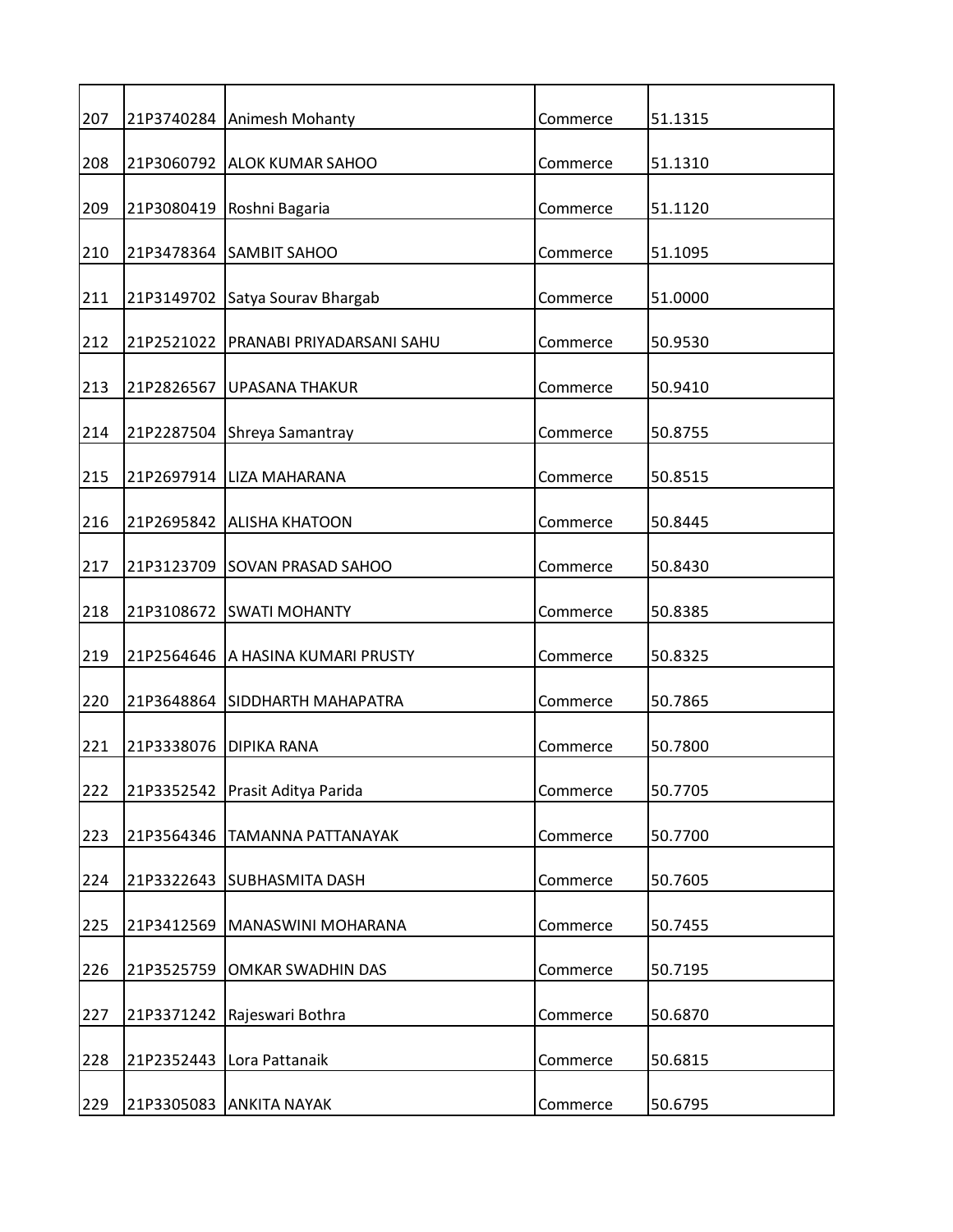| 230 | 21P3453759 | IABHAYA SAHU              | Commerce | 50.6755 |
|-----|------------|---------------------------|----------|---------|
| 231 | 21P2340509 | <b>SUNIL SUKLA</b>        | Commerce | 50.6455 |
| 232 |            | 21P3261369 SK ABU TAWHEED | Commerce | 50.6095 |
| 233 | 21P3512342 | <b>MUKESH KUMAR NAYAK</b> | Commerce | 50.5865 |
| 234 | 21P3219204 | PRIYANKA NEPAK            | Commerce | 50.5370 |
| 235 | 21P3077123 | IMADHUCHHANDA DAS         | Commerce | 50.5125 |
| 236 | 21P2292093 | Priti sahu                | Commerce | 50.5005 |
| 237 | 21P3058456 | <b>BINOD KUMAR SUNA</b>   | Commerce | 50.4925 |
| 238 | 21P3489636 | DEBASHREE MANORAMA        | Commerce | 50.4850 |
| 239 | 21P2382497 | SOUMYARANJAN NAYAK        | Commerce | 50.4190 |
| 240 | 21P3178489 | ISAROJ DHARUA             | Commerce | 50.4075 |
| 241 | 21P3750336 | <b>JITUN KUMAR SINGH</b>  | Commerce | 50.2955 |
| 242 | 21P3286343 | IPRABHAT RANJAN BERA      | Commerce | 50.2795 |
| 243 | 21P3618763 | <b>DEBASMITA BEHERA</b>   | Commerce | 50.2605 |
| 244 | 21P2886533 | Rukhsaar Karim            | Commerce | 50.2535 |
| 245 | 21P3700472 | Abhijeet Mohanty          | Commerce | 50.2255 |
| 246 | 21P3530347 | JYOTIRMAYEE SINGH         | Commerce | 50.2095 |
| 247 | 21P3440762 | <b>SONALI TRIPATHY</b>    | Commerce | 50.1525 |
| 248 | 21P2602387 | <b>HRITIKA PADHY</b>      | Commerce | 50.1290 |
| 249 | 21P2960987 | AMBRITA BEHERA            | Commerce | 50.1245 |
| 250 | 21P3281967 | <b>TANMAYA PANIGRAHY</b>  | Commerce | 50.1165 |
| 251 | 21P2404782 | <b>KAJIT</b>              | Commerce | 50.1110 |
| 252 | 21P2432924 | PRIYANKAR TRIPATHY        | Commerce | 50.0875 |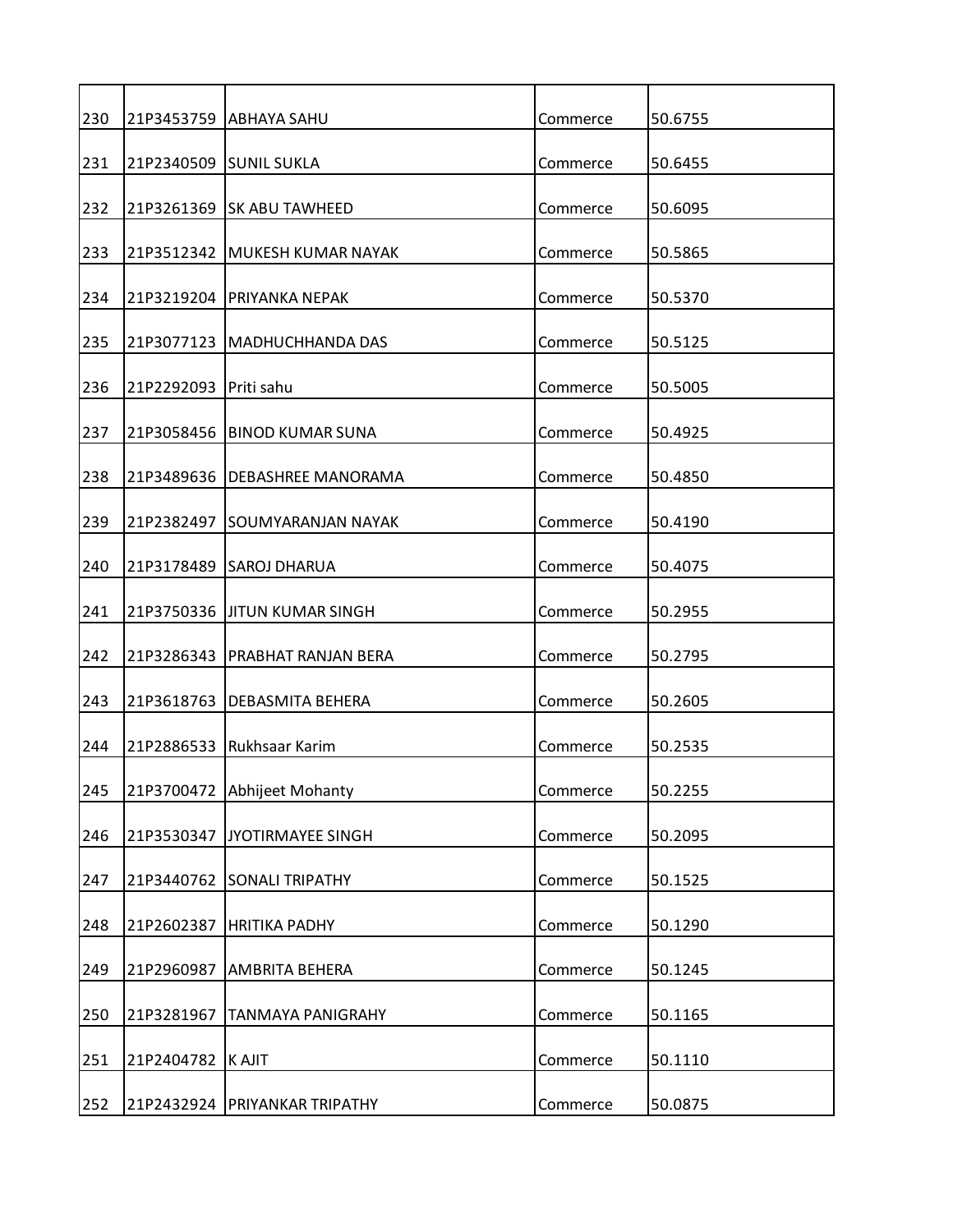| 253 | 21P3479626 | <b>G. SUBHASHREE REDDY</b> | Commerce | 50.0845 |
|-----|------------|----------------------------|----------|---------|
| 254 | 21P2683522 | <b>LISALI SWAIN</b>        | Commerce | 50.0745 |
| 255 | 21P3346317 | Jackson Lakra              | Commerce | 50.0670 |
| 256 | 21P2716006 | <b>LITUN PATRA</b>         | Commerce | 50.0110 |
| 257 | 21P3012456 | <b>QUEEN MOHANTY</b>       | Commerce | 49.9665 |
| 258 | 21P3710024 | <b>PABITRA ROUT</b>        | Commerce | 49.9530 |
| 259 | 21P2455977 | Amrita Parida              | Commerce | 49.9265 |
| 260 | 21P3681146 | <b>GAYATRI SABAR</b>       | Commerce | 49.9005 |
| 261 | 21P3597394 | PREETI PATNAIK             | Commerce | 49.8895 |
| 262 | 21P3596269 | DEEPANWITA PATI            | Commerce | 49.8500 |
| 263 | 21P2575802 | <b>Biswa Prakash Samal</b> | Commerce | 49.8185 |
| 264 | 21P2291213 | CH MANOJ KUMAR PATRO       | Commerce | 49.8105 |
| 265 | 21P3158689 | Sucharita Roy              | Commerce | 49.7490 |
| 266 | 21P3542372 | <b>BIJAY KUMAR RANA</b>    | Commerce | 49.7335 |
| 267 | 21P3688637 | Satabdi Samapika Barik     | Commerce | 49.7305 |
| 268 | 21P2928757 | Sai Ranjan Sahoo           | Commerce | 49.7085 |
| 269 | 21P3553262 | <b>DIPAK NAIK</b>          | Commerce | 49.6900 |
| 270 | 21P2305693 | MONALISHA BHARIMALLA       | Commerce | 49.6595 |
| 271 | 21P2544584 | Sruti Bag                  | Commerce | 49.5600 |
| 272 | 21P3553064 | <b>ABHILIPSA PADHI</b>     | Commerce | 49.5410 |
| 273 | 21P3068869 | A SUDHARANI PATRO          | Commerce | 49.5385 |
| 274 | 21P3186393 | NAMASYA JENA               | Commerce | 49.5185 |
| 275 | 21P3292417 | SAMEER KUMAR MISHRA        | Commerce | 49.4425 |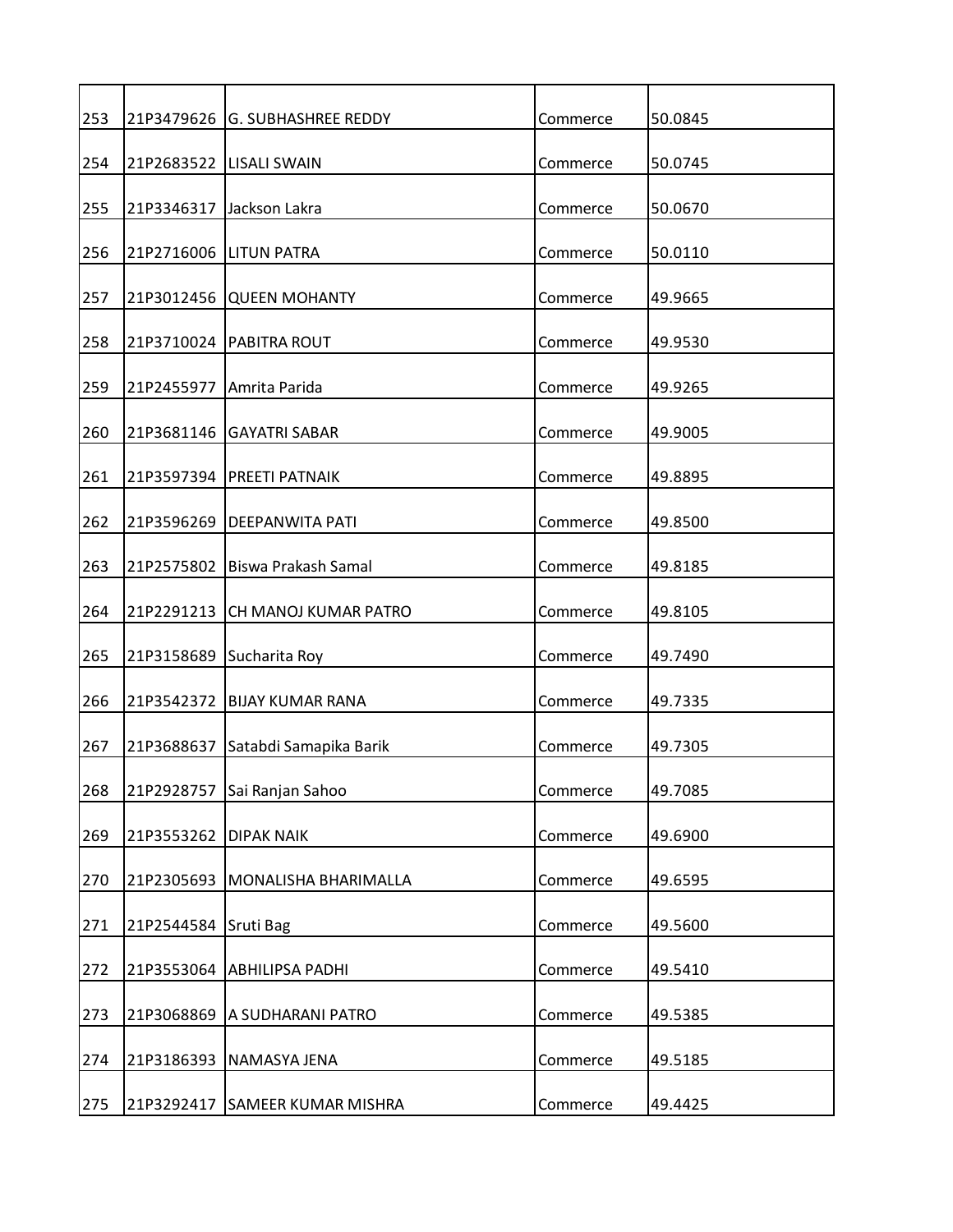| 276 | 21P3193637 | RAJESWARI BHUYAN           | Commerce | 49.4205 |
|-----|------------|----------------------------|----------|---------|
| 277 | 21P2971633 | SAGARIKA DHAL              | Commerce | 49.4165 |
| 278 | 21P3182956 | Manas kumar pradhan        | Commerce | 49.3915 |
|     | 21P2988442 |                            |          |         |
| 279 |            | <b>FATEMA TAIYEBA</b>      | Commerce | 49.3870 |
| 280 | 21P3670276 | <b>SWARNAJIT SAMAL</b>     | Commerce | 49.3410 |
| 281 | 21P2557276 | Sayanti Chatterjee         | Commerce | 49.3390 |
| 282 | 21P2946806 | <b>SIBANI PADHY</b>        | Commerce | 49.3270 |
| 283 |            | 21P3390052   SALINI PANDA  | Commerce | 49.3135 |
|     |            |                            |          |         |
| 284 | 21P3027374 | <b>IPSITA PATNAIK</b>      | Commerce | 49.2800 |
| 285 | 21P2934893 | Sarthak Dev Pattanaik      | Commerce | 49.2670 |
|     |            |                            |          |         |
| 286 | 21P3440706 | <b>SUBHA PRASHAD SAHOO</b> | Commerce | 49.2335 |
| 287 | 21P3327923 | PRANJAL PATRA              | Commerce | 49.1775 |
| 288 | 21P2743442 | Simmran Das                | Commerce | 49.1770 |
| 289 | 21P3210939 | <b>SRUTILIPSA SWAIN</b>    | Commerce | 49.1680 |
| 290 | 21P3570607 | DEEPAK KUMAR CHHATOI       | Commerce | 49.1635 |
| 291 | 21P2660773 | Manisha Mardi              | Commerce | 49.1255 |
| 292 | 21P3382902 | <b>SONALIKA BEHERA</b>     | Commerce | 49.1215 |
| 293 | 21P3668153 | <b>SUPRIYA SENAPATI</b>    | Commerce | 49.0860 |
| 294 | 21P2316249 | <b>MALATI MURMU</b>        | Commerce | 49.0740 |
|     |            |                            |          |         |
| 295 | 21P2635506 | PRABHAT KUMAR PRADHAN      | Commerce | 49.0390 |
| 296 | 21P3720843 | SEPHALI PADHAN             | Commerce | 49.0365 |
| 297 | 21P3102919 | SOUMYA SMITA PRADHAN       | Commerce | 48.9960 |
|     |            |                            |          |         |
| 298 | 21P3356909 | ANKITA PRIYADARSINI SAHOO  | Commerce | 48.9945 |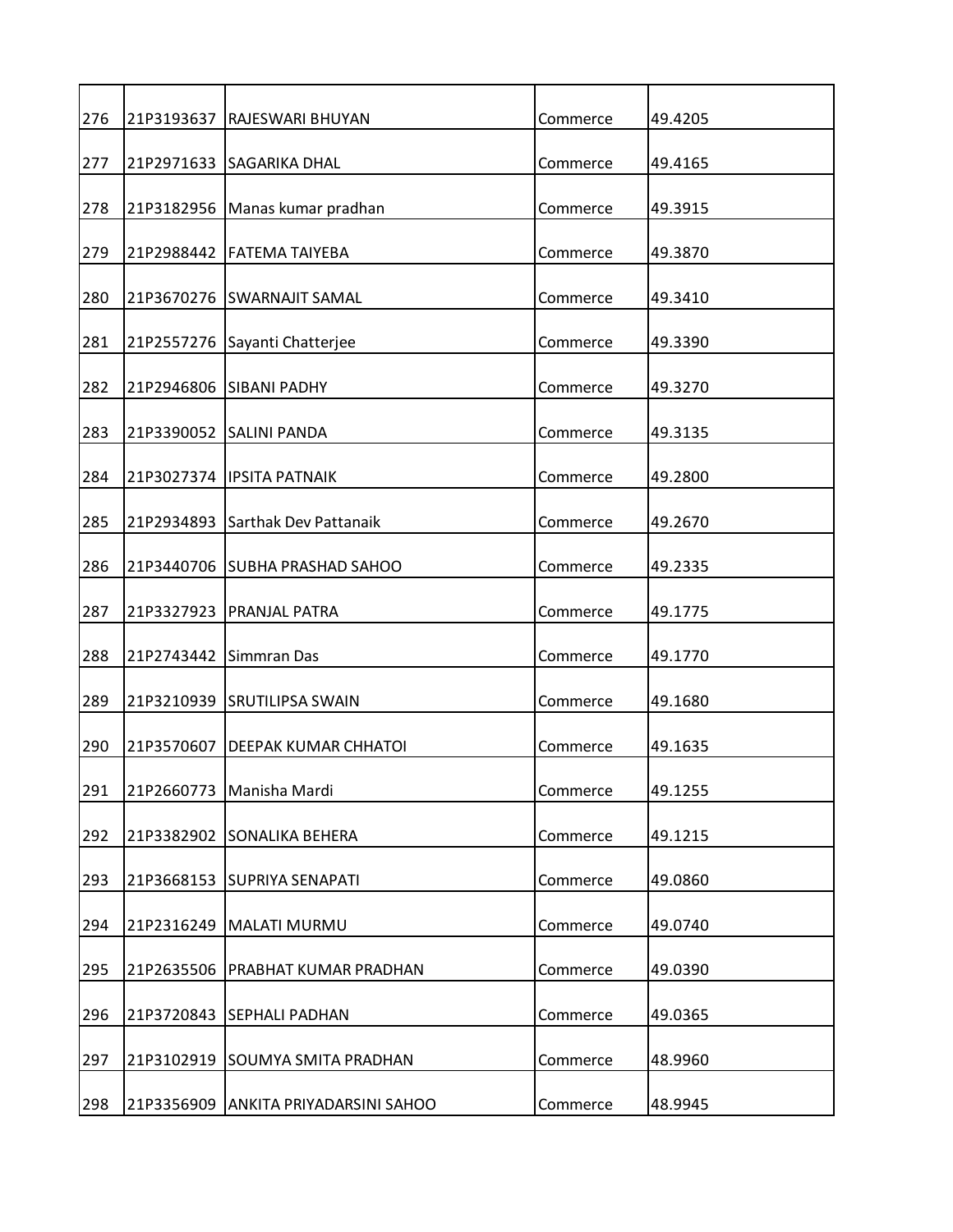| 299 | 21P2331192 | SOUMYA BHATTA                    | Commerce | 48.9775 |
|-----|------------|----------------------------------|----------|---------|
| 300 | 21P3606194 | <b>SUBRAT KUMAR MOHANTY</b>      | Commerce | 48.9555 |
| 301 | 21P2806912 | Puja Kour Hanspal                | Commerce | 48.9505 |
| 302 | 21P3187257 | <b>SATYABRATA BARAL</b>          | Commerce | 48.9435 |
| 303 | 21P3754559 | <b>BISWAKALYAN JENA</b>          | Commerce | 48.9210 |
| 304 | 21P3195287 | Aman kumar singh                 | Commerce | 48.9075 |
| 305 | 21P2373339 | PRAMOD BEHERA                    |          | 48.8950 |
|     |            |                                  | Commerce |         |
| 306 |            | 21P2924456 SITANSHU SEKHAR PARHI | Commerce | 48.8720 |
| 307 | 21P2876083 | Preeti Prangya Champatiray       | Commerce | 48.8550 |
| 308 | 21P2915274 | Raj Singh                        | Commerce | 48.8255 |
| 309 | 21P2293124 | <b>ASHARANI NAYAK</b>            | Commerce | 48.8095 |
| 310 | 21P2971044 | <b>MAWA BHARAT</b>               | Commerce | 48.7955 |
| 311 | 21P3144806 | <b>NITUNI PANDA</b>              | Commerce | 48.7885 |
| 312 |            | 21P2413344 RUDRA NARAYAN ACHARYA | Commerce | 48.7590 |
| 313 | 21P3219992 | <b>BABLI KUMARI</b>              | Commerce | 48.7500 |
| 314 | 21P3753822 | <b>SUNIL KUMAR BEHERA</b>        | Commerce | 48.7475 |
| 315 | 21P2449412 | SHRADHA KUMARI SINGH             | Commerce | 48.6200 |
| 316 | 21P2342433 | Sanjana Dehury                   | Commerce | 48.6195 |
| 317 | 21P3441923 | MOUSUMI PRADHAN                  | Commerce | 48.6125 |
| 318 | 21P3208679 | <b>ITISHREE SAHU</b>             | Commerce | 48.5445 |
| 319 | 21P2952014 | <b>BANISHREE ROUT</b>            | Commerce | 48.5405 |
| 320 | 21P3049594 | SHANTUNU KUMAR DASH              | Commerce | 48.5215 |
| 321 | 21P3135463 | <b>DEBANANDA JENA</b>            | Commerce | 48.5070 |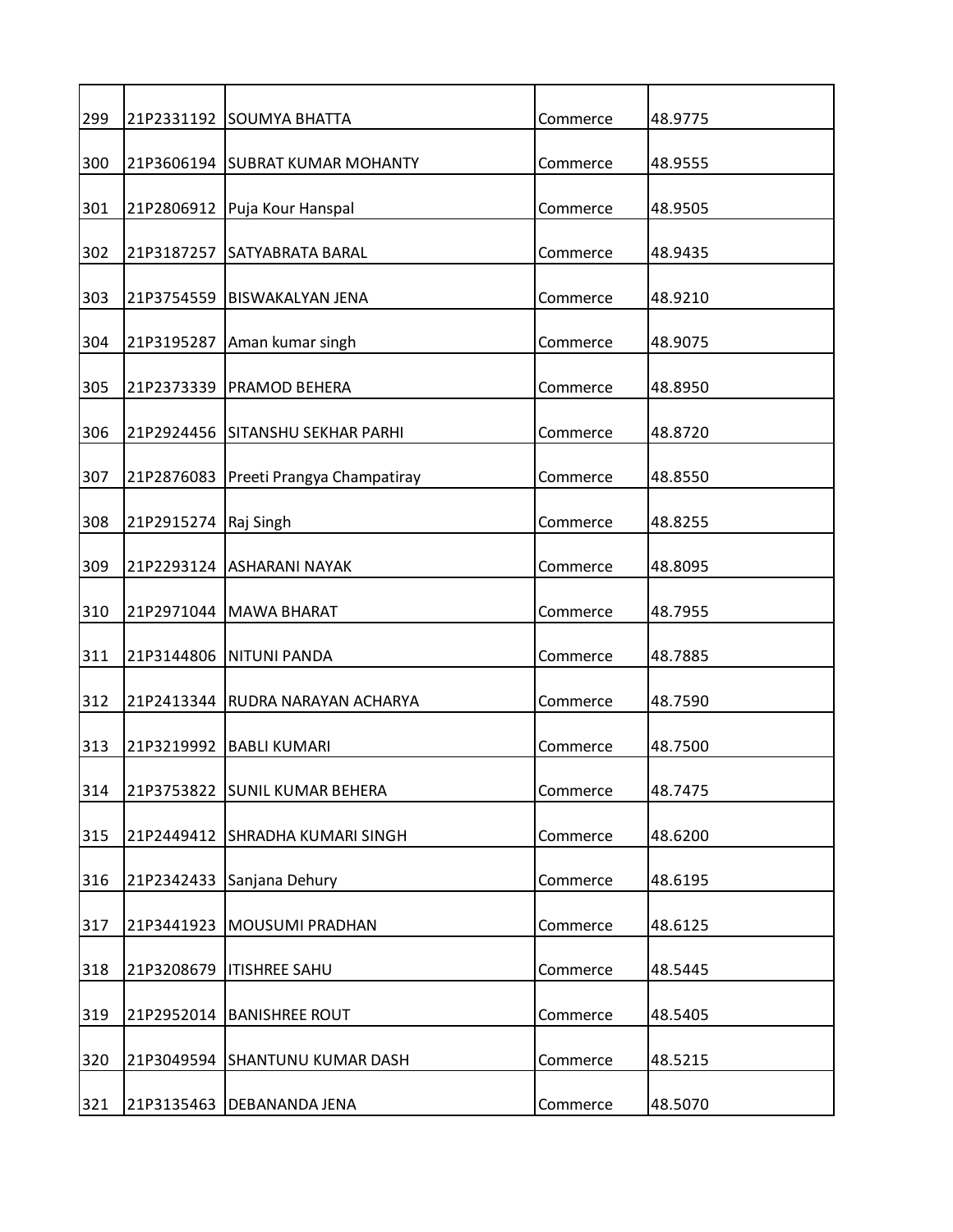| 322 | 21P3417019 | Suman Sudha Dash                 | Commerce | 48.5055 |
|-----|------------|----------------------------------|----------|---------|
| 323 | 21P2710772 | SANTOSH KUMAR PANDA              | Commerce | 48.5045 |
| 324 |            | 21P3230679 SONALISHA MOHARANA    | Commerce | 48.4730 |
| 325 | 21P2794463 | Ayush sharma                     | Commerce | 48.4540 |
|     |            |                                  |          |         |
| 326 | 21P3322372 | Soura Prakash Mishra             | Commerce | 48.4515 |
| 327 | 21P2696909 | <b>ABHISEK BEHERA</b>            | Commerce | 48.3955 |
| 328 | 21P2482552 | SANDHYARANI MISHRA               | Commerce | 48.3945 |
| 329 | 21P2923009 | <b>ITISHREE DAS</b>              | Commerce | 48.3620 |
| 330 | 21P3590662 | Aditya Samal                     | Commerce | 48.3415 |
|     |            |                                  |          |         |
| 331 | 21P2293296 | KANHA PALAI                      | Commerce | 48.3360 |
| 332 | 21P3531133 | <b>SWEETY NIBEDITA DUNG DUNG</b> | Commerce | 48.3265 |
| 333 | 21P3321763 | PABITRA KUMAR MAHALIK            | Commerce | 48.3255 |
| 334 | 21P3474862 | Ladi vishali                     | Commerce | 48.3140 |
| 335 | 21P3114866 | PRABHUDATTA BARIK                | Commerce | 48.3080 |
| 336 | 21P3376082 | <b>DEEPAK BARIK</b>              | Commerce | 48.2965 |
| 337 | 21P3257824 | Debasis Das                      | Commerce | 48.2640 |
| 338 | 21P2397412 | AKASH SAHU                       | Commerce | 48.2385 |
| 339 | 21P2894689 | P.SRIJA DORA                     | Commerce | 48.2245 |
| 340 | 21P2448926 | PAYAL MALLICK                    | Commerce | 48.2205 |
| 341 | 21P2700114 | PURNIMA BEHERA                   | Commerce | 48.2125 |
| 342 | 21P3668727 | <b>JASOBANTA BHUYAN</b>          | Commerce | 48.1955 |
| 343 | 21P2883799 | Anam Fatma                       | Commerce | 48.1235 |
|     |            |                                  |          |         |
| 344 |            | 21P2908684 Pravas Kumar Nayak    | Commerce | 48.1070 |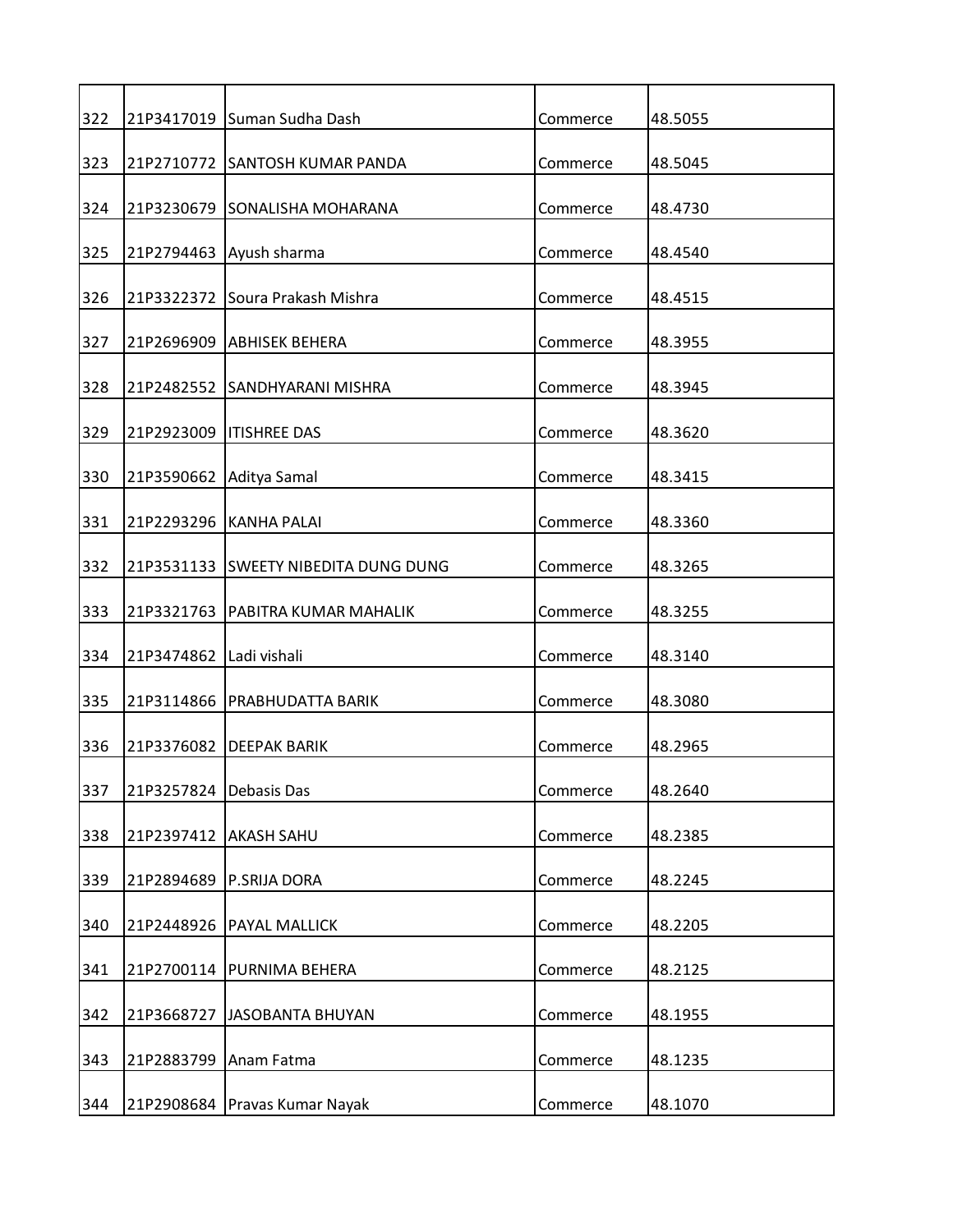| 345 | 21P3765779 | ARUNDHATEE SAMANTARAY       | Commerce | 48.1000 |
|-----|------------|-----------------------------|----------|---------|
| 346 | 21P3069117 | <b>USASHI MOHANTY</b>       | Commerce | 48.0920 |
| 347 | 21P2400553 | RITUNANDA PRADHAN           | Commerce | 48.0900 |
| 348 | 21P3241314 | CHANCHAL KUMARI SINGH       | Commerce | 48.0855 |
| 349 | 21P2982563 | <b>ASHIS ROUT</b>           | Commerce | 48.0850 |
| 350 | 21P3694282 | OMM SANDEEP SAHU            | Commerce | 48.0820 |
| 351 | 21P3020562 | <b>ANKITA PATRA</b>         | Commerce | 48.0695 |
| 352 | 21P3548816 | ABHILASH PUJHARI            | Commerce | 48.0535 |
| 353 | 21P2713852 | LISA RANI PANIGRAHI         | Commerce | 48.0335 |
| 354 | 21P3136384 | ISOUMYAJIT PANDAB           | Commerce | 48.0300 |
|     |            |                             |          |         |
| 355 | 21P2305249 | ISRUTI REKHA SAHOO          | Commerce | 47.9885 |
| 356 | 21P2747266 | <b>KARISMA SAHOO</b>        | Commerce | 47.9855 |
| 357 | 21P2617127 | ISANDHYA RANI SAHU          | Commerce | 47.9760 |
| 358 | 21P3118193 | <b>CHINMAYEE MOHANTY</b>    | Commerce | 47.9675 |
| 359 | 21P3333456 | <b>SONALI MALLICK</b>       | Commerce | 47.9515 |
| 360 | 21P3490889 | CH SANJANA SUBUDHI          | Commerce | 47.9455 |
| 361 | 21P3690792 | <b>SIKRUTI MOHANTY</b>      | Commerce | 47.9255 |
| 362 | 21P2948533 | MAUSUMI PAHADASINGH         | Commerce | 47.8905 |
| 363 | 21P2659669 | LAXMAN CHANDAK              | Commerce | 47.8835 |
| 364 | 21P3501626 | <b>BHABANI SHANKAR SAHU</b> | Commerce | 47.8540 |
| 365 | 21P3538793 | <b>SRIKANTA PANDA</b>       | Commerce | 47.8400 |
| 366 | 21P2580994 | PRIYANKA AGARWALLA          | Commerce | 47.8330 |
| 367 | 21P3654154 | <b>B.MANISHA PATRO</b>      | Commerce | 47.8215 |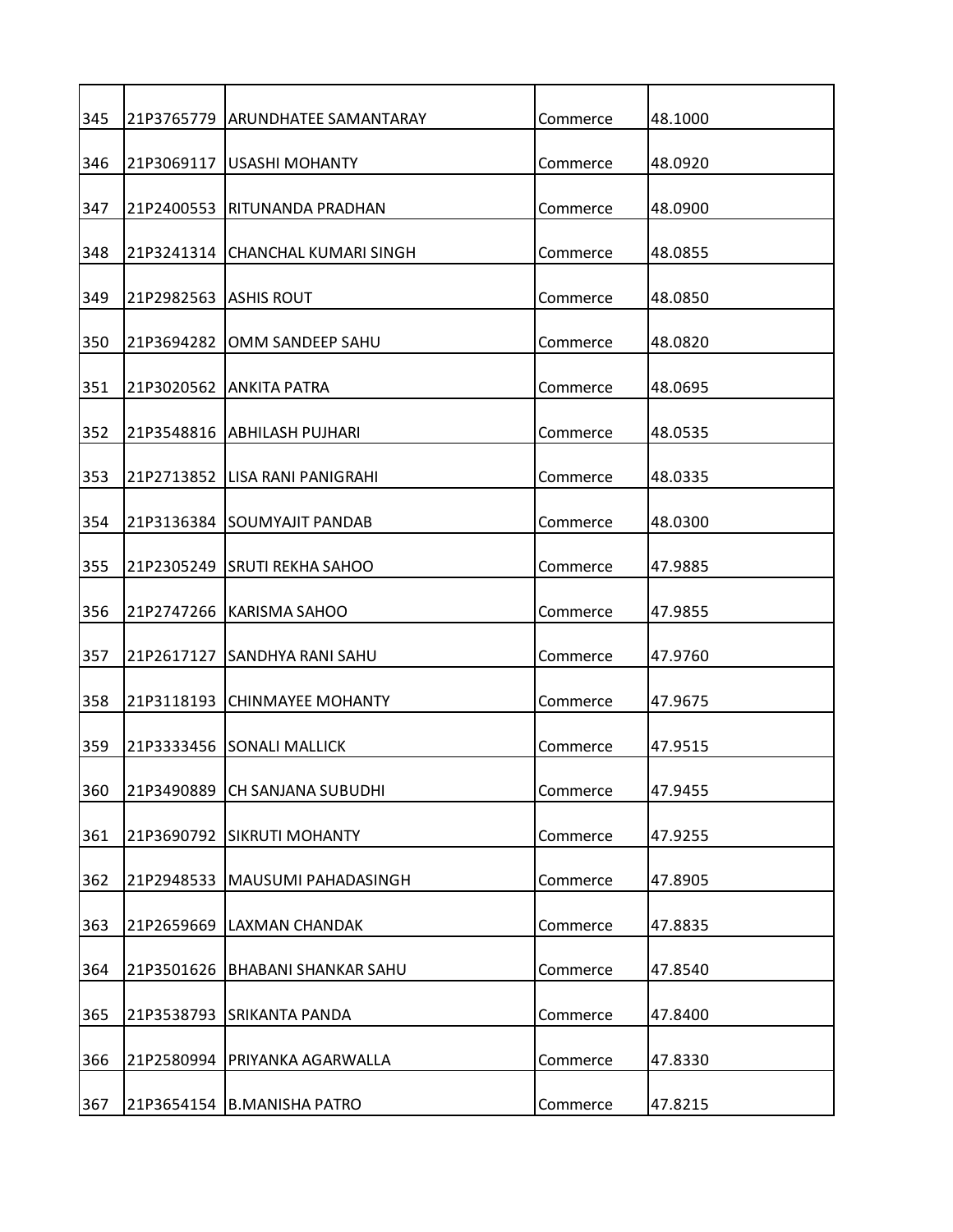| 368 | 21P3704009             | ABDUL JASIM                   | Commerce | 47.8195 |
|-----|------------------------|-------------------------------|----------|---------|
| 369 | 21P3393699             | Alisha goel                   | Commerce | 47.8170 |
| 370 | 21P3380983             | Sushree Shwetalina Pradhan    | Commerce | 47.8115 |
| 371 | 21P3357569             | <b>MANORANJAN SAHOO</b>       | Commerce | 47.8110 |
| 372 | 21P2869609             | <b>Binata Pattnaik</b>        | Commerce | 47.8035 |
| 373 | 21P2928733             | DINESH MAHANAND               | Commerce | 47.7915 |
| 374 | 21P2608154             | <b>SAROJ GOUDA</b>            | Commerce | 47.7865 |
| 375 | 21P3705854 SUJATA GIRI |                               | Commerce | 47.7365 |
| 376 | 21P2425649             | <b>NEEPA MUNI</b>             | Commerce | 47.6830 |
| 377 | 21P3693376             |                               |          | 47.6800 |
|     |                        | <b>ELLA ARUNA SARANGI</b>     | Commerce |         |
| 378 | 21P2427984             | <b>SIBANI PATNAIK</b>         | Commerce | 47.6645 |
| 379 | 21P2883226             | DAYAL KRUSHNA SAHOO           | Commerce | 47.6475 |
| 380 |                        | 21P2703119   P RAMA RAO REDDY | Commerce | 47.6160 |
| 381 | 21P2345867             | <b>SUBHASHREE BEHERA</b>      | Commerce | 47.6100 |
| 382 | 21P2411216             | Abhippsa Pattanaik            | Commerce | 47.5880 |
| 383 | 21P3467382             | KAJAL KUMARI YADAV            | Commerce | 47.5755 |
| 384 | 21P3011182             | ADYA ABHISIKTA MOHANTY        | Commerce | 47.5745 |
| 385 | 21P3219959             | <b>BHAGYASHREE ROUT</b>       | Commerce | 47.5725 |
| 386 | 21P2307559             | <b>KIRTI SENAPATI</b>         | Commerce | 47.5635 |
| 387 | 21P2529602             | <b>DEBASIS SAHOO</b>          | Commerce | 47.5625 |
| 388 | 21P3640787             | PRITY KERKETTA                | Commerce | 47.5475 |
| 389 | 21P3735706             | <b>ALOK RAY</b>               | Commerce | 47.5205 |
|     |                        |                               |          |         |
| 390 | 21P2586032             | SATYABRATA RANA               | Commerce | 47.5195 |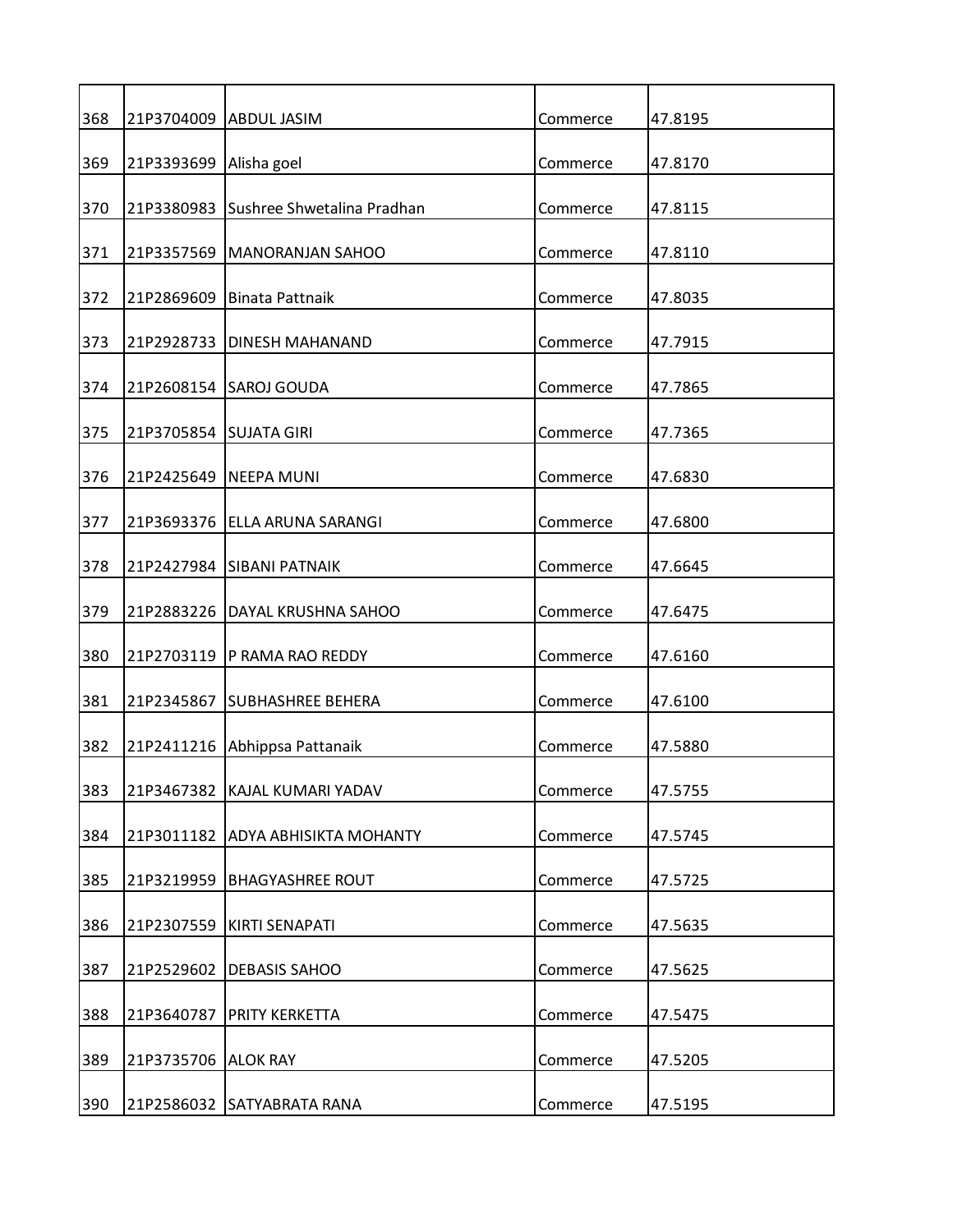| 391 | 21P2962254 | <b>SILA SWAIN</b>      | Commerce | 47.5170 |
|-----|------------|------------------------|----------|---------|
| 392 | 21P2976672 | SIULI BHATTACHARYA     | Commerce | 47.5165 |
| 393 | 21P3210333 | Sapna singh            | Commerce | 47.5160 |
| 394 | 21P3259393 | <b>ASHISH TRIPATHY</b> | Commerce | 47.5095 |
|     |            |                        |          |         |
| 395 | 21P3494586 | <b>ABHILIPSA RATH</b>  | Commerce | 47.4810 |
| 396 | 21P2447919 | <b>ANURAG NAYAK</b>    | Commerce | 47.4795 |
| 397 | 21P3767319 | Deepak Sharma          | Commerce | 47.4315 |
| 398 | 21P3233897 | Abhinash Ekka          | Commerce | 47.3910 |
| 399 | 21P3341559 | <b>RAFIA FIRDOUS</b>   | Commerce | 47.3535 |
|     |            |                        |          |         |
| 400 | 21P3223054 | ISOUMYARANJAN BEHERA   | Commerce | 47.3385 |
| 401 | 21P3700946 | G. PRIYA               | Commerce | 47.2775 |
| 402 | 21P3669266 | RAJENDRA KUMAR SAHU    | Commerce | 47.2615 |
| 403 | 21P3308229 | Debasis Gorai          | Commerce | 47.2295 |
| 404 | 21P2607592 | <b>SAYAD SAIF ALI</b>  | Commerce | 47.2265 |
| 405 | 21P3298923 | AANISHA MEHER          | Commerce | 47.2245 |
| 406 | 21P2931664 | ADYASA NAYAK           | Commerce | 47.2210 |
| 407 | 21P3325096 | LAGNESHA MAHARANA      | Commerce | 47.2095 |
| 408 | 21P2339082 | ARPITA PADHAN          | Commerce | 47.1975 |
| 409 | 21P2429043 | <b>ROSHAN NANDA</b>    | Commerce | 47.1205 |
| 410 | 21P2699737 | <b>APARNA MOHANTY</b>  | Commerce | 47.0595 |
| 411 | 21P3746532 | CHANDAN KUMAR PANDA    | Commerce | 47.0465 |
| 412 | 21P2343149 | APARNNA MANJARI SAHOO  | Commerce | 47.0365 |
| 413 | 21P2995482 | LAXMIPRIYA DASH        | Commerce | 47.0230 |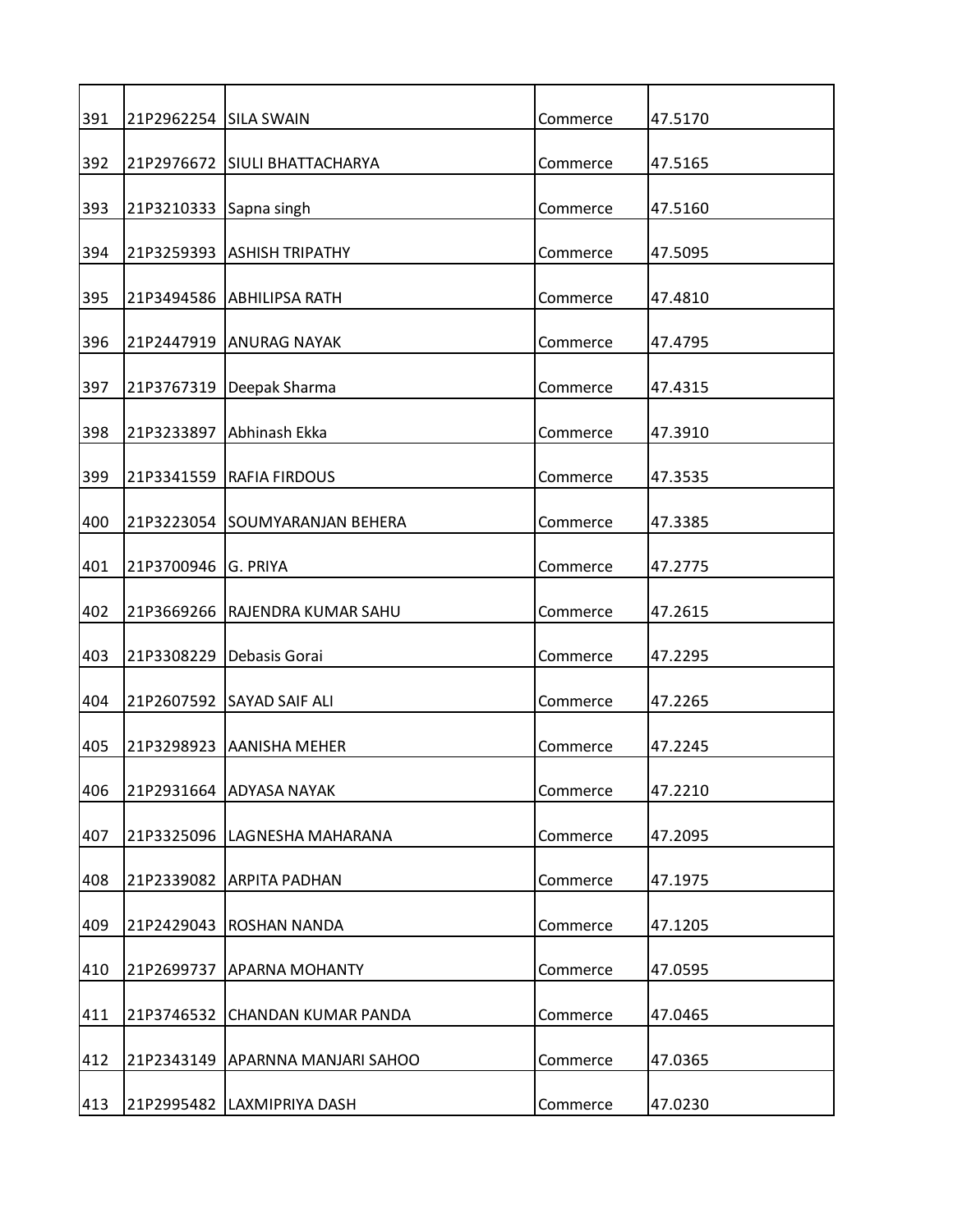| 414 | 21P3252522 | NIKITA ACHARYA              | Commerce | 47.0175 |
|-----|------------|-----------------------------|----------|---------|
| 415 | 21P3065696 | SUBHADARSINI JENA           | Commerce | 47.0105 |
| 416 | 21P3388326 | ANISHA BINNANI              | Commerce | 46.9750 |
| 417 | 21P2541786 | KRITIKA SINGH               | Commerce | 46.9440 |
| 418 | 21P3472984 | P.SIBAPRASAD PATRO          | Commerce | 46.9300 |
| 419 | 21P3141544 | <b>RAKESH DAS</b>           | Commerce | 46.9190 |
|     |            |                             |          |         |
| 420 | 21P3349432 | Shweta Rout                 | Commerce | 46.8935 |
| 421 | 21P3236272 | ABHIPSA BHANJA              | Commerce | 46.8915 |
| 422 | 21P2439842 | <b>SANTOSINI DAS</b>        | Commerce | 46.8875 |
| 423 | 21P3637283 | Romi Kumari Pathak          | Commerce | 46.8845 |
| 424 | 21P3159044 | ISANGRAM KUMAR CHAKRAVERTY  | Commerce | 46.8805 |
| 425 | 21P3074153 | <b>MANASI MOHAPATRA</b>     | Commerce | 46.8735 |
| 426 | 21P3277473 | <b>MILAN MAHAPATRA</b>      | Commerce | 46.8720 |
| 427 |            | 21P2324736 RAHUL KUMAR SAHU | Commerce | 46.8700 |
| 428 | 21P3582534 | ISHAIKH NIZAM               | Commerce | 46.8515 |
| 429 | 21P3369296 | <b>DIPTI KUMARI SAHU</b>    | Commerce | 46.8175 |
| 430 | 21P3669642 | <b>SWETA GUPTA</b>          | Commerce | 46.8065 |
| 431 | 21P3372232 | <b>THAMADA MADHURI</b>      | Commerce | 46.7865 |
| 432 | 21P2718832 | PRANATI SAHOO               | Commerce | 46.7515 |
| 433 | 21P3142204 | <b>JEEVENJYOTY MOHANTY</b>  | Commerce | 46.7390 |
| 434 | 21P2954334 | Anjali Jha                  | Commerce | 46.7390 |
| 435 | 21P2606412 | <b>JAYA KUMARI GOPE</b>     | Commerce | 46.7365 |
| 436 | 21P2286389 | <b>NALITAM YAMINI</b>       | Commerce | 46.7240 |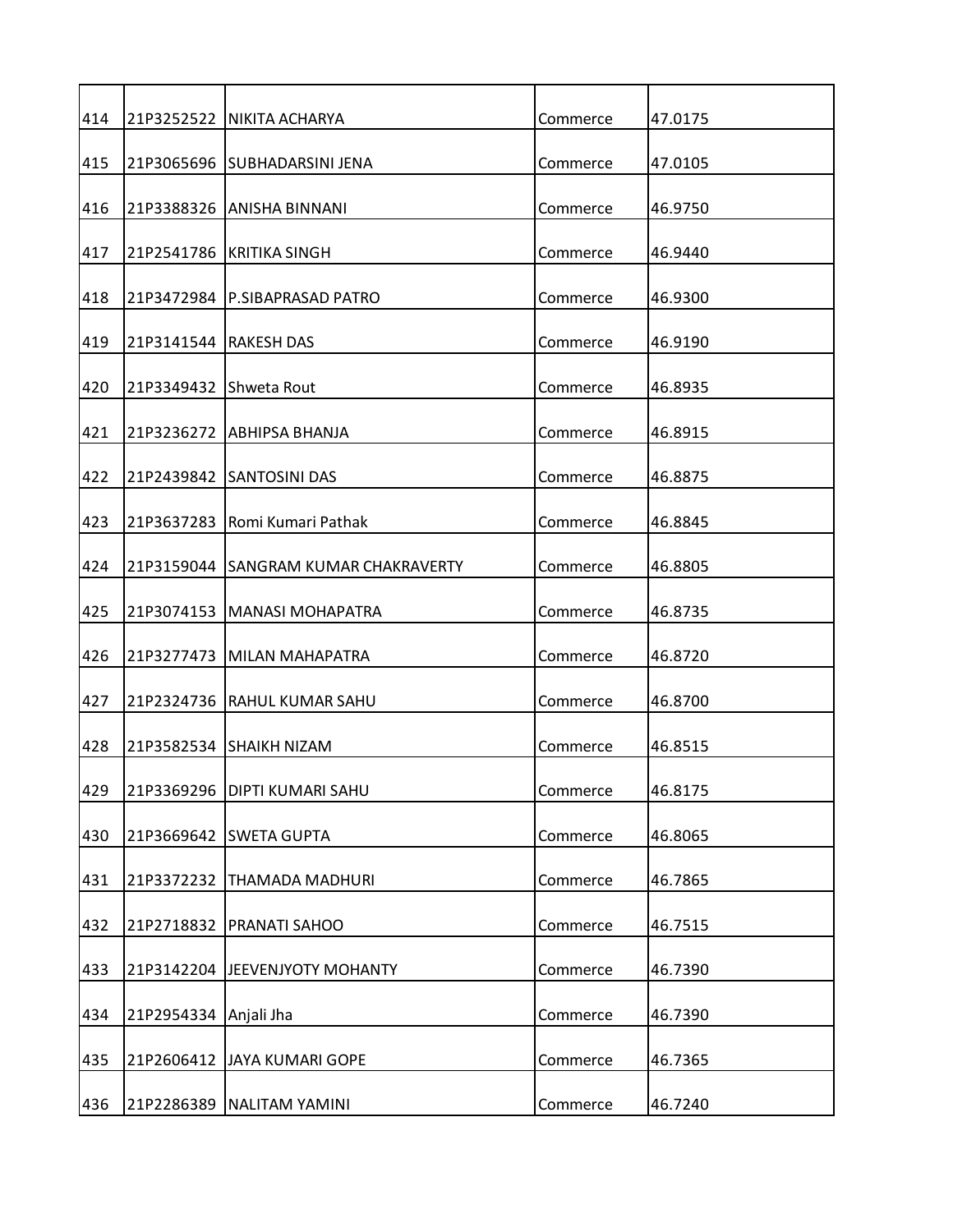| 437 | 21P2691916 | <b>KALYANI DAS</b>            | Commerce | 46.6750 |
|-----|------------|-------------------------------|----------|---------|
| 438 | 21P3574624 | <b>SHEETAL RAY</b>            | Commerce | 46.6715 |
| 439 |            | 21P3480362 PRITI RANJAN MALLA | Commerce | 46.6610 |
| 440 | 21P2876837 | RAKESH KUMAR SINGH            | Commerce | 46.6545 |
| 441 | 21P3552404 | SATYABRATA MOHAPATRA          | Commerce | 46.6465 |
| 442 | 21P3560094 | PUJARANI SATHUA               | Commerce | 46.6395 |
| 443 | 21P2675052 | <b>BHABANI SHANKAR SINGH</b>  |          | 46.6225 |
|     |            |                               | Commerce |         |
| 444 | 21P3002209 | MONALISHA ACHARYA             | Commerce | 46.6050 |
| 445 | 21P2901754 | <b>BYOMAKESH NANDA</b>        | Commerce | 46.5920 |
| 446 | 21P2293432 | Roshni Barick                 | Commerce | 46.5635 |
|     |            |                               |          |         |
| 447 | 21P3202154 | <b>MUSKAN PARWEEN</b>         | Commerce | 46.5510 |
| 448 | 21P3759512 | PRITINANDA KAR                | Commerce | 46.5445 |
| 449 | 21P3096539 | IPRANGYAPRANAYANI PRADHAN     | Commerce | 46.5330 |
| 450 | 21P3540566 | RAKESH CHANDRA MUDULI         | Commerce | 46.5240 |
| 451 | 21P3619106 | Kalpana Sharma                | Commerce | 46.5095 |
| 452 | 21P2695944 | SAURABH KUMAR SAHU            | Commerce | 46.4855 |
| 453 | 21P3420583 | Smaranika Mohanty             | Commerce | 46.4800 |
| 454 | 21P3456953 | M RAJESWARI                   | Commerce | 46.4760 |
| 455 | 21P3488579 | Devi prasad sahu              | Commerce | 46.4700 |
| 456 | 21P3535973 | JYOTIRMAYEE BHUJABAL          | Commerce | 46.4670 |
| 457 | 21P2506642 | <b>SWETALINA NAYAK</b>        | Commerce | 46.4655 |
| 458 | 21P2969404 | <b>BIKRAM MALLIK</b>          | Commerce | 46.4590 |
| 459 | 21P2322987 | <b>BHAKTI CHAWDA</b>          | Commerce | 46.4540 |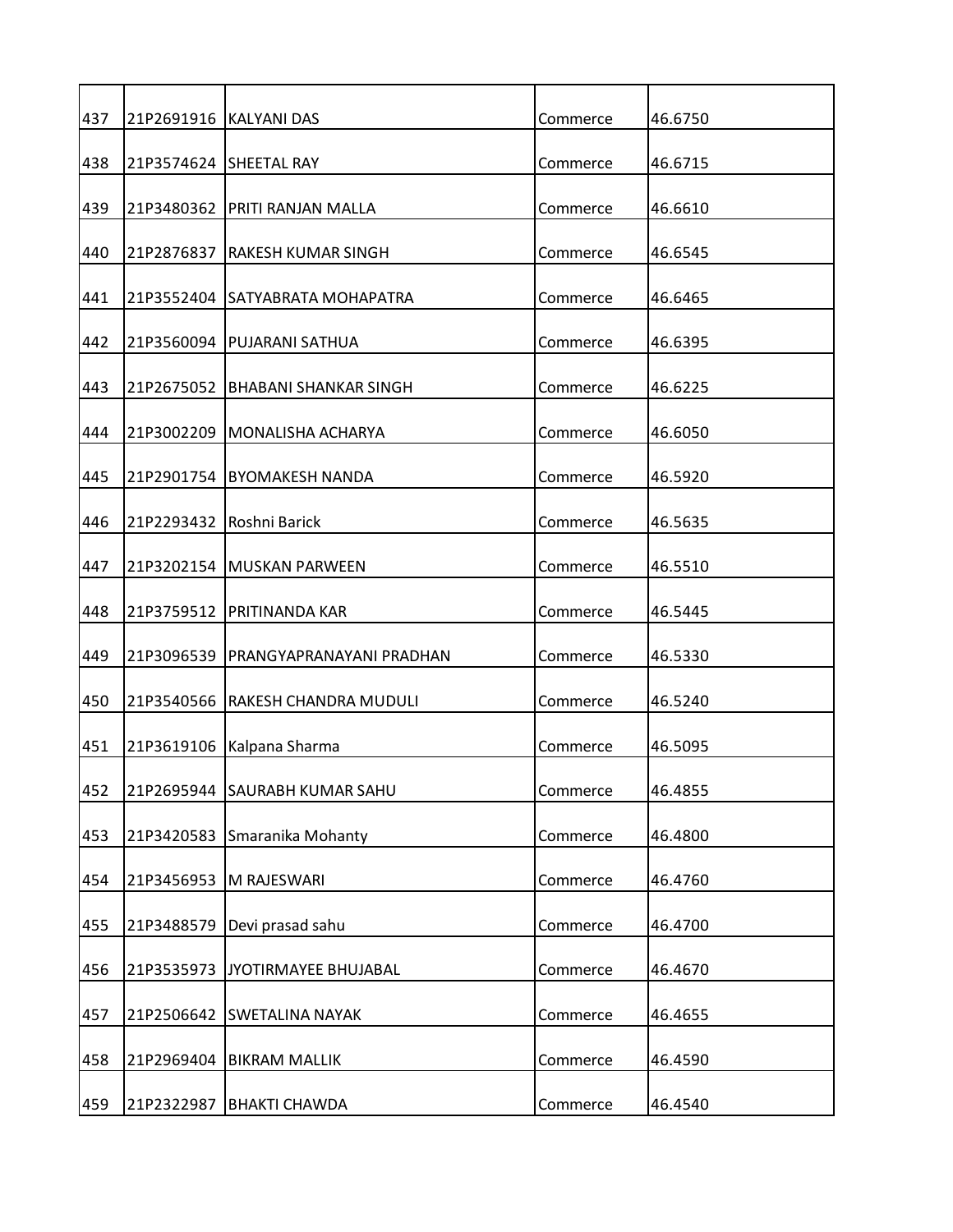| 460 | 21P3540813 | <b>ASHISH KUMAR SAHOO</b>      | Commerce | 46.3955 |
|-----|------------|--------------------------------|----------|---------|
| 461 | 21P2347383 | PRIYA ORAM                     | Commerce | 46.3740 |
| 462 |            | 21P3544792   PRABASINI PRADHAN | Commerce | 46.3625 |
| 463 | 21P2568334 | <b>AVISEK SWAIN</b>            | Commerce | 46.3425 |
| 464 | 21P3540806 | <b>JYOTIRMAYEE BISWAL</b>      | Commerce | 46.3335 |
| 465 | 21P3200693 | <b>RANI MEHER</b>              | Commerce | 46.3305 |
|     |            |                                |          |         |
| 466 | 21P2954376 | <b>PUJA BEHERA</b>             | Commerce | 46.3110 |
| 467 | 21P3768199 | <b>ALIVA SAHOO</b>             | Commerce | 46.2960 |
| 468 | 21P3611584 | ISUBALA DIGAL                  | Commerce | 46.2885 |
| 469 | 21P2883963 | <b>GAYATRI GOUDA</b>           | Commerce | 46.2875 |
| 470 | 21P3683659 | ISONALI SONAPIKA SAHOO         | Commerce | 46.2680 |
| 471 | 21P2730839 | <b>ANKIT PANDA</b>             | Commerce | 46.2650 |
| 472 |            | 21P3661263 ISUBHALAXMI RAY     | Commerce | 46.1925 |
| 473 | 21P2721992 | <b>LOVELY MISHRA</b>           | Commerce | 46.1885 |
|     |            |                                |          |         |
| 474 | 21P2471094 | Sibananda Pradhan              | Commerce | 46.1865 |
| 475 | 21P2477814 | <b>BHUBANESWAR JENA</b>        | Commerce | 46.1790 |
| 476 | 21P3372253 | ARCHANA MOHARANA               | Commerce | 46.1755 |
| 477 | 21P2657422 | Udit Suna                      | Commerce | 46.1695 |
| 478 | 21P3333479 | SATYAM MOHAPATRA               | Commerce | 46.1610 |
| 479 | 21P3672769 | <b>RUPALI PANDA</b>            | Commerce | 46.1550 |
| 480 | 21P2296026 | <b>WALTER KULLU</b>            | Commerce | 46.1425 |
| 481 | 21P2714952 | HIMANSU SEKHAR KISAN           | Commerce | 46.1235 |
| 482 | 21P3492682 | <b>RUTUPARNA DASH</b>          | Commerce | 46.0915 |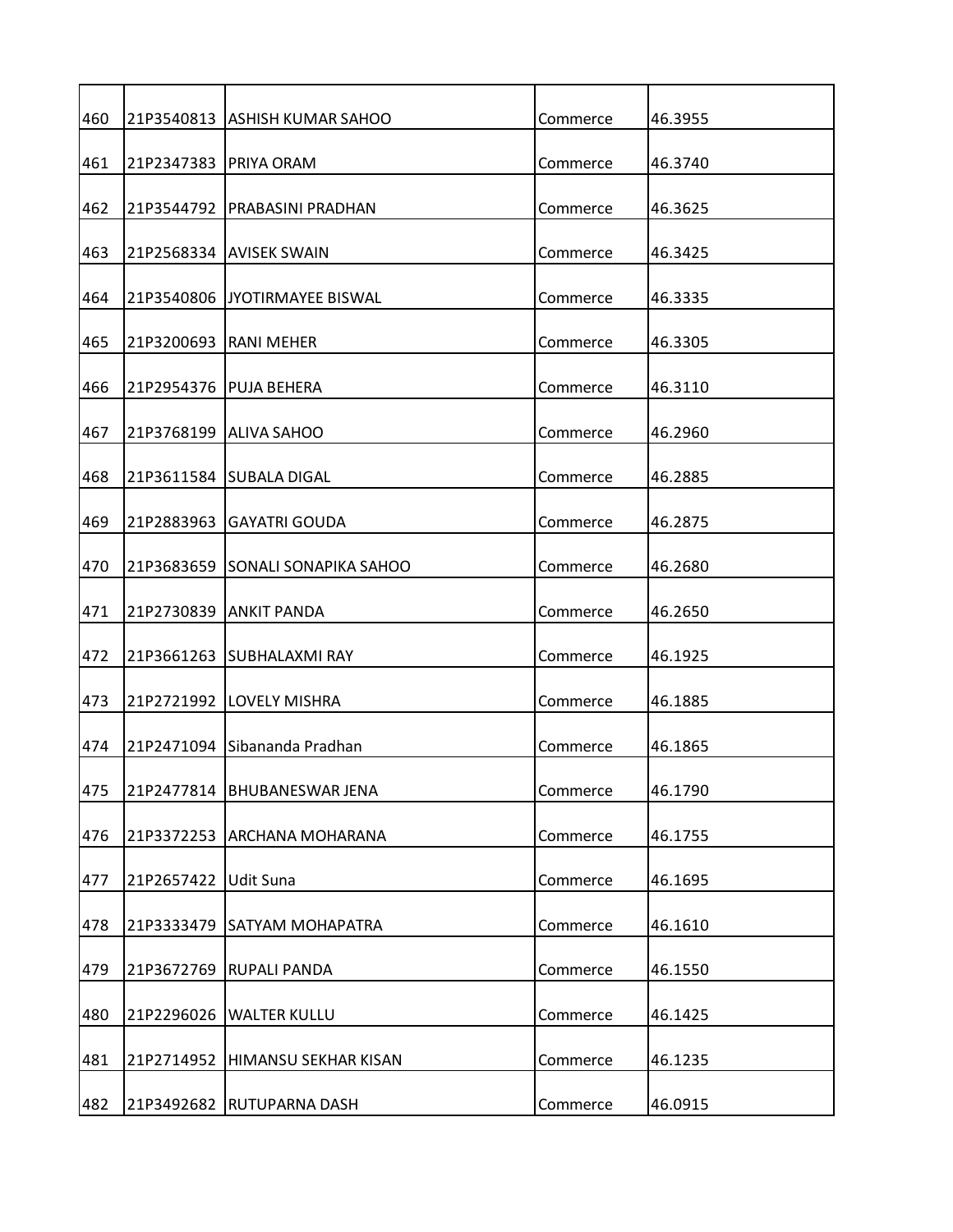| 483 | 21P3401766 | C.MADHURI                 | Commerce | 46.0785 |
|-----|------------|---------------------------|----------|---------|
| 484 | 21P3394596 | <b>CHANDAN NAYAK</b>      | Commerce | 46.0670 |
| 485 | 21P2524242 | anjali kumari             | Commerce | 46.0475 |
| 486 | 21P2672017 | ARPITA PATTANAIK          | Commerce | 46.0385 |
| 487 | 21P3206982 | LALIT KUMAR BEHERA        | Commerce | 46.0320 |
| 488 | 21P2714322 | <b>Ruby Mishra</b>        | Commerce | 46.0305 |
|     |            |                           |          |         |
| 489 | 21P2790019 | ANUSHREE ANUSHREETA SAHOO | Commerce | 46.0285 |
| 490 | 21P3631563 | <b>MANISHA BARLA</b>      | Commerce | 45.9905 |
| 491 | 21P3639389 | <b>RAJAT KUMAR BHOI</b>   | Commerce | 45.9885 |
| 492 | 21P2359606 | Sneha Saha                | Commerce | 45.9815 |
|     |            |                           |          |         |
| 493 | 21P3698856 | LAXMIPRIYA MOHAPATRA      | Commerce | 45.9785 |
| 494 | 21P2923266 | <b>JYOTSNARANI NAYAK</b>  | Commerce | 45.9485 |
| 495 | 21P2513846 | <b>MINATI MAJHI</b>       | Commerce | 45.9470 |
| 496 | 21P3530944 | RICHA CHATURVEDI          | Commerce | 45.9465 |
| 497 | 21P2791964 | ANSHITA JENA              | Commerce | 45.9445 |
| 498 | 21P3284202 | <b>GUPTA PRASAD HOTA</b>  | Commerce | 45.9205 |
| 499 | 21P3312193 | LIPSA SAHOO               | Commerce | 45.9175 |
| 500 | 21P3379682 | MITARANI PANDA            | Commerce | 45.9080 |
| 501 | 21P3281719 | <b>DEEPTI PRAVA GIRI</b>  | Commerce | 45.8960 |
| 502 | 21P3368374 | DAVID DUNGDUNG            | Commerce | 45.8945 |
| 503 | 21P3580727 | <b>ANASUYA PATI</b>       | Commerce | 45.8860 |
|     |            |                           |          |         |
| 504 | 21P2776823 | NIKITA NIRBIKAR PADHY     | Commerce | 45.8750 |
| 505 | 21P2322799 | <b>DEEPAK KUMAR SINGH</b> | Commerce | 45.8740 |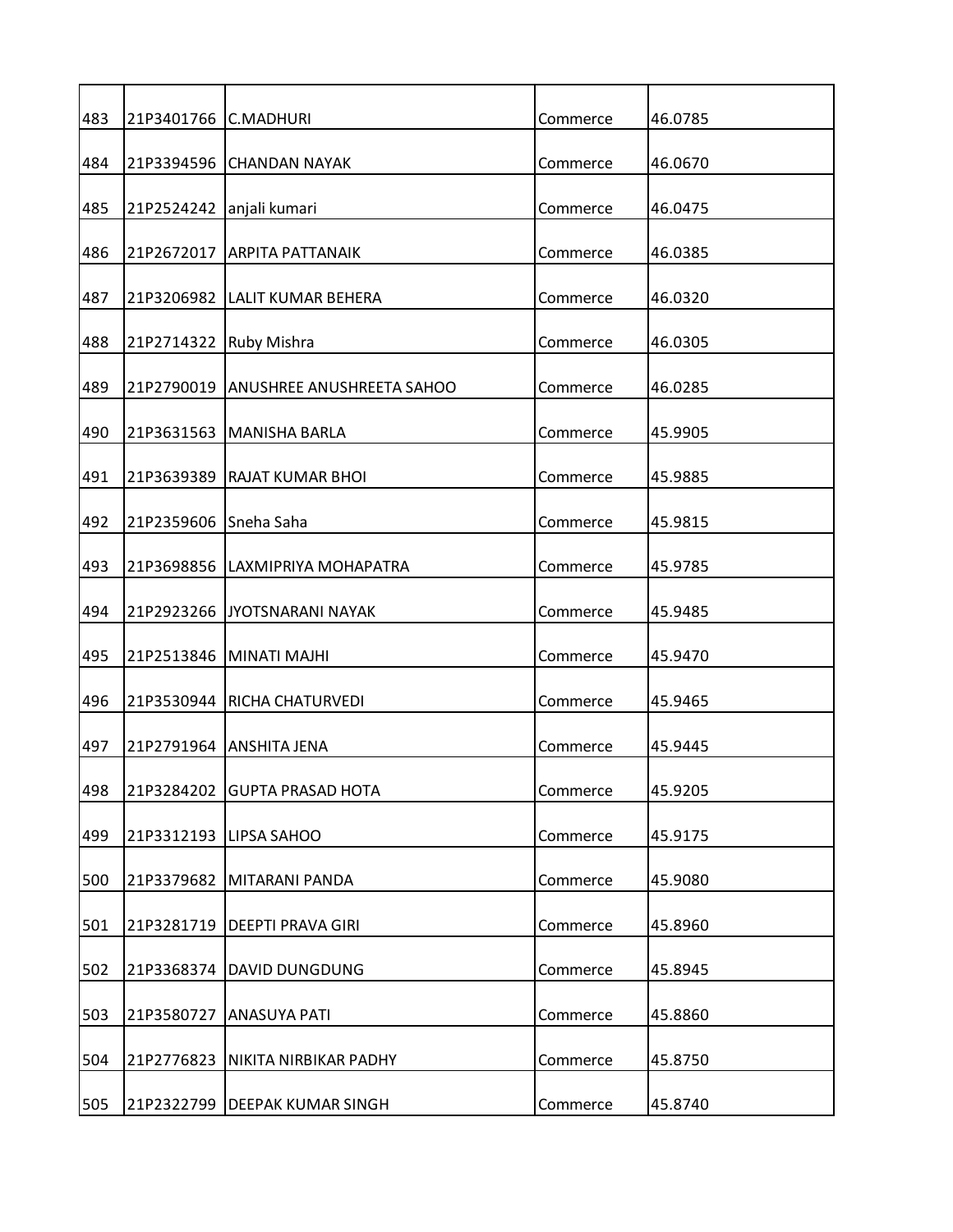| 506 | 21P2933036 | ROJY PRIYA MAHARANA       | Commerce | 45.8705 |
|-----|------------|---------------------------|----------|---------|
| 507 | 21P2474213 | SASWATI MOHAPATRA         | Commerce | 45.8535 |
| 508 | 21P2874646 | <b>JOGESH BHOI</b>        | Commerce | 45.8460 |
| 509 | 21P3700439 | Madhusmita sahoo          | Commerce | 45.8300 |
| 510 | 21P3587556 | SURAJ KUMAR CHAUDHURY     | Commerce | 45.8200 |
| 511 | 21P3123576 | Asish Maharathi           |          | 45.8155 |
|     |            |                           | Commerce |         |
| 512 | 21P2547253 | <b>GEETANJALI SAHOO</b>   | Commerce | 45.7990 |
| 513 | 21P2600066 | <b>Preety Baliarsingh</b> | Commerce | 45.7825 |
| 514 | 21P2663519 | PRASMITA PARIDA           | Commerce | 45.7380 |
| 515 | 21P2871072 | <b>CHANDAN ROUT</b>       | Commerce | 45.7085 |
|     |            |                           |          |         |
| 516 | 21P3694172 | Sujit kumar gouda         | Commerce | 45.6875 |
| 517 | 21P2432594 | <b>ASUTOSH RAULO</b>      | Commerce | 45.6845 |
| 518 | 21P3088477 | <b>FAIZ ALI KHAN</b>      | Commerce | 45.6835 |
| 519 | 21P3439314 | <b>SUDHASHREE BEJ</b>     | Commerce | 45.6655 |
| 520 | 21P3192966 | BIJAYALAXMI HARICHANDAN   | Commerce | 45.6630 |
| 521 | 21P3097114 | PARVINDAR SHARMA          | Commerce | 45.6510 |
| 522 | 21P3018517 | <b>HAREKRISHNA DAS</b>    | Commerce | 45.6465 |
| 523 | 21P3194066 | <b>ELISHA TETE</b>        | Commerce | 45.6210 |
| 524 | 21P2587993 | <b>SUBASISH MOHANTY</b>   | Commerce | 45.6105 |
| 525 | 21P3580837 | <b>SK ABDUL MUKTAR</b>    | Commerce | 45.6005 |
| 526 | 21P3539102 | PRAGATI SAHU              | Commerce | 45.5840 |
|     |            |                           |          |         |
| 527 | 21P3748069 | Satyam Kumar Jena         | Commerce | 45.5740 |
| 528 | 21P3651734 | <b>BRAHMANANDA BEHERA</b> | Commerce | 45.5725 |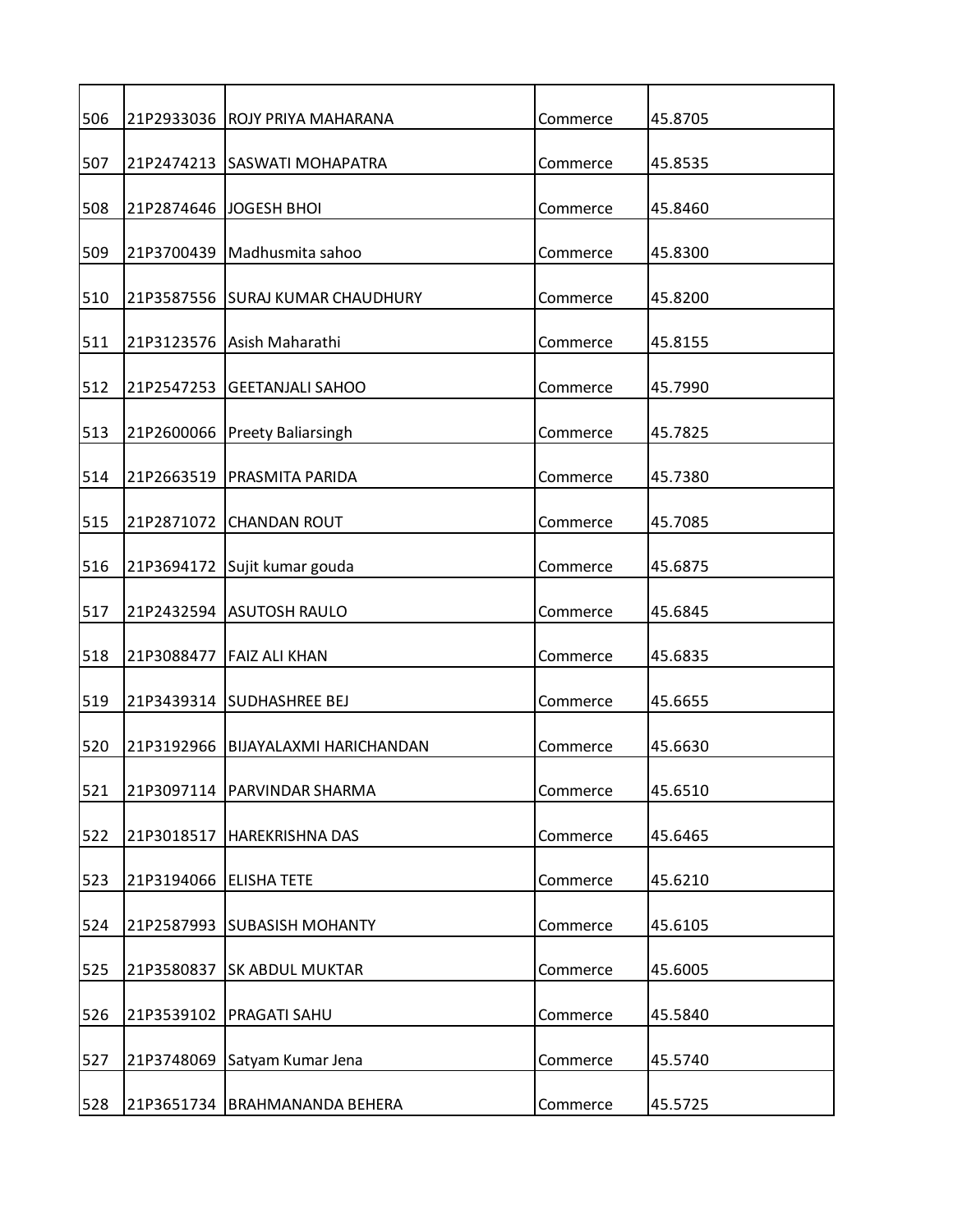| 529 | 21P3738896 | SUPTA SAYANTINI KHATUA                | Commerce | 45.5675 |
|-----|------------|---------------------------------------|----------|---------|
| 530 | 21P2943444 | <b>T. VAISHNAVI</b>                   | Commerce | 45.5645 |
| 531 |            | 21P3383214   MANGARAJ MOHIT MAHAPATRA | Commerce | 45.5295 |
| 532 | 21P3205627 | <b>SUCHISMITA KAR</b>                 | Commerce | 45.5255 |
| 533 | 21P3057253 | PRIYADARSHINI PARIDA                  | Commerce | 45.5130 |
| 534 | 21P3213484 | DIBYARANJAN SAHOO                     | Commerce | 45.5125 |
| 535 | 21P2834984 | Ipsita Pattanaik                      | Commerce | 45.4535 |
| 536 | 21P3687374 | <b>GEETA YADAV</b>                    | Commerce | 45.4515 |
| 537 | 21P2490454 | PRATIMA PATI                          | Commerce | 45.4380 |
| 538 | 21P3686657 | chinmaya kumar behera                 | Commerce | 45.4305 |
| 539 | 21P3530319 | ALOK KUMAR GOUDA                      | Commerce | 45.4255 |
| 540 | 21P3265027 | Padmaja Panda                         | Commerce | 45.4000 |
| 541 |            | 21P2497463 SUKDEV JANA                | Commerce | 45.3875 |
| 542 | 21P3654843 | <b>ESTER PANGI</b>                    | Commerce | 45.3745 |
| 543 | 21P3557489 | <b>BAPINI SWAIN</b>                   | Commerce | 45.3720 |
| 544 | 21P3725146 | <b>BRAJESH SWAIN</b>                  | Commerce | 45.3710 |
| 545 | 21P2870913 | <b>URMILA SHARMA</b>                  | Commerce | 45.2910 |
| 546 | 21P2583333 | <b>BIGHNESH NAYAK</b>                 | Commerce | 45.2875 |
| 547 | 21P2889094 | <b>MAMATA GOUDA</b>                   | Commerce | 45.2835 |
| 548 | 21P3583037 | <b>TAMANNA PARWEEN</b>                | Commerce | 45.2735 |
| 549 | 21P2411113 | <b>MAMA DAS</b>                       | Commerce | 45.2550 |
| 550 | 21P3122263 | TITU SUNDAR BARIK                     | Commerce | 45.2500 |
| 551 | 21P2488924 | <b>LOBENDRA BISSOYI</b>               | Commerce | 45.2425 |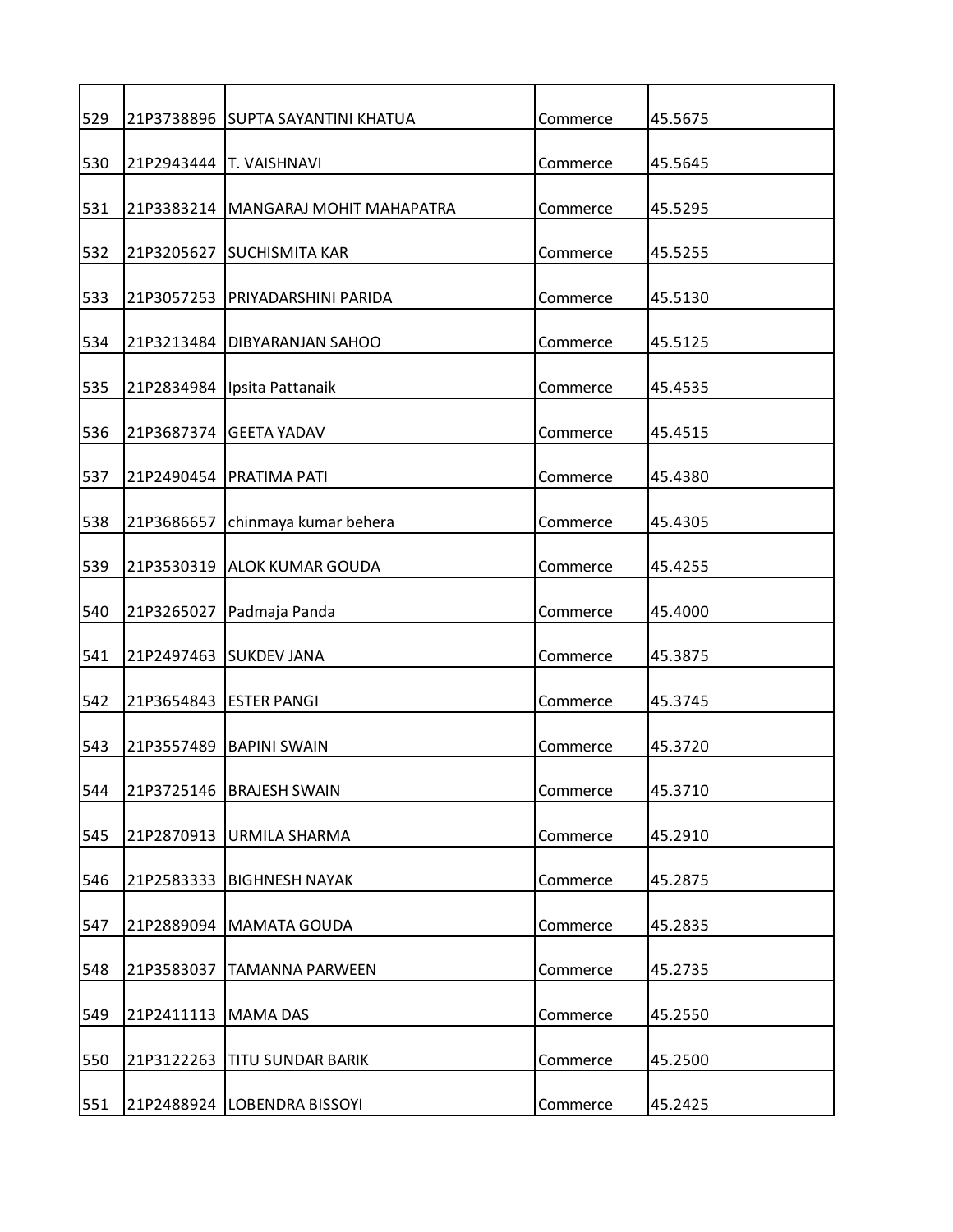| 552 | 21P2750479 | Soumya samarpita            | Commerce | 45.1635 |
|-----|------------|-----------------------------|----------|---------|
| 553 | 21P3666389 | <b>SONALI NAYAK</b>         | Commerce | 45.1585 |
| 554 |            | 21P2752154 SAMBIT KUMAR DAS | Commerce | 45.1535 |
| 555 | 21P3478022 | SARITA KUMARI YADAV         | Commerce | 45.1420 |
| 556 | 21P3012172 | <b>ARCHITA NAIK</b>         | Commerce | 45.1395 |
| 557 | 21P2980709 | RAJANIKANTA MISHRA          | Commerce | 45.1125 |
| 558 | 21P3466336 | <b>DEBAJYOTI NAYAK</b>      | Commerce | 45.1060 |
| 559 | 21P2682942 | <b>AMAN DASH</b>            | Commerce | 45.0950 |
| 560 | 21P3183442 | <b>JYOTSHNARANI BISWAL</b>  | Commerce | 45.0855 |
| 561 |            |                             |          |         |
|     | 21P3319156 | UDYA BHANU SETHI            | Commerce | 45.0835 |
| 562 | 21P2472783 | RAJAT KUMAR NAYAK           | Commerce | 45.0790 |
| 563 | 21P3714534 | <b>RUDRA PRASAD DASH</b>    | Commerce | 45.0675 |
| 564 | 21P2772402 | ANKITA LAKRA                | Commerce | 45.0630 |
| 565 | 21P2678373 | RUPELI RUPASMITA ROUT       | Commerce | 45.0585 |
| 566 | 21P3640734 | KRISHNA BEHERA              | Commerce | 44.9505 |
| 567 | 21P3555352 | <b>SOURAV KUMAR ROUL</b>    | Commerce | 44.9490 |
| 568 | 21P3153409 | NIMAI CHARAN BERA           | Commerce | 44.9455 |
| 569 | 21P3218224 | SUSHREESANGITA GARADIA      | Commerce | 44.9295 |
| 570 | 21P3085276 | SK MUHAMMAD MUNTAZIM        | Commerce | 44.9085 |
| 571 | 21P3375219 | SHRADHANJALI SWAIN          | Commerce | 44.9070 |
| 572 | 21P3191802 | NIHARIKA BISWAL             | Commerce | 44.9045 |
| 573 | 21P3439936 | <b>JYOTIRMAYEE BADI</b>     | Commerce | 44.8795 |
| 574 | 21P2970639 | <b>BIJAYLAXMI MOHANTY</b>   | Commerce | 44.8790 |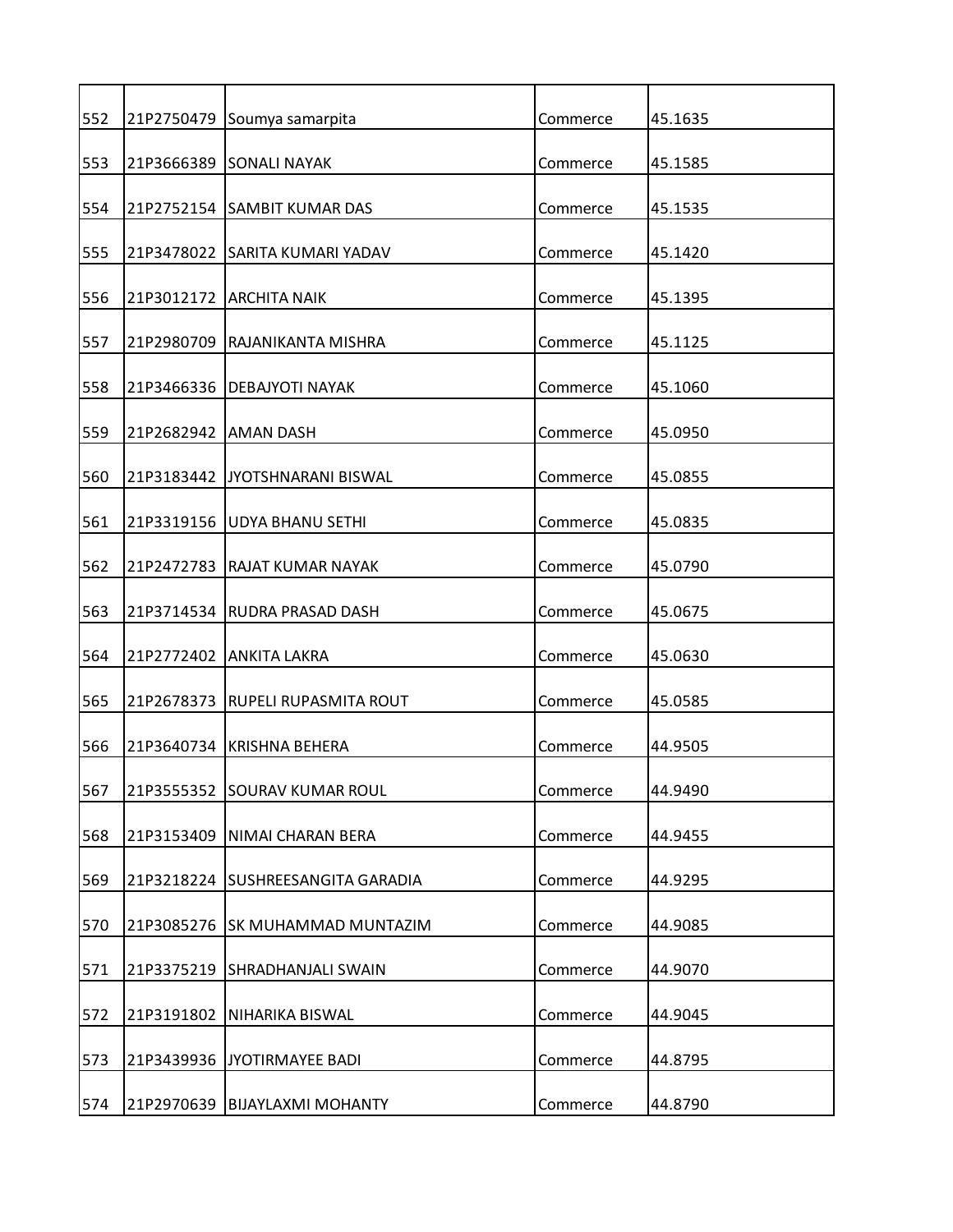| 575 | 21P2801992 | HARISH KUMAR PRADHAN           | Commerce | 44.8375 |
|-----|------------|--------------------------------|----------|---------|
| 576 | 21P2832649 | Isha Bathwal.                  | Commerce | 44.8375 |
| 577 |            | 21P2937793 SATYAJIT SWAIN      | Commerce | 44.8335 |
| 578 | 21P3239186 | <b>ARPITA PARIDA</b>           | Commerce | 44.8195 |
| 579 | 21P2394632 | JEEBAN JYOTY SETHY             | Commerce | 44.8055 |
| 580 | 21P2715954 | AKANKSHYA MISHRA               | Commerce | 44.7645 |
| 581 | 21P3207752 | <b>Biswajit Das</b>            | Commerce | 44.7630 |
| 582 |            | 21P3252324 SOUMYA SWAROOP NATH | Commerce | 44.7600 |
| 583 | 21P3038317 | <b>Dharashree Prusty</b>       | Commerce | 44.7525 |
| 584 | 21P3667863 | DHANANJAYA MAJHI               | Commerce | 44.7085 |
| 585 | 21P3658293 | <b>GAYATRI SAHU</b>            | Commerce | 44.7085 |
| 586 | 21P2737744 | <b>BIKASH SAHU</b>             |          | 44.6835 |
|     |            |                                | Commerce |         |
| 587 | 21P2355013 | IDHANANJAY BEHERA              | Commerce | 44.6755 |
| 588 | 21P2896967 | Pinky Birua                    | Commerce | 44.6560 |
| 589 | 21P3451509 | <b>DHANUR JAY GOND</b>         | Commerce | 44.6365 |
| 590 | 21P2675484 | <b>SHILPA SAHU</b>             | Commerce | 44.5685 |
| 591 | 21P3371076 | <b>BAISHAKHI PANDA</b>         | Commerce | 44.5585 |
| 592 | 21P2284739 | ASHISH KUMAR EKKA              | Commerce | 44.5485 |
| 593 | 21P2398106 | LOPAMUDRA ROUT                 | Commerce | 44.5460 |
| 594 | 21P3088119 | <b>SOHEL KHAN</b>              | Commerce | 44.5415 |
| 595 | 21P2753316 | <b>SUBHASHREE SWAIN</b>        | Commerce | 44.5390 |
| 596 | 21P3206083 | PRIYANKA PRIYADARSANI PADHY    | Commerce | 44.5370 |
| 597 |            | 21P2515654   POURNAMASI DAS    | Commerce | 44.5360 |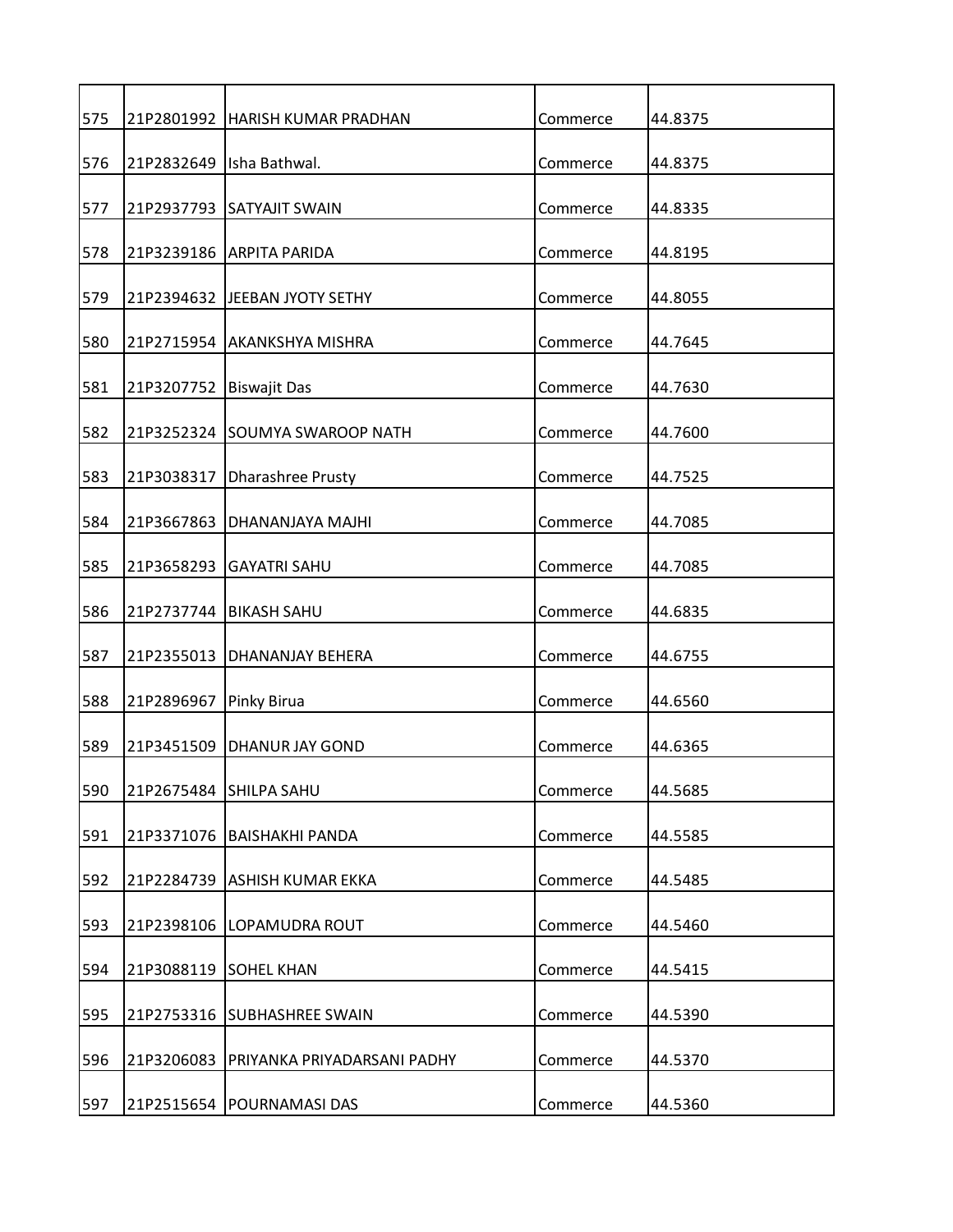| 598 | 21P2340466 | Miss Sabiha Faruque            | Commerce | 44.5335 |
|-----|------------|--------------------------------|----------|---------|
| 599 | 21P2864863 | <b>BAIKUNTH BEHERA</b>         | Commerce | 44.5315 |
| 600 |            | 21P3040819   RAHUL KUMAR SAH   | Commerce | 44.5290 |
| 601 | 21P3169689 | Subhasis Mishra                | Commerce | 44.5045 |
| 602 | 21P2508557 | RAJASHREE JENA                 | Commerce | 44.5005 |
| 603 | 21P2738404 | <b>KARISMA SAHOO</b>           | Commerce | 44.4955 |
| 604 | 21P3115602 | MADHUSMITA SAMAL               | Commerce | 44.4715 |
|     |            |                                |          |         |
| 605 | 21P2913263 | <b>ABHIPSA SAR</b>             | Commerce | 44.4005 |
| 606 | 21P2621782 | <b>SUSHREE SANGITA MOHANTY</b> | Commerce | 44.3085 |
| 607 | 21P2529466 | <b>SMITA RANI DEB</b>          | Commerce | 44.3070 |
| 608 | 21P3263023 | <b>SUBAN HARPAL</b>            | Commerce | 44.2865 |
| 609 | 21P3339803 | KANHU CHARAN NAYAK             | Commerce | 44.2830 |
| 610 | 21P2852364 | ALAYA KUMAR NAHAK              | Commerce | 44.2745 |
| 611 | 21P3088486 | Anuradha Mali                  | Commerce | 44.2690 |
| 612 | 21P2409504 | ANIKET MAHARANA                | Commerce | 44.2630 |
| 613 | 21P3654899 | ANUPOJU DHANALAXMI             | Commerce | 44.2550 |
| 614 | 21P2605806 | M Sai Kumar                    | Commerce | 44.2510 |
| 615 | 21P3724293 | <b>SHUBHAM PATTNAIK</b>        | Commerce | 44.2270 |
| 616 | 21P2507253 | SAMIKSHA NANDA                 | Commerce | 44.2190 |
| 617 | 21P2486589 | ROSHAN KUMAR SAHOO             | Commerce | 44.2135 |
| 618 | 21P3253402 | <b>JAGANNATH SAHOO</b>         | Commerce | 44.1945 |
| 619 | 21P2880566 | PARDESH RANJAN CHATTAR         | Commerce | 44.1910 |
| 620 | 21P3761539 | <b>BIKASH MAHARANA</b>         | Commerce | 44.1120 |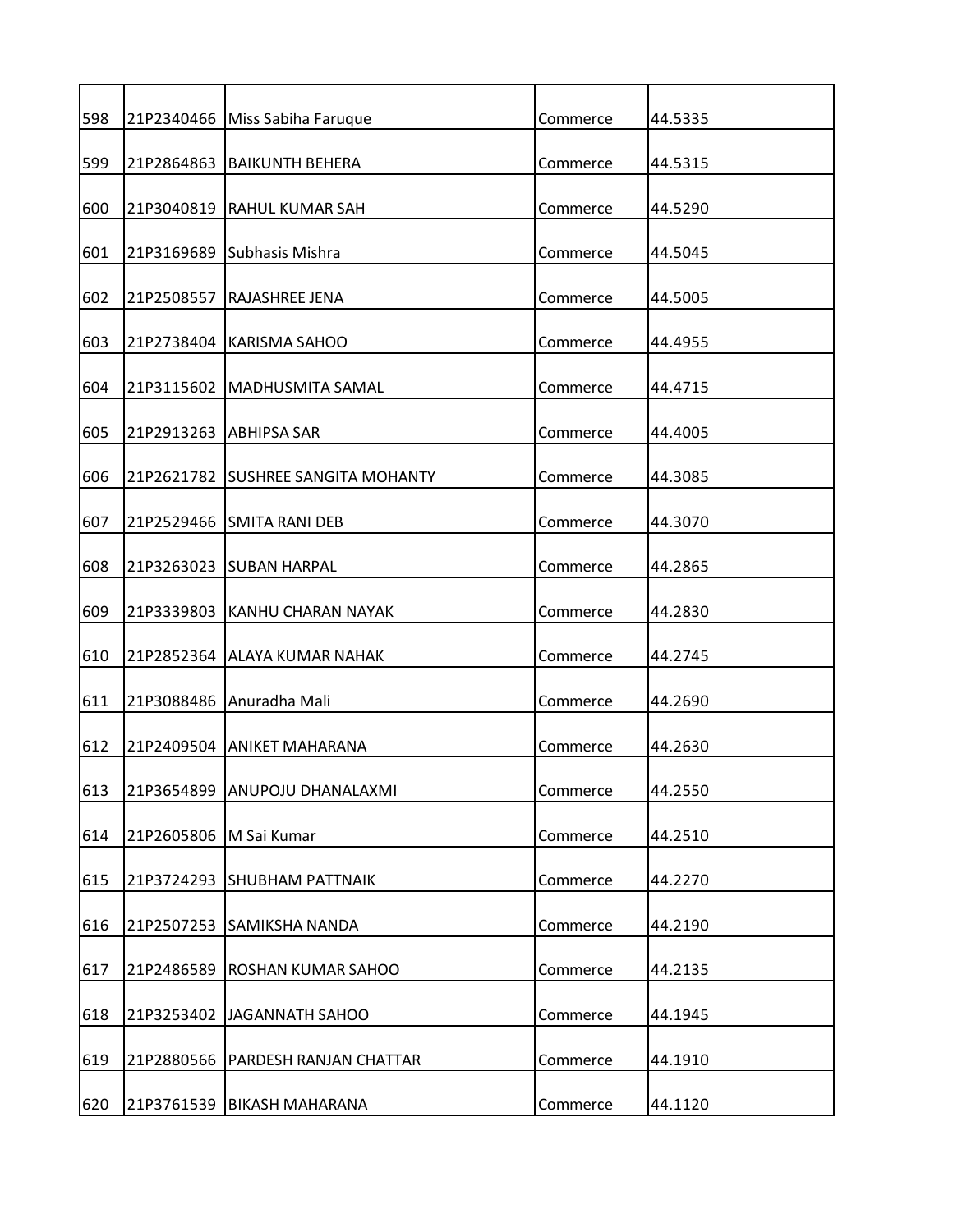| 621 | 21P3200394 | <b>B. SALINI PATRO</b>     | Commerce | 44.1090 |
|-----|------------|----------------------------|----------|---------|
| 622 | 21P3119183 | <b>ASHIS PANDA</b>         | Commerce | 44.1000 |
| 623 | 21P2297456 | <b>JAGRUTI DAS</b>         | Commerce | 44.0790 |
| 624 | 21P2458186 | KAMALESH KUMAR PRAJAPATI   | Commerce | 44.0765 |
| 625 | 21P2960959 | <b>SWETALINA MUDULI</b>    | Commerce | 44.0545 |
| 626 | 21P3267622 | INANDITA DAS               | Commerce | 44.0325 |
| 627 | 21P3627037 | <b>KOMAL SAHOO</b>         | Commerce | 44.0155 |
| 628 | 21P3109063 | <b>MOHIT KUMAR NAIK</b>    | Commerce | 43.9940 |
| 629 | 21P3363713 | PRATIMA GOUDA              | Commerce | 43.9700 |
| 630 | 21P2972162 | INUTAN SHRESTHA            | Commerce | 43.9610 |
| 631 | 21P3436929 | ISWAGATIKA SAHOO           | Commerce | 43.9535 |
| 632 | 21P3033949 | <b>JOSEPH EDWARD</b>       | Commerce | 43.9355 |
| 633 | 21P3055343 | IRACHANA NAIK              | Commerce | 43.9200 |
| 634 | 21P2661127 | <b>CHANDAN KUMAR SAMAL</b> | Commerce | 43.8960 |
| 635 | 21P2951983 | USHASHREE SAHU             | Commerce | 43.8650 |
| 636 | 21P3702202 | Prerana padhi              | Commerce | 43.8625 |
|     |            |                            |          |         |
| 637 | 21P3001074 | <b>SURESH RAGADI</b>       | Commerce | 43.8525 |
| 638 | 21P3026714 | <b>SHARAT KUMAR BEHERA</b> | Commerce | 43.8495 |
| 639 | 21P3148663 | SHRADHANJALI MOHANTY       | Commerce | 43.8375 |
| 640 | 21P2976419 | <b>KHUS KUMAR GUPTA</b>    | Commerce | 43.8170 |
| 641 | 21P3741392 | PUSPA PRIYADARSINI GUIN    | Commerce | 43.8085 |
| 642 | 21P3222412 | Md Zaid Ahmed              | Commerce | 43.8040 |
| 643 | 21P3357333 | <b>BADAL SWAIN</b>         | Commerce | 43.7905 |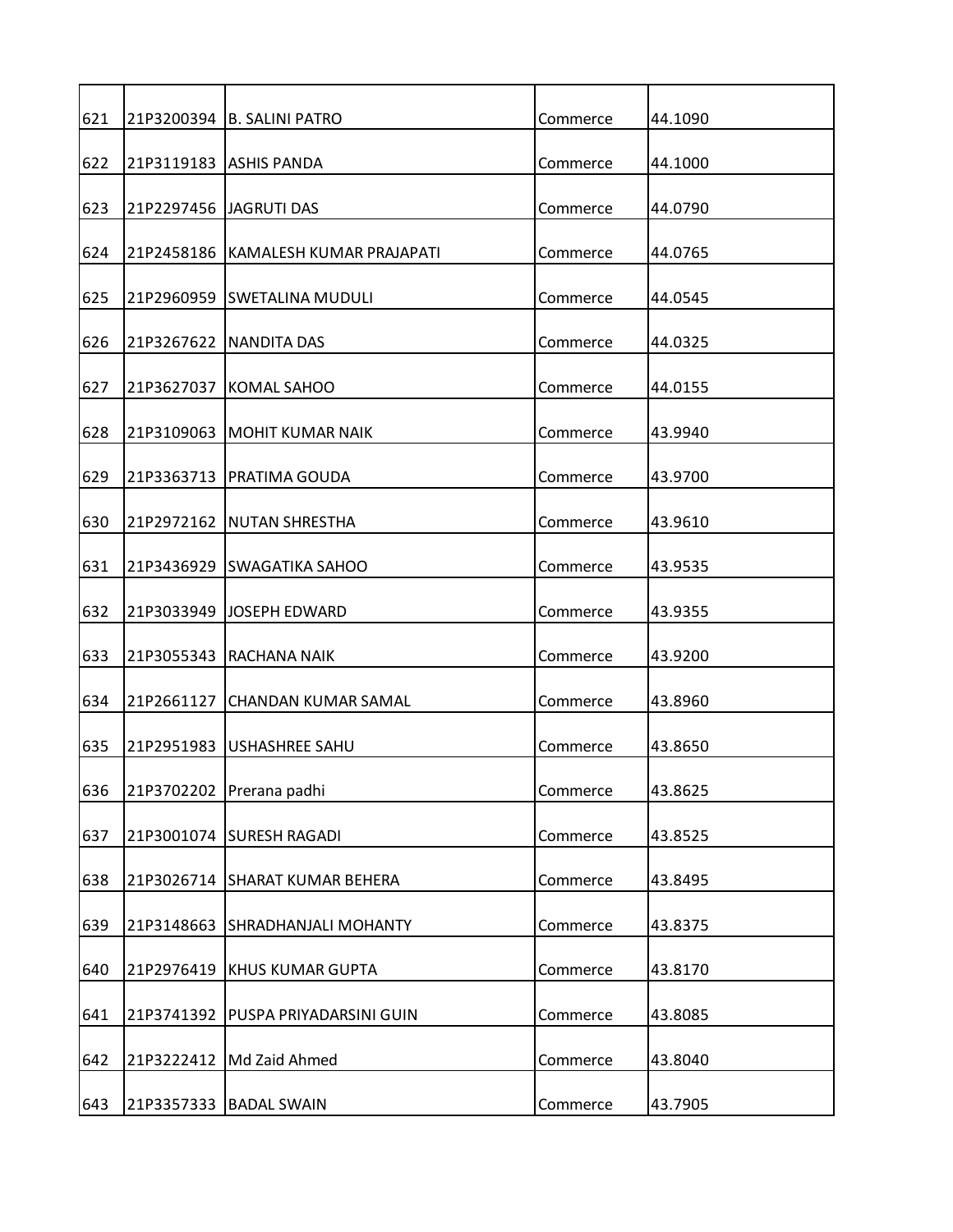| 644 | 21P2440642 | Sudipta Sethy              | Commerce | 43.7825 |
|-----|------------|----------------------------|----------|---------|
| 645 | 21P3473576 | MONALISHA BISWAL           | Commerce | 43.7755 |
| 646 | 21P3583233 | <b>JNANA PRAKASH ROUT</b>  | Commerce | 43.7715 |
| 647 | 21P3691764 | <b>SHREELATA SABAT</b>     | Commerce | 43.7445 |
| 648 | 21P3072059 | <b>SUBHRASMITA SAHOOSA</b> | Commerce | 43.7285 |
| 649 | 21P3701373 | ISUSHRISASMITA OJHA        | Commerce | 43.7245 |
| 650 | 21P3383253 | <b>GOURI SHANKAR PANDA</b> | Commerce | 43.7135 |
| 651 | 21P3093183 | <b>BISWAJIT SAHOO</b>      | Commerce | 43.6855 |
|     |            |                            |          |         |
| 652 | 21P3181129 | NIHARRANJAN BAL            | Commerce | 43.6795 |
| 653 | 21P3665293 | <b>CHANDAN SAHU</b>        | Commerce | 43.6755 |
| 654 | 21P3724892 | <b>MAMALI SAHU</b>         | Commerce | 43.6665 |
| 655 | 21P2479313 | CHIRASMITA PRIYADARSHINI   | Commerce | 43.6655 |
| 656 | 21P3491187 | <b>ASHOK MALLIK</b>        | Commerce | 43.6490 |
| 657 | 21P2829272 | <b>DEBASMITA BISWAL</b>    | Commerce | 43.6485 |
| 658 | 21P3662127 | ANJALINA DHANWAR           | Commerce | 43.6175 |
| 659 | 21P2639033 | Madhuchhanda rani          | Commerce | 43.5720 |
| 660 | 21P3637256 | PUSPANJALI PARIDA          | Commerce | 43.5505 |
| 661 | 21P2875176 | Jayanti Bahadur            | Commerce | 43.5465 |
| 662 | 21P3221366 | <b>DHARITRI DAS</b>        | Commerce | 43.5465 |
| 663 | 21P2771576 | Biswajita Rout             | Commerce | 43.5445 |
| 664 | 21P3211944 | LIPAN KUMAR MOHANTY        | Commerce | 43.5330 |
| 665 | 21P3396449 | PRAPTI PRADHAN             | Commerce | 43.5310 |
| 666 | 21P3081079 | SARASWATI SAHU             | Commerce | 43.5075 |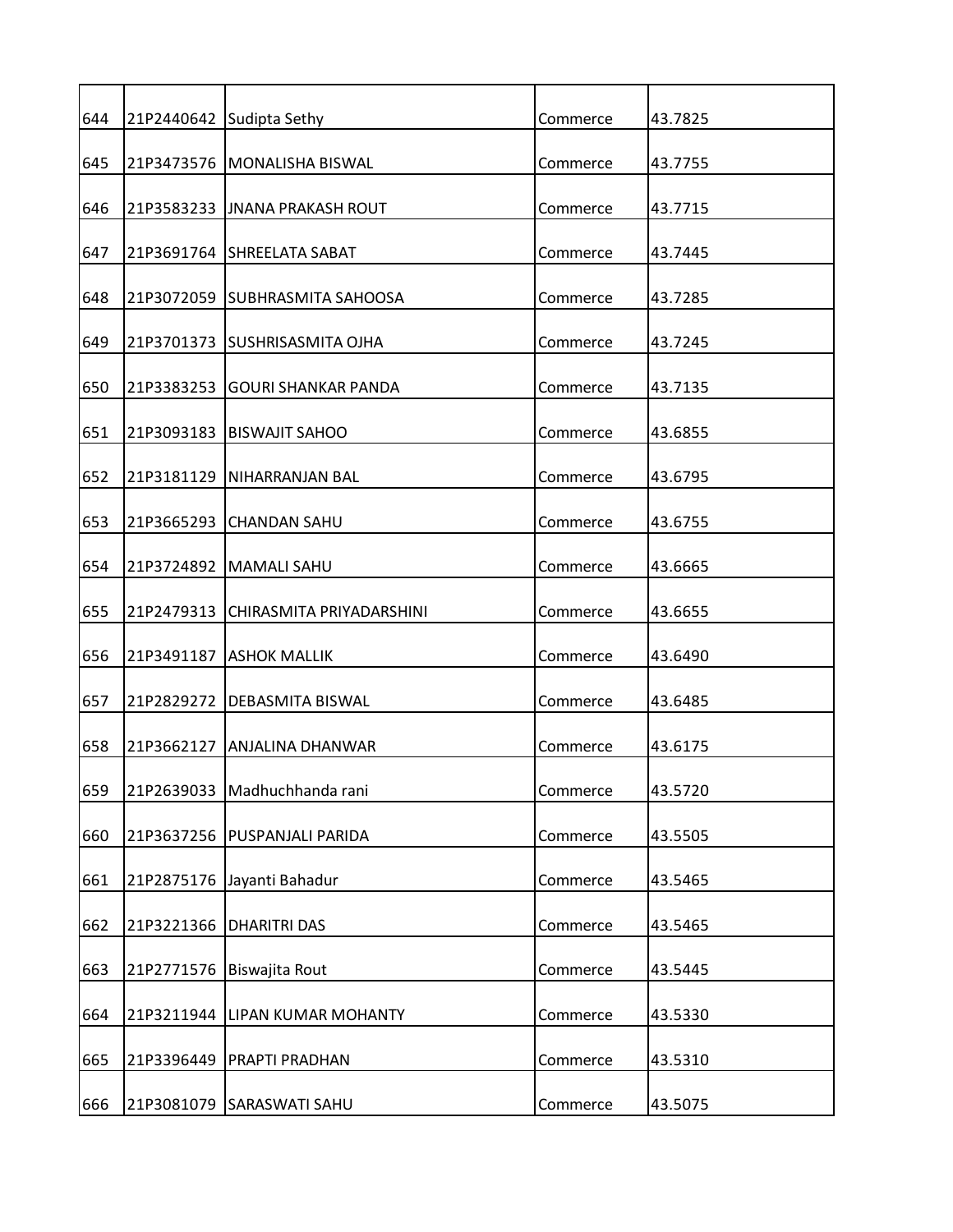| 667 | 21P3514454            | ISOUMYA RANJAN PUJAHARI  | Commerce | 43.4825 |
|-----|-----------------------|--------------------------|----------|---------|
| 668 | 21P3212573            | ISONALI PATRA            | Commerce | 43.4665 |
| 669 | 21P3339029            | IBIKASH SAHU             | Commerce | 43.4620 |
| 670 | 21P2584929            | ISANTOSH KUMAR BEHERA    | Commerce | 43.4540 |
| 671 | 21P3071883            | PUSPANJALI MAHAPATRA     | Commerce | 43.4135 |
| 672 | 21P3228444            | IRAJNANDINI MOHANTY      | Commerce | 43.4115 |
| 673 | 21P2797857            | NAZARA KHATOON           | Commerce | 43.4090 |
| 674 | 21P3085114 RIYA SINHA |                          | Commerce | 43.4035 |
| 675 | 21P2685359            | SHIBANI BEHERA           | Commerce | 43.3955 |
| 676 | 21P2302983            | <b>BISWAJIT NAYAK</b>    | Commerce | 43.3490 |
| 677 | 21P2402077            | SANGITA BUDA             | Commerce | 43.3455 |
| 678 | 21P2755792            | <b>ABINASH SAHU</b>      | Commerce | 43.3445 |
| 679 |                       | 21P2401173 SEKH SANIYA   | Commerce | 43.3205 |
| 680 | 21P3751614            | <b>SUSTHIRA NAYAK</b>    | Commerce | 43.3165 |
| 681 | 21P2836169            | TINMYA KUMAR PANI        | Commerce | 43.3110 |
| 682 | 21P3007306            | <b>SHANKAR SAHU</b>      | Commerce | 43.3045 |
| 683 | 21P3666609            | SIDHESWAR SATAPATHY      | Commerce | 43.2200 |
| 684 | 21P3175192            | <b>S SATYAPRAKASH</b>    | Commerce | 43.2170 |
| 685 | 21P3372532            | KARPANA SWAPNARANI PATRO | Commerce | 43.2005 |
| 686 | 21P2882182            | MADHUPRIYA DASH          | Commerce | 43.1725 |
| 687 | 21P2657717            | RASHMITA MAHARANA        | Commerce | 43.1675 |
| 688 | 21P3458769            | RAKESH KALSAI            | Commerce | 43.1595 |
| 689 | 21P3272099            | <b>CHANDAN SAHOO</b>     | Commerce | 43.1505 |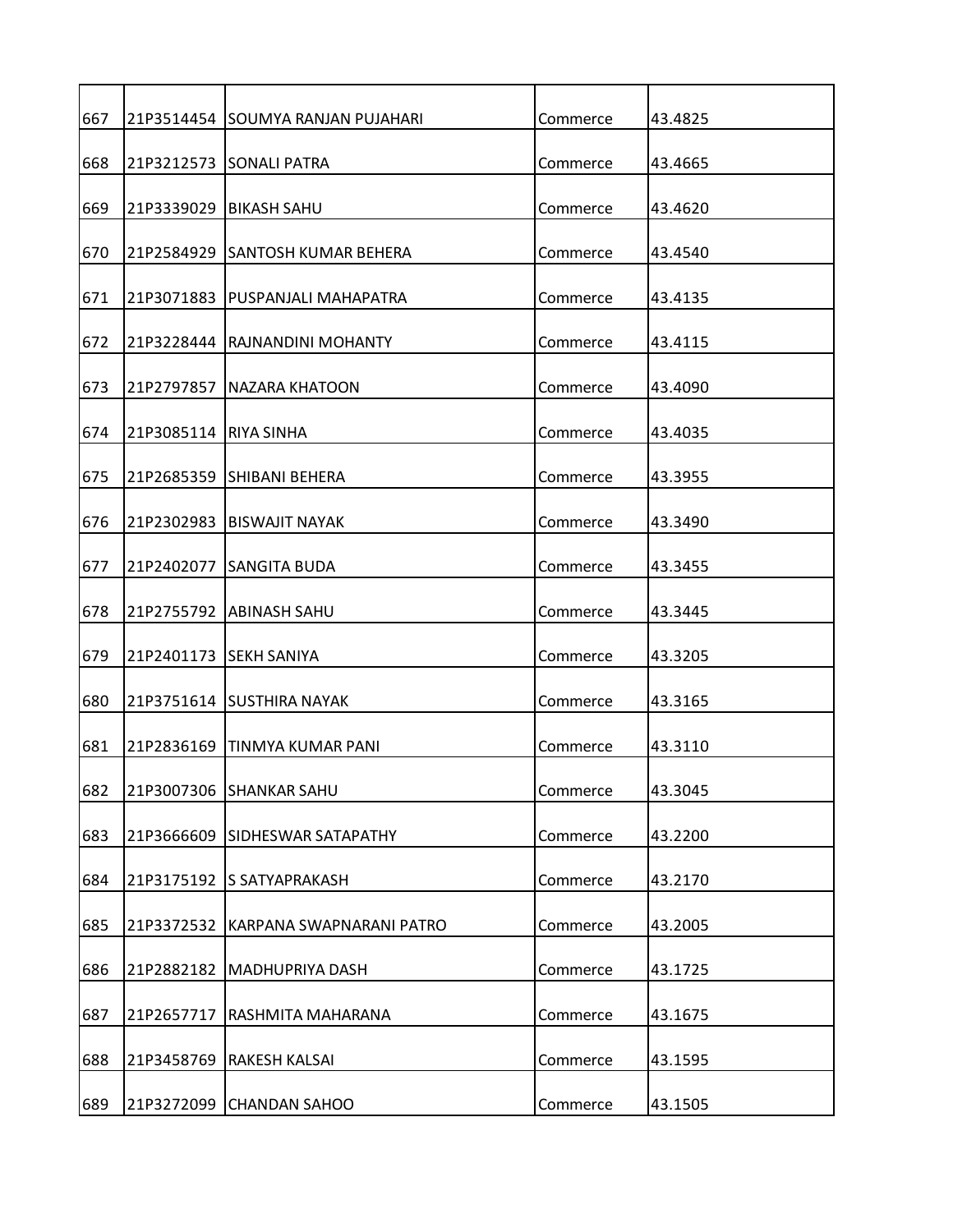| 690 | 21P2970313 | <b>MAHTAB ALAM</b>       | Commerce | 43.1385 |
|-----|------------|--------------------------|----------|---------|
| 691 | 21P3381472 | POOJA SAHOO              | Commerce | 43.1385 |
| 692 | 21P3545609 | <b>ASHISH SAHOO</b>      | Commerce | 43.1335 |
| 693 | 21P2687527 | <b>BINAPANI SAHOO</b>    | Commerce | 43.1280 |
|     |            | <b>JYOTIRMAYEE NANDI</b> |          |         |
| 694 | 21P2731922 |                          | Commerce | 43.0975 |
| 695 | 21P3753993 | V B SIMADRI              | Commerce | 43.0945 |
| 696 | 21P2905832 | SAIPRIYA DASH            | Commerce | 43.0830 |
| 697 | 21P3504057 | K. DEEPA REDDY           | Commerce | 43.0815 |
| 698 | 21P3276593 | SANDEEP MAHARANA         | Commerce | 43.0785 |
| 699 | 21P3571806 | ROHAN KUMAR PATEL        | Commerce | 43.0785 |
|     |            |                          |          |         |
| 700 | 21P3698223 | IPRUTHWIRAJ MOHAPATRA    | Commerce | 43.0580 |
| 701 | 21P3460909 | PRANGYA PARIMITA SAHOO   | Commerce | 43.0505 |
| 702 | 21P2491276 | MANOJ KUMAR DAS          | Commerce | 43.0495 |
| 703 | 21P3744014 | Sankit Nayak             | Commerce | 43.0285 |
| 704 | 21P2405597 | <b>TEJASWINI SAHOO</b>   | Commerce | 43.0195 |
| 705 | 21P3463366 | <b>SUBUNI DEVGAM</b>     | Commerce | 43.0075 |
| 706 | 21P2448972 | MADHUSMITA SAMAL         | Commerce | 43.0020 |
| 707 | 21P3667344 | LALITA RANI KANAKALA     | Commerce | 42.9705 |
| 708 | 21P3558633 | SAROJ KUMAR MAHANTA      | Commerce | 42.9635 |
| 709 | 21P3338444 | MADHUSMITA BEHERA        | Commerce | 42.9600 |
| 710 | 21P2569909 | <b>KHAGESWAR BUDEK</b>   | Commerce | 42.9580 |
|     |            |                          |          |         |
| 711 | 21P3723982 | <b>AMIT TOPPO</b>        | Commerce | 42.9510 |
| 712 | 21P2799276 | CH.BALAKRISHNA PATRO     | Commerce | 42.9505 |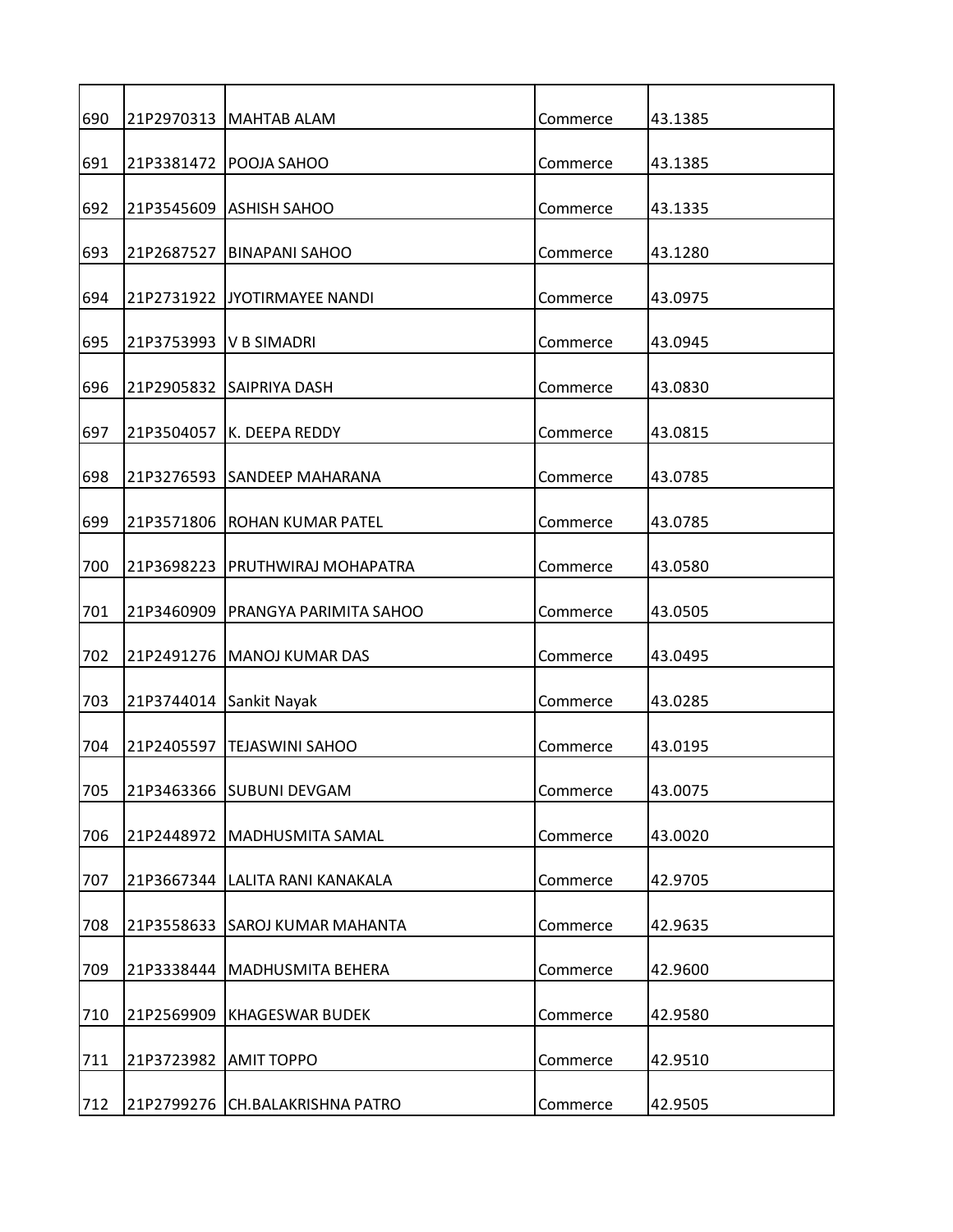| 713 | 21P2855532 | IRONIT KUMAR DAS          | Commerce | 42.9455 |
|-----|------------|---------------------------|----------|---------|
| 714 | 21P3676949 | ITAPASWINI LENKA          | Commerce | 42.9400 |
| 715 | 21P3389299 | JEETENDRA NAYAK           | Commerce | 42.9255 |
| 716 | 21P2762206 | CHINMAYA JAGDEV MISHRA    | Commerce | 42.9040 |
| 717 | 21P3109267 | IPUNITA LUGUN             | Commerce | 42.8960 |
| 718 | 21P2713662 | LIPSA BHOI                | Commerce | 42.8840 |
| 719 | 21P2885393 | <b>LIJA PADHI</b>         | Commerce | 42.8750 |
| 720 | 21P3272373 | CHINMAY PARMAR            | Commerce | 42.8615 |
| 721 | 21P3489792 | E AMRITA                  | Commerce | 42.8545 |
| 722 | 21P3033807 | KHUSBOO MODI              | Commerce | 42.8425 |
| 723 | 21P3220119 | <b>TULASI RANI SAHU</b>   | Commerce | 42.8355 |
| 724 | 21P3581004 | <b>SEK RAHIMUDDIN</b>     | Commerce | 42.8145 |
| 725 | 21P3632902 | lMANOJ KUMAR SAHU         | Commerce | 42.8140 |
| 726 | 21P3023883 | ISUSHREE PUJARANI ROUTRAY | Commerce | 42.8065 |
| 727 | 21P3475159 | IP.GOUTHAM ACHARY         | Commerce | 42.8045 |
| 728 | 21P2766994 | <b>SONALI MISHRA</b>      | Commerce | 42.7870 |
| 729 | 21P2987969 | SWARNA LAXMI DHIR         | Commerce | 42.7705 |
| 730 | 21P3082513 | SIMANCHALA PALKIA         | Commerce | 42.7700 |
| 731 | 21P3192986 | <b>GOURI PATTNAIK</b>     | Commerce | 42.7280 |
| 732 | 21P2565619 | CHHABITA PRADHAN          | Commerce | 42.7170 |
| 733 | 21P2994179 | <b>BIDYA ORAM</b>         | Commerce | 42.7165 |
| 734 | 21P3410919 | <b>SUBHASHREE PATRA</b>   | Commerce | 42.6945 |
| 735 | 21P2780823 | RAJESH KUMAR GOCHHAYAT    | Commerce | 42.6850 |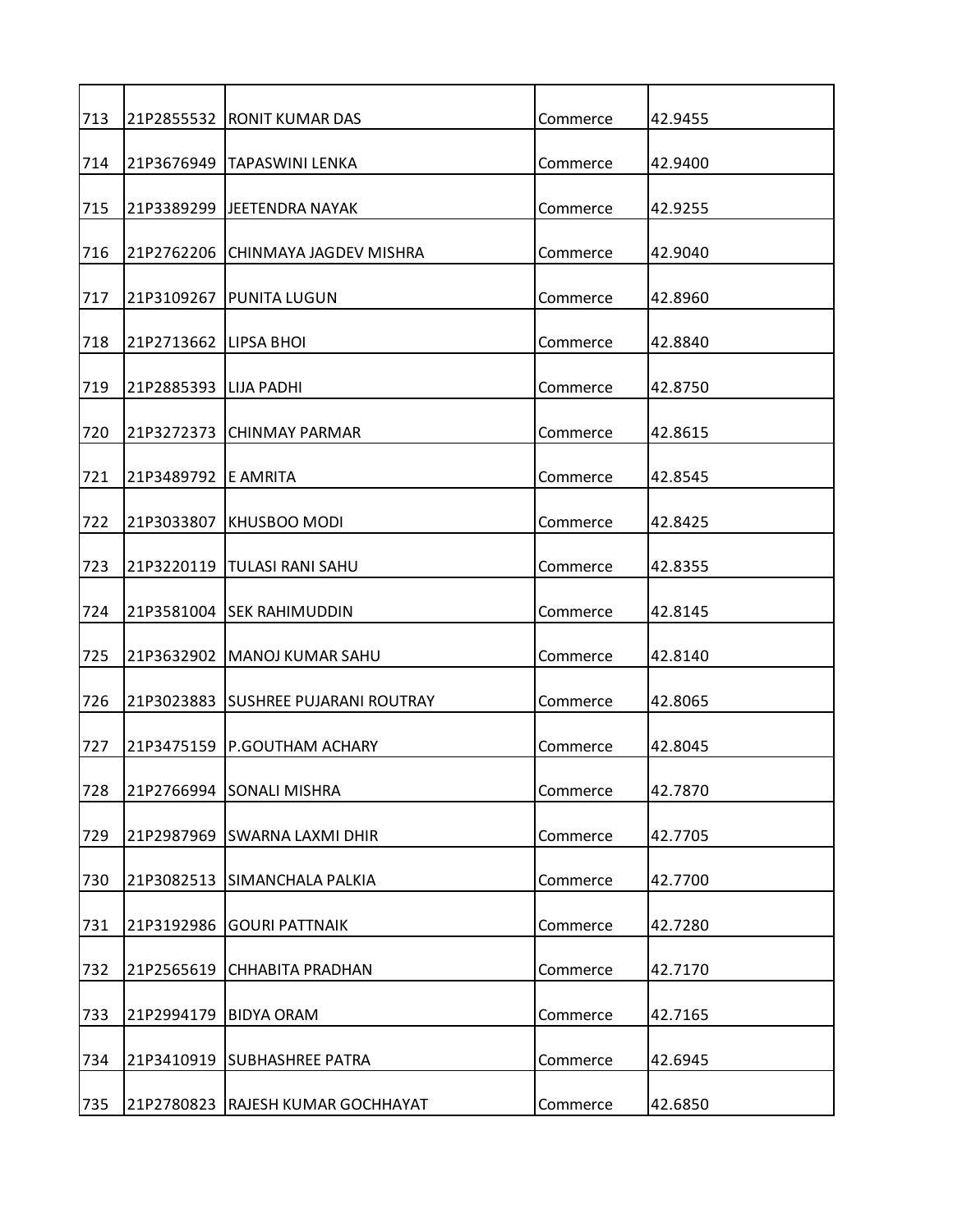| 736 | 21P2910033 | ISUHAGINI KONDPAN                 | Commerce | 42.6620 |
|-----|------------|-----------------------------------|----------|---------|
| 737 | 21P3544526 | LILU PRASAD MEHER                 | Commerce | 42.6345 |
| 738 |            | 21P3076632 ISAMAL LEHARIKA ARBIND | Commerce | 42.6300 |
| 739 | 21P3524966 | <b>DEBANSH PANDA</b>              | Commerce | 42.6275 |
|     |            |                                   |          |         |
| 740 | 21P2908636 | <b>TAPASWINI PATNAIK</b>          | Commerce | 42.6255 |
| 741 | 21P3369967 | <b>MAHENDRA SAHU</b>              | Commerce | 42.6160 |
| 742 | 21P2808173 | SANJAY KUMAR PATI                 | Commerce | 42.6090 |
| 743 | 21P3744269 | CHINMAYA PARIDA                   | Commerce | 42.6050 |
| 744 | 21P2485522 | ISUNANDA GHADEI                   | Commerce | 42.5835 |
| 745 | 21P3377903 | <b>BHABANISHANKAR MOHANTY</b>     | Commerce | 42.5585 |
|     |            |                                   |          |         |
| 746 | 21P2309433 | ISRI PERAMBUDURU REVANTH KUMAR    | Commerce | 42.5320 |
| 747 | 21P2631602 | <b>SUBHAKANTA BARIK</b>           | Commerce | 42.5315 |
| 748 |            | 21P2458022 ISWETA RANI UPADHYAY   | Commerce | 42.4700 |
| 749 | 21P2406652 | <b>MEGHANA MAHAKUD</b>            | Commerce | 42.4650 |
| 750 | 21P2776234 | ISWATISNIGDHA KAJAL               | Commerce | 42.4620 |
| 751 | 21P3235044 | NIRMAL CHANDRA KAR                | Commerce | 42.4495 |
| 752 | 21P2302316 | Adarsh Das                        | Commerce | 42.4370 |
| 753 | 21P2556489 | <b>JUGAL KISHOR PANDA</b>         | Commerce | 42.4330 |
| 754 | 21P3721169 | Suniti dalnaik                    | Commerce | 42.4285 |
| 755 | 21P3162554 | DEBANANDA NAYAK                   | Commerce | 42.4205 |
| 756 | 21P3352534 | CHIRANJIBI NAYAK                  | Commerce | 42.4125 |
| 757 | 21P2290326 | <b>BINDIA MUND</b>                | Commerce | 42.4045 |
| 758 | 21P2937117 | <b>SUNITI GHOSH</b>               | Commerce | 42.4010 |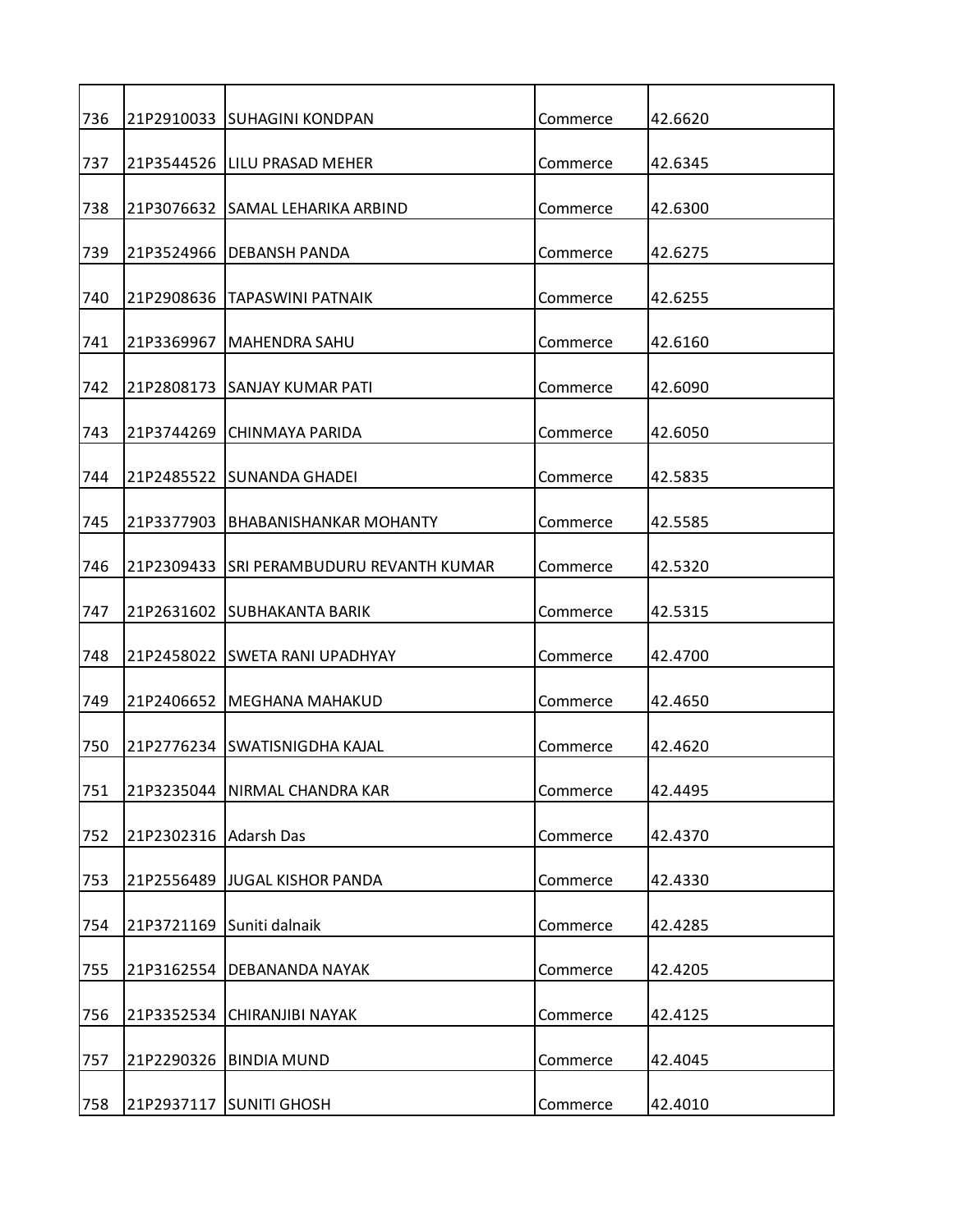| 759 | 21P2692917 | LAXMIPRIYA BAISAKHA               | Commerce | 42.3910 |
|-----|------------|-----------------------------------|----------|---------|
| 760 | 21P3473212 | <b>SITALI BARDHAN</b>             | Commerce | 42.3885 |
| 761 | 21P2754252 | <b>ANKITA SAHOO</b>               | Commerce | 42.3880 |
| 762 | 21P3308926 | PRIYANKA KAR                      | Commerce | 42.3725 |
| 763 | 21P3179834 | OMMPRAKASH SWAIN                  | Commerce | 42.3685 |
| 764 | 21P3210027 | ANITYA RANA                       | Commerce | 42.3475 |
| 765 | 21P3368733 | <b>SHIBANI SAHU</b>               | Commerce | 42.3385 |
| 766 | 21P2387023 | <b>Badal Kumar Pradhan</b>        | Commerce | 42.3275 |
| 767 | 21P3262953 | Ankita gupta                      | Commerce | 42.3255 |
| 768 | 21P3481784 | <b>SUBHASHREE BASANTIA</b>        | Commerce | 42.2950 |
| 769 | 21P3652529 | LAXMIPRIYA PANDA                  | Commerce | 42.2885 |
| 770 | 21P3100832 | <b>SWEETY PARICHHA</b>            | Commerce | 42.2885 |
| 771 | 21P2835729 | LABANI NAIK                       | Commerce | 42.2860 |
| 772 | 21P2682467 | <b>LIPSA SWAIN</b>                | Commerce | 42.2755 |
| 773 | 21P3726587 | <b>BIJAYA SAHU</b>                | Commerce | 42.2675 |
| 774 | 21P2404473 | <b>SHALINI SAHOO</b>              | Commerce | 42.2665 |
| 775 | 21P3532523 | NIHAR RANJAN MAHAPATRA            | Commerce | 42.2550 |
| 776 | 21P3668413 | <b>TUSARIKA PRADHAN</b>           |          | 42.2290 |
|     |            |                                   | Commerce |         |
| 777 | 21P3314229 | <b>MAMALI GOUDA</b>               | Commerce | 42.2125 |
| 778 | 21P3457637 | <b>SONALI KAR</b>                 | Commerce | 42.2105 |
| 779 | 21P2907316 | A. PRIYANKA                       | Commerce | 42.2060 |
| 780 | 21P2505779 | SAMIKHYA BEHERA                   | Commerce | 42.1830 |
| 781 |            | 21P3590219   PURNA CHANDRA BHUYAN | Commerce | 42.1770 |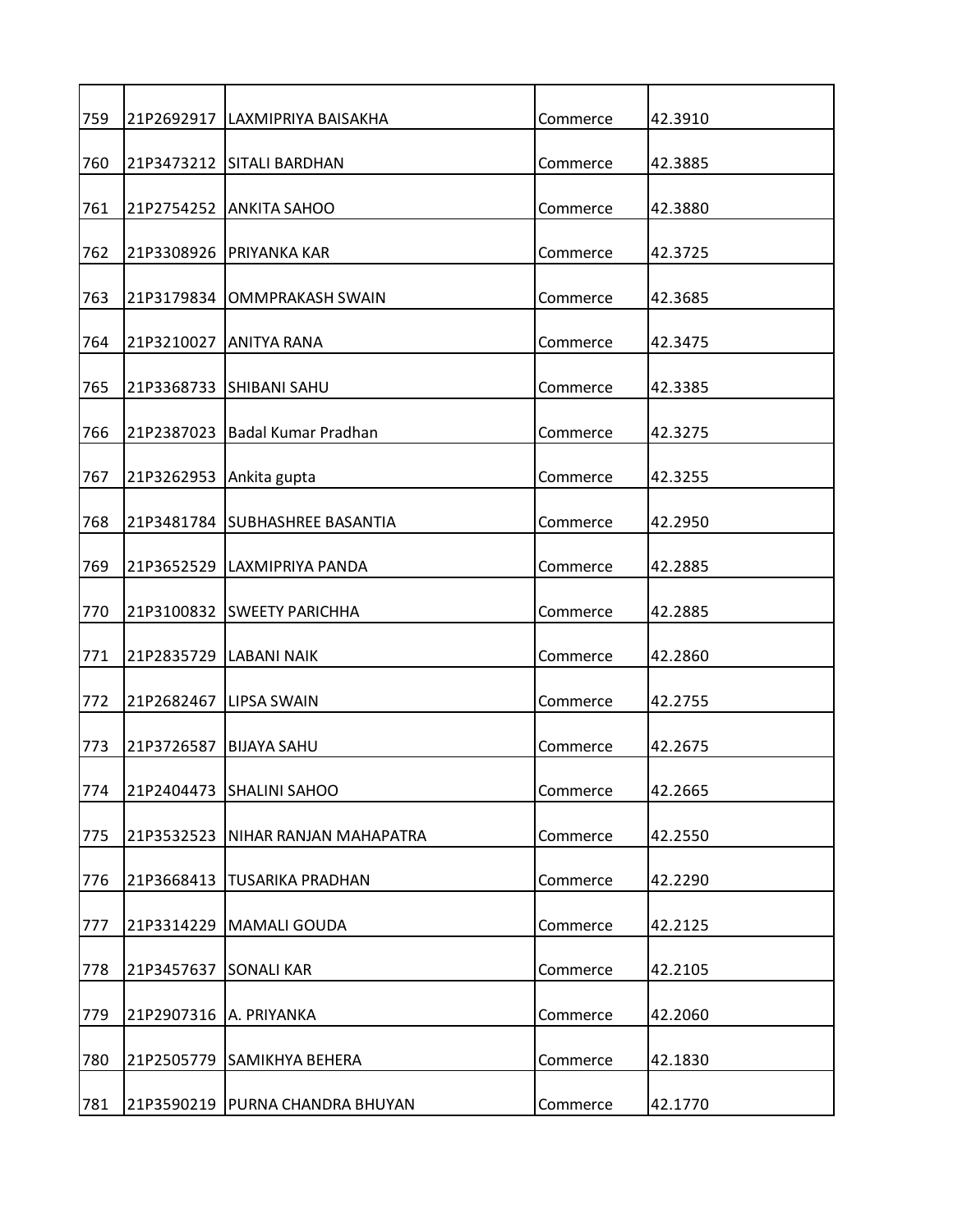| 782 | 21P2407612 | Apsar Ali Khan                | Commerce | 42.1575 |
|-----|------------|-------------------------------|----------|---------|
| 783 | 21P2895352 | <b>BHAGYASHREE PARIDA</b>     | Commerce | 42.1515 |
| 784 |            | 21P2306772 RUCHIKA MAHARANA   | Commerce | 42.1485 |
| 785 | 21P3695127 | <b>SIMALI MAJHI</b>           | Commerce | 42.1440 |
|     |            |                               |          |         |
| 786 | 21P2354274 | RUTUPARNA OJHA                | Commerce | 42.1365 |
| 787 | 21P3246233 | Mokshyada Mohanty             | Commerce | 42.1330 |
| 788 | 21P3243109 | <b>SASHMITA NAYAK</b>         | Commerce | 42.1310 |
| 789 | 21P2351037 | <b>ABINASH NAYAK</b>          | Commerce | 42.1285 |
| 790 | 21P2600526 | SATYAJIT BISWAL               | Commerce | 42.1245 |
| 791 | 21P3727194 | <b>PRACHI PASAYAT</b>         | Commerce | 42.1245 |
|     |            |                               |          |         |
| 792 | 21P3349617 | <b>SUPRIYA SASMAL</b>         | Commerce | 42.1100 |
| 793 | 21P3155593 | <b>SUVALAKSHMI DASH</b>       | Commerce | 42.1065 |
| 794 | 21P3604256 | <b>TOSHAN KHAMARI</b>         | Commerce | 42.0915 |
| 795 | 21P2888486 | <b>SUBASH SURIN</b>           | Commerce | 42.0795 |
| 796 | 21P3238163 | <b>JANMEJAYA BISHI</b>        | Commerce | 42.0545 |
| 797 | 21P3450534 | CHIDANANDA MOHAPATRA          | Commerce | 42.0455 |
| 798 | 21P3103849 | <b>ARIJIT PANDA</b>           | Commerce | 42.0395 |
| 799 | 21P3205109 | PRIYANKA NAYAK                | Commerce | 42.0270 |
| 800 | 21P2821809 | SHIBAJEE BISWAL               | Commerce | 42.0205 |
| 801 | 21P3501637 | <b>GAGANABIHARI SUKLA</b>     | Commerce | 42.0170 |
| 802 | 21P3373534 | <b>SALONI MISHRA</b>          | Commerce | 42.0040 |
| 803 | 21P2355062 | <b>BIJAY KUMAR SAMANTARAY</b> | Commerce | 41.9965 |
| 804 | 21P2823899 | <b>SUBHASHREE PATRA</b>       | Commerce | 41.9865 |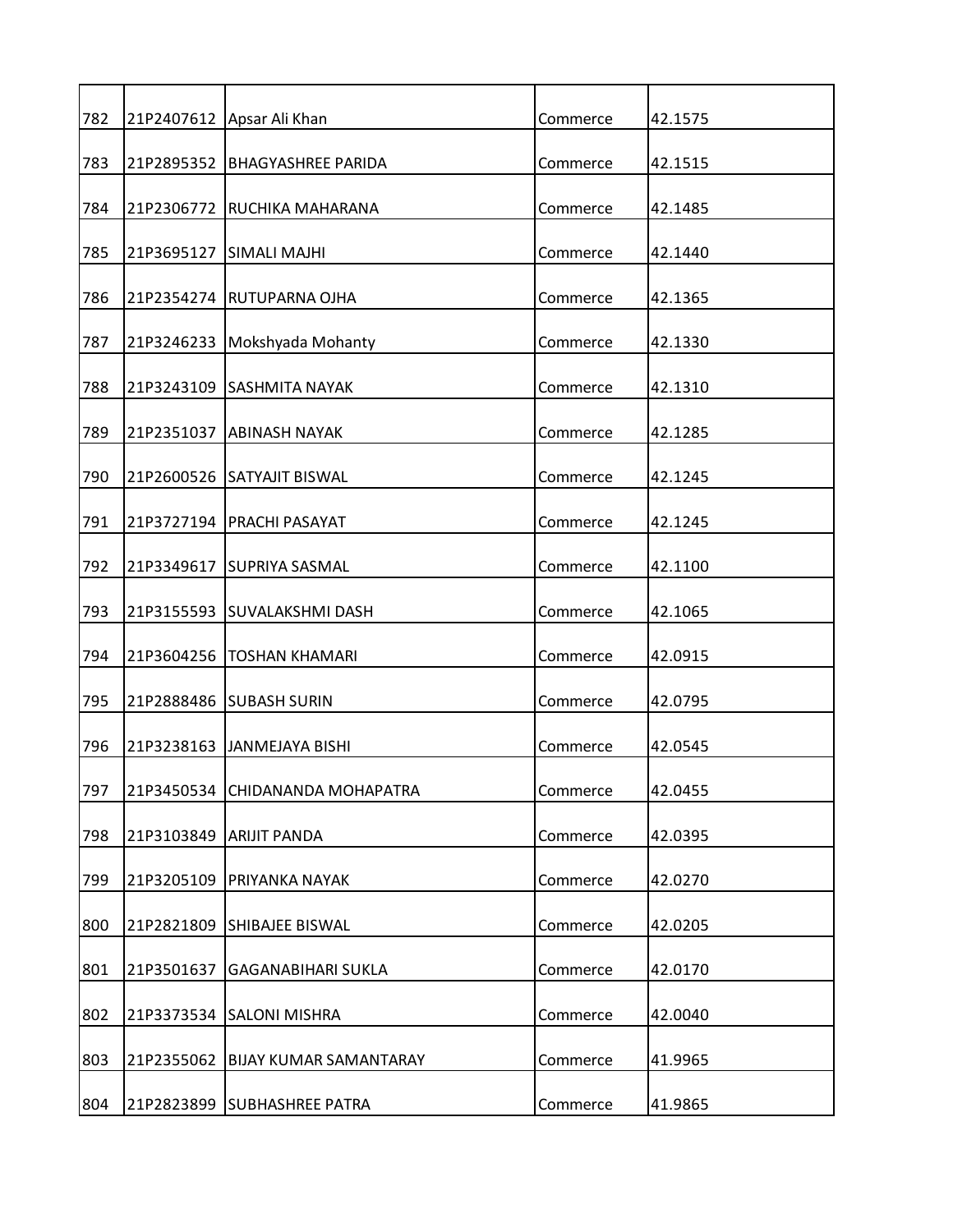| 805 | 21P3592359 | <b>Beauty Mishra</b>       | Commerce | 41.9715 |
|-----|------------|----------------------------|----------|---------|
| 806 | 21P3227904 | IKIRTI KUMAR PRADHAN       | Commerce | 41.9475 |
| 807 | 21P3091262 | <b>NAZIA KHATOON</b>       | Commerce | 41.9355 |
| 808 | 21P3686629 | TANKADHAR NAYAK            | Commerce | 41.9335 |
| 809 | 21P2619446 | <b>RANI JAINA</b>          | Commerce | 41.9210 |
| 810 | 21P3672373 | <b>CHINMAYEE MALLICK</b>   | Commerce | 41.9130 |
| 811 | 21P2546193 | LIPSARANI BEHERA           | Commerce | 41.8925 |
| 812 | 21P3209644 | <b>MINA ORAM</b>           | Commerce | 41.8755 |
| 813 | 21P2418153 | <b>SURYA PRATAP JEE</b>    | Commerce | 41.8690 |
| 814 | 21P2849622 | <b>RITIK JENA</b>          | Commerce | 41.8685 |
| 815 | 21P3456924 | <b>MALAN DUNG DUNG</b>     | Commerce | 41.8485 |
| 816 | 21P2605624 | <b>PRAVAT KUMAR SAHOO</b>  | Commerce | 41.8465 |
| 817 | 21P3190766 | N Santoshini               | Commerce | 41.8265 |
| 818 | 21P3313073 | KHUSUBU SENAPATI           | Commerce | 41.8210 |
| 819 | 21P3313822 | <b>ANNA XESS</b>           | Commerce | 41.8195 |
| 820 | 21P3572864 | <b>TAPAS KUMAR MOHANTY</b> | Commerce | 41.7830 |
| 821 | 21P3551972 | <b>GOURY SANKAR BEHERA</b> | Commerce | 41.7715 |
| 822 | 21P3083474 | <b>SARMISTA SAHU</b>       | Commerce | 41.7705 |
| 823 | 21P3451424 | bhupendra nial             | Commerce | 41.7700 |
| 824 | 21P3719226 | Sushmita Chakraborty       | Commerce | 41.7695 |
| 825 | 21P2393672 | PRATIVA AGRASINGH          | Commerce | 41.7670 |
| 826 | 21P2959479 | <b>MANISHA GODARA</b>      | Commerce | 41.7665 |
| 827 | 21P2308247 | PREMANANDA HEMBRAM         | Commerce | 41.7645 |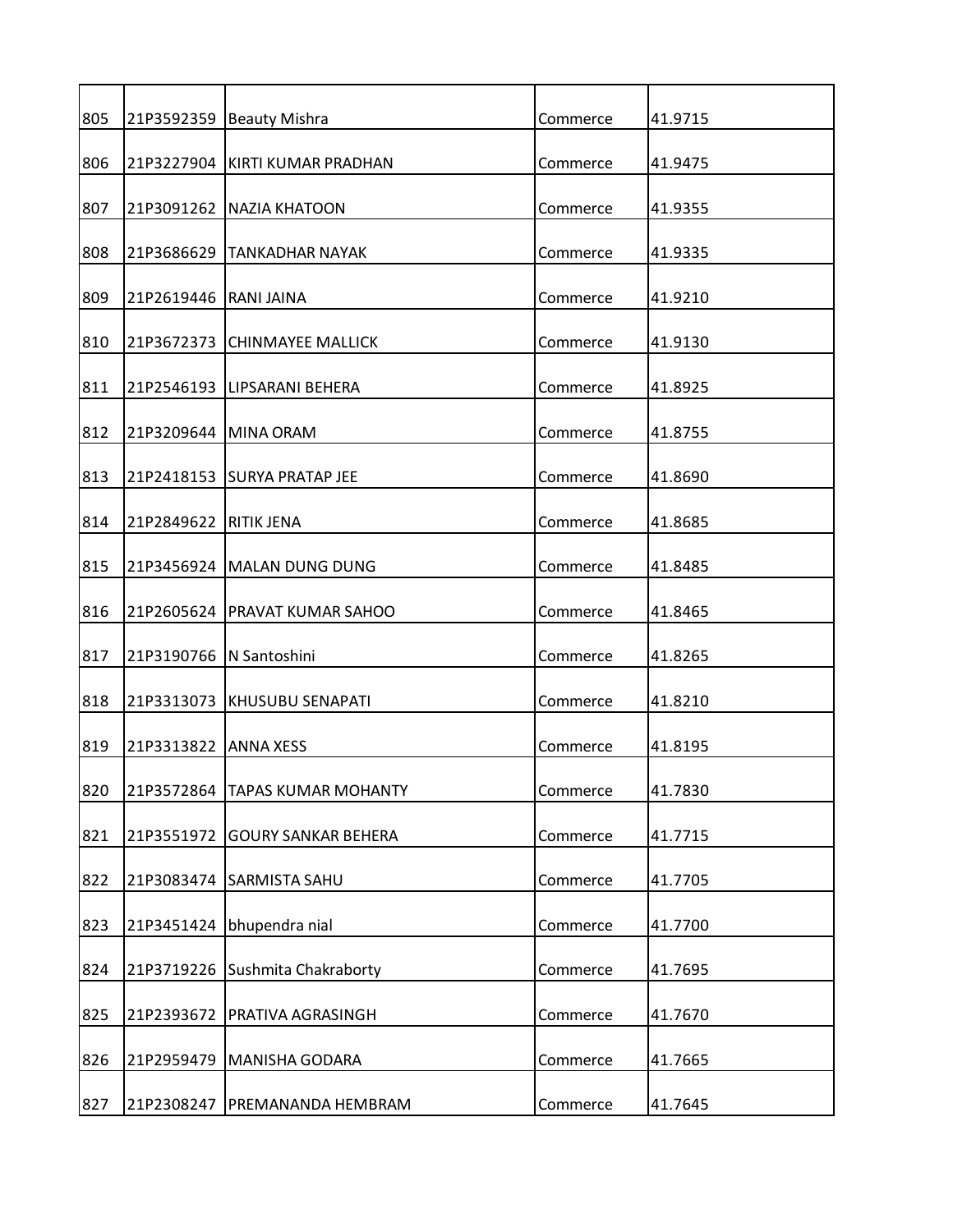| 828 | 21P3740463             | ISUBHADARSHINI BEHERA          | Commerce | 41.7295 |
|-----|------------------------|--------------------------------|----------|---------|
| 829 | 21P3109222             | SOUMYA RANJAN NAYAK            | Commerce | 41.6900 |
| 830 |                        | 21P3650549 SANJAY KUMAR MANDAL | Commerce | 41.6835 |
| 831 | 21P3198999             | PRABEEN KUMAR THAKUR           | Commerce | 41.6595 |
| 832 | 21P3424939             | REENA KUMARI BHOI              | Commerce | 41.6585 |
| 833 | 21P3210074             | <b>GAYATRI BEHERA</b>          | Commerce | 41.6505 |
| 834 | 21P3062329             |                                | Commerce | 41.6495 |
|     |                        | SNEHA NAIK                     |          |         |
| 835 | 21P3313636 KUNJA BISOI |                                | Commerce | 41.6205 |
| 836 | 21P2884289             | PURNIMA JENA                   | Commerce | 41.6075 |
| 837 | 21P3073014             | DHARITRI BEHERA                | Commerce | 41.5945 |
| 838 | 21P2970812             | SASMITARANI SAHOO              | Commerce | 41.5705 |
| 839 | 21P3171846             | Nikhil Thapa                   | Commerce | 41.5655 |
| 840 |                        |                                |          |         |
|     | 21P2382139             | AKASH CHANDRA PARIDA           | Commerce | 41.5540 |
| 841 | 21P2511939             | <b>LITA BEHERA</b>             | Commerce | 41.5230 |
| 842 | 21P3068127             | BIJAYALAXMI SAMAL              | Commerce | 41.5150 |
| 843 | 21P3235226             | <b>SUVRAJIT SAHOO</b>          | Commerce | 41.5060 |
| 844 | 21P3756083             | Ronak Kumar Agarwal            | Commerce | 41.4485 |
| 845 | 21P2651402             | DEEPAK SAHOO                   | Commerce | 41.4415 |
| 846 | 21P3732543             | PRITAM SAHU                    | Commerce | 41.4375 |
| 847 | 21P2903192             | <b>DAVID KANDULNA</b>          | Commerce | 41.4255 |
| 848 | 21P3332457             | RAJENDRA KUMAR SAHU            | Commerce | 41.3885 |
|     |                        |                                |          |         |
| 849 | 21P3553072             | SASMITA BISHOI                 | Commerce | 41.3705 |
| 850 | 21P3293879             | <b>APARNA DAS</b>              | Commerce | 41.3630 |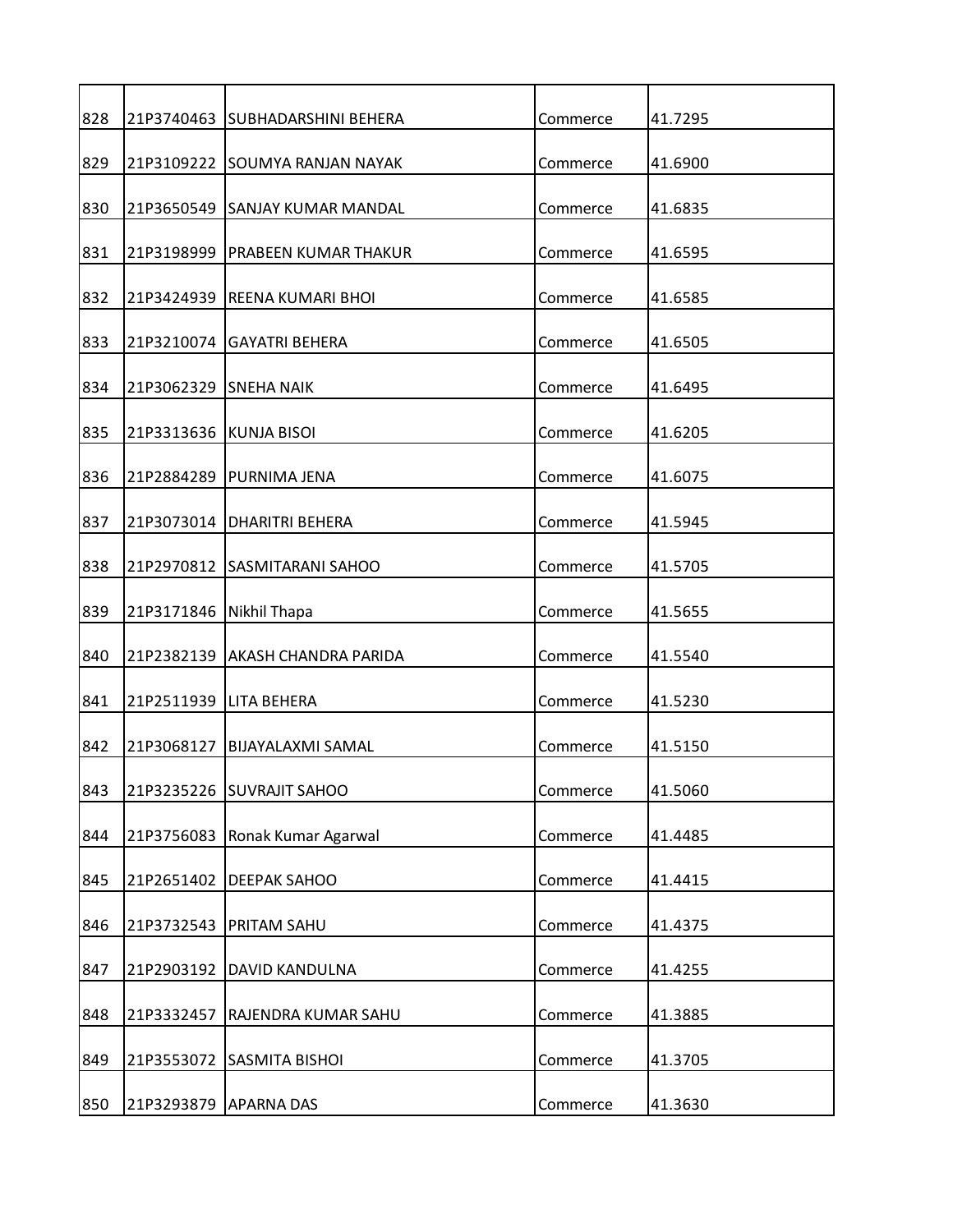| 852<br>21P3133806<br>UMA SAHOO<br>41.3455<br>Commerce<br>853<br>21P2581463<br>IPRIYANKA SWAIN<br>41.3420<br>Commerce<br>854<br>21P3747696<br>K PUJA REDDY<br>Commerce<br>41.3355<br>855<br>21P2805182<br><b>ATIT NAYAK</b><br>41.3330<br>Commerce<br>856<br>21P3753977<br><b>JAGANNATH SAHOO</b><br>41.3280<br>Commerce<br>857<br>21P3445272<br><b>MITHUN NAYAK</b><br>41.3185<br>Commerce<br>858<br>21P3102494 ILIPI PRADHAN<br>41.2850<br>Commerce<br>859<br>21P3375722<br><b>NILU DAS</b><br>41.2790<br>Commerce<br>860<br>21P3205643<br>Nikita Pattanaik<br>41.2705<br>Commerce<br>861<br>21P3426234<br>41.2665<br>IPRADEEP KUMAR PANDA<br>Commerce<br>862<br>21P2973433<br>SANGHAMITARA MALLICK<br>41.2165<br>Commerce<br>863<br>21P3081384<br>ALISHA PATTNAIK<br>41.1710<br>Commerce<br>864<br>21P3351716<br><b>ARATI KUMARI</b><br>Commerce<br>41.1705<br>865<br>21P2451954<br>BHUPATI SEKHAR MAHANTA<br>41.1665<br>Commerce<br>866<br>21P2990439<br>41.1500<br><b>R HARISH</b><br>Commerce<br>867<br>21P2764173<br>SNIGDHA SENAPATI<br>41.1395<br>Commerce<br>21P2915732<br>868<br><b>SIBA SANKAR NAYAK</b><br>41.1255<br>Commerce<br>869<br>21P3258207<br>ARABINDA SAHOO<br>41.1155<br>Commerce<br>870<br>21P2700496<br><b>SUSHREE SUPRAVA SAHOO</b><br>Commerce<br>41.0830<br>871<br>21P3357484<br><b>BISWANATHA MALIK</b><br>41.0775<br>Commerce | 851 | 21P3296793 | ISUBHASHREE BARIK | Commerce | 41.3615 |
|-------------------------------------------------------------------------------------------------------------------------------------------------------------------------------------------------------------------------------------------------------------------------------------------------------------------------------------------------------------------------------------------------------------------------------------------------------------------------------------------------------------------------------------------------------------------------------------------------------------------------------------------------------------------------------------------------------------------------------------------------------------------------------------------------------------------------------------------------------------------------------------------------------------------------------------------------------------------------------------------------------------------------------------------------------------------------------------------------------------------------------------------------------------------------------------------------------------------------------------------------------------------------------------------------------------------------------------------------------------|-----|------------|-------------------|----------|---------|
|                                                                                                                                                                                                                                                                                                                                                                                                                                                                                                                                                                                                                                                                                                                                                                                                                                                                                                                                                                                                                                                                                                                                                                                                                                                                                                                                                             |     |            |                   |          |         |
|                                                                                                                                                                                                                                                                                                                                                                                                                                                                                                                                                                                                                                                                                                                                                                                                                                                                                                                                                                                                                                                                                                                                                                                                                                                                                                                                                             |     |            |                   |          |         |
|                                                                                                                                                                                                                                                                                                                                                                                                                                                                                                                                                                                                                                                                                                                                                                                                                                                                                                                                                                                                                                                                                                                                                                                                                                                                                                                                                             |     |            |                   |          |         |
|                                                                                                                                                                                                                                                                                                                                                                                                                                                                                                                                                                                                                                                                                                                                                                                                                                                                                                                                                                                                                                                                                                                                                                                                                                                                                                                                                             |     |            |                   |          |         |
|                                                                                                                                                                                                                                                                                                                                                                                                                                                                                                                                                                                                                                                                                                                                                                                                                                                                                                                                                                                                                                                                                                                                                                                                                                                                                                                                                             |     |            |                   |          |         |
|                                                                                                                                                                                                                                                                                                                                                                                                                                                                                                                                                                                                                                                                                                                                                                                                                                                                                                                                                                                                                                                                                                                                                                                                                                                                                                                                                             |     |            |                   |          |         |
|                                                                                                                                                                                                                                                                                                                                                                                                                                                                                                                                                                                                                                                                                                                                                                                                                                                                                                                                                                                                                                                                                                                                                                                                                                                                                                                                                             |     |            |                   |          |         |
|                                                                                                                                                                                                                                                                                                                                                                                                                                                                                                                                                                                                                                                                                                                                                                                                                                                                                                                                                                                                                                                                                                                                                                                                                                                                                                                                                             |     |            |                   |          |         |
|                                                                                                                                                                                                                                                                                                                                                                                                                                                                                                                                                                                                                                                                                                                                                                                                                                                                                                                                                                                                                                                                                                                                                                                                                                                                                                                                                             |     |            |                   |          |         |
|                                                                                                                                                                                                                                                                                                                                                                                                                                                                                                                                                                                                                                                                                                                                                                                                                                                                                                                                                                                                                                                                                                                                                                                                                                                                                                                                                             |     |            |                   |          |         |
|                                                                                                                                                                                                                                                                                                                                                                                                                                                                                                                                                                                                                                                                                                                                                                                                                                                                                                                                                                                                                                                                                                                                                                                                                                                                                                                                                             |     |            |                   |          |         |
|                                                                                                                                                                                                                                                                                                                                                                                                                                                                                                                                                                                                                                                                                                                                                                                                                                                                                                                                                                                                                                                                                                                                                                                                                                                                                                                                                             |     |            |                   |          |         |
|                                                                                                                                                                                                                                                                                                                                                                                                                                                                                                                                                                                                                                                                                                                                                                                                                                                                                                                                                                                                                                                                                                                                                                                                                                                                                                                                                             |     |            |                   |          |         |
|                                                                                                                                                                                                                                                                                                                                                                                                                                                                                                                                                                                                                                                                                                                                                                                                                                                                                                                                                                                                                                                                                                                                                                                                                                                                                                                                                             |     |            |                   |          |         |
|                                                                                                                                                                                                                                                                                                                                                                                                                                                                                                                                                                                                                                                                                                                                                                                                                                                                                                                                                                                                                                                                                                                                                                                                                                                                                                                                                             |     |            |                   |          |         |
|                                                                                                                                                                                                                                                                                                                                                                                                                                                                                                                                                                                                                                                                                                                                                                                                                                                                                                                                                                                                                                                                                                                                                                                                                                                                                                                                                             |     |            |                   |          |         |
|                                                                                                                                                                                                                                                                                                                                                                                                                                                                                                                                                                                                                                                                                                                                                                                                                                                                                                                                                                                                                                                                                                                                                                                                                                                                                                                                                             |     |            |                   |          |         |
|                                                                                                                                                                                                                                                                                                                                                                                                                                                                                                                                                                                                                                                                                                                                                                                                                                                                                                                                                                                                                                                                                                                                                                                                                                                                                                                                                             |     |            |                   |          |         |
|                                                                                                                                                                                                                                                                                                                                                                                                                                                                                                                                                                                                                                                                                                                                                                                                                                                                                                                                                                                                                                                                                                                                                                                                                                                                                                                                                             |     |            |                   |          |         |
|                                                                                                                                                                                                                                                                                                                                                                                                                                                                                                                                                                                                                                                                                                                                                                                                                                                                                                                                                                                                                                                                                                                                                                                                                                                                                                                                                             |     |            |                   |          |         |
|                                                                                                                                                                                                                                                                                                                                                                                                                                                                                                                                                                                                                                                                                                                                                                                                                                                                                                                                                                                                                                                                                                                                                                                                                                                                                                                                                             |     |            |                   |          |         |
| 872<br>21P2748109<br>Anjali Singh<br>41.0380<br>Commerce<br>873<br>21P3666024<br><b>TANMAYA KUMAR SAHOO</b><br>41.0295<br>Commerce                                                                                                                                                                                                                                                                                                                                                                                                                                                                                                                                                                                                                                                                                                                                                                                                                                                                                                                                                                                                                                                                                                                                                                                                                          |     |            |                   |          |         |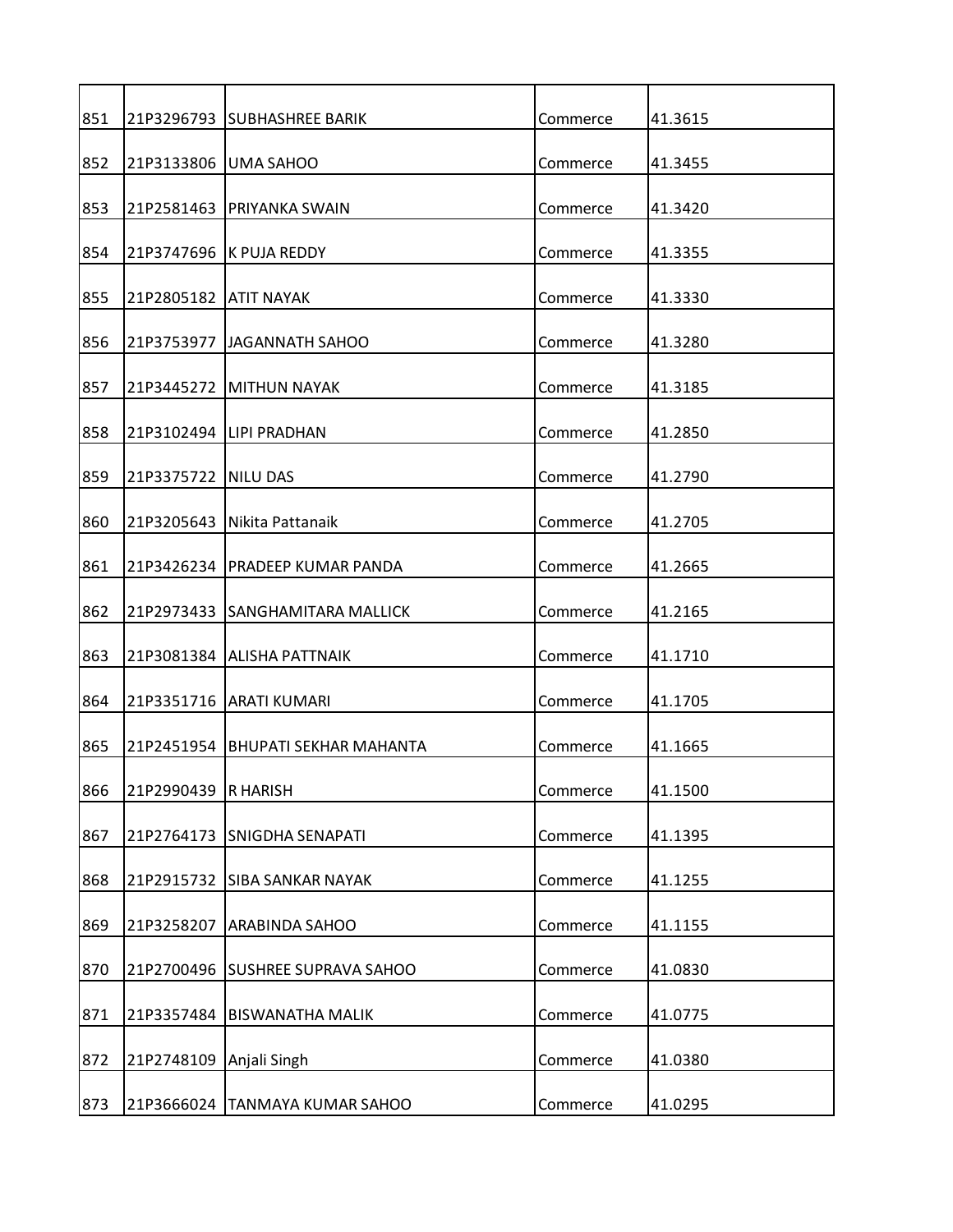| 874 | 21P3190604 | JAJNASENI MOHAPATRA            | Commerce | 41.0205 |
|-----|------------|--------------------------------|----------|---------|
| 875 | 21P3004299 | MADHUSMITA SAHOO               | Commerce | 41.0100 |
| 876 |            | 21P3497049 SIBANI KUMARI NAYAK | Commerce | 41.0040 |
| 877 | 21P3387466 | M RAMYA KUMARI                 | Commerce | 40.9955 |
| 878 | 21P3333557 | PRIYA PANDIT                   | Commerce | 40.9760 |
| 879 | 21P2374146 | KIRAN KUMAR SAHU               | Commerce | 40.9705 |
|     |            |                                |          |         |
| 880 | 21P3154486 | <b>PRIYATOSH NAYAK</b>         | Commerce | 40.9695 |
| 881 | 21P3523296 | <b>KARRI SOUJANYA</b>          | Commerce | 40.9505 |
| 882 | 21P3678454 | NIHARIKA JENA                  | Commerce | 40.9465 |
| 883 | 21P3470564 | SARMISTHA PARIDA               | Commerce | 40.9430 |
| 884 | 21P2549729 | Raj Raman Mohapatra            | Commerce | 40.9130 |
|     |            |                                |          |         |
| 885 | 21P3663482 | <b>RESHMA PANIGRAHI</b>        | Commerce | 40.8855 |
| 886 | 21P3363322 | <b>PARAMESWAR TUDU</b>         | Commerce | 40.8750 |
| 887 | 21P3061999 | <b>GAYATRI PATNAIK</b>         | Commerce | 40.8585 |
| 888 | 21P3678882 | <b>ANKITA BEHERA</b>           | Commerce | 40.8545 |
| 889 | 21P3508226 | <b>SHEKHAR KUMAR RATH</b>      | Commerce | 40.8490 |
| 890 | 21P3187009 | LOVELEEN SAHOO                 | Commerce | 40.8465 |
| 891 | 21P2596262 | <b>MERY MAGDELENA MATHEW</b>   | Commerce | 40.8420 |
| 892 | 21P3570583 | <b>SILPA NAYAK</b>             | Commerce | 40.8390 |
| 893 | 21P3683879 | D. PRIYANKA                    | Commerce | 40.8335 |
| 894 | 21P2666746 | SURYAKANTA JATTA               | Commerce | 40.8260 |
|     |            |                                |          |         |
| 895 | 21P3151703 | RASHMI RANJAN MOHARANA         | Commerce | 40.8165 |
| 896 | 21P3252552 | <b>BINOD KUMAR MALLICK</b>     | Commerce | 40.8165 |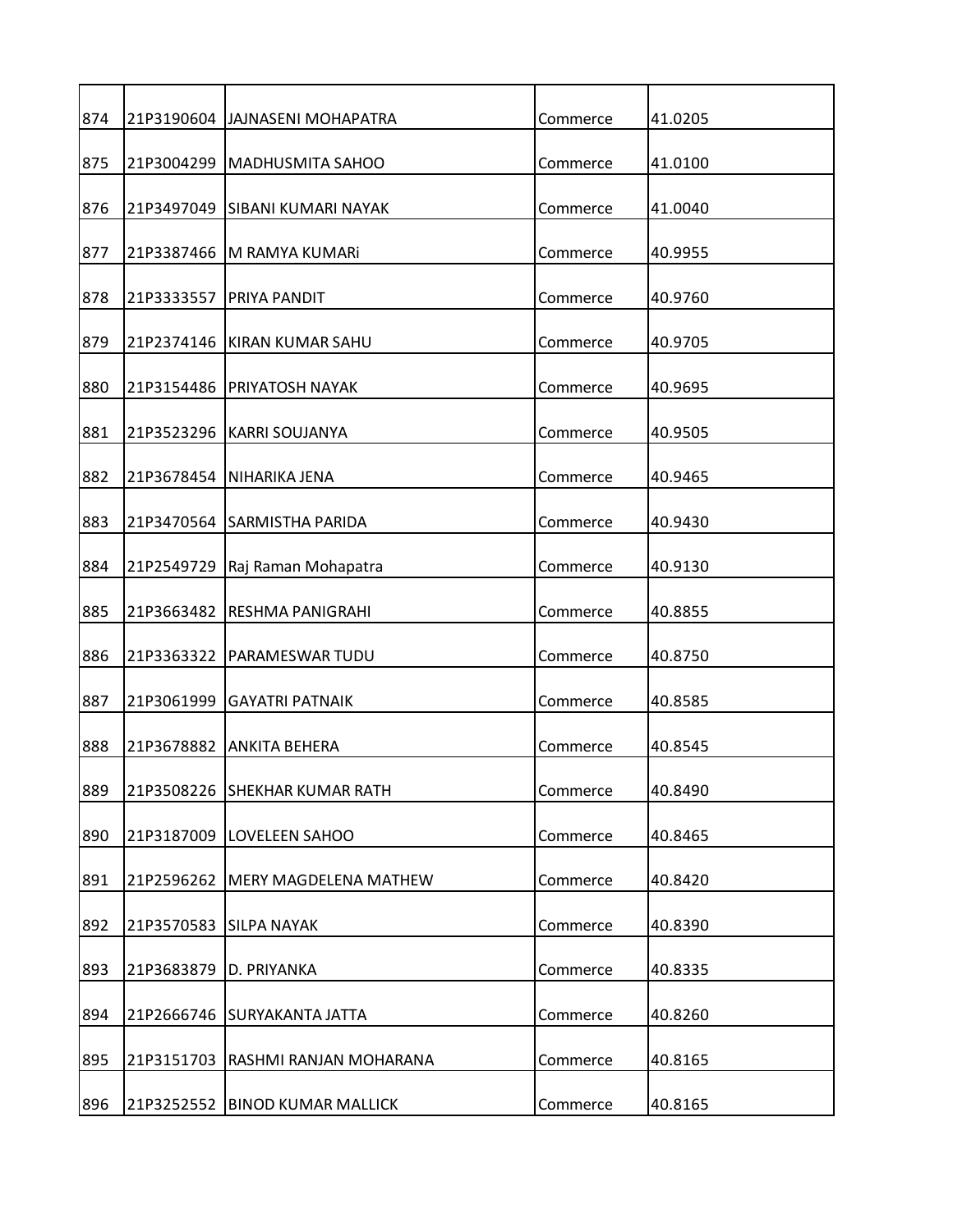| 897 | 21P2779063 | IMANAS KUMAR BHOI             | Commerce | 40.7905 |
|-----|------------|-------------------------------|----------|---------|
| 898 | 21P2289824 | ISUBHENDU KUMAR PANDA         | Commerce | 40.7860 |
| 899 | 21P3558352 | <b>SWOYAM SAMPURNA BARICK</b> | Commerce | 40.7835 |
| 900 | 21P3665427 | <b>INDU SAGRIA</b>            | Commerce | 40.7585 |
| 901 | 21P2362229 | ISONALI PRIYADARSHINI SINGH   | Commerce | 40.7195 |
| 902 | 21P2846009 | ISONI KHATUN                  | Commerce | 40.7080 |
| 903 | 21P3179589 | TITHIBHADRA SINGH             | Commerce | 40.6925 |
| 904 | 21P3591153 | DEBASHIS SAMANTARAY           | Commerce | 40.5870 |
| 905 | 21P3181883 | <b>ROJALI SAHU</b>            | Commerce | 40.5755 |
| 906 | 21P3097596 | D RAMESWAR SHARMA             | Commerce | 40.5390 |
| 907 | 21P2799572 | KRUSHNA CHANDRA BEHERA        | Commerce | 40.5335 |
| 908 | 21P3059547 | <b>SUSMITA SAMAL</b>          | Commerce | 40.5315 |
| 909 | 21P3723716 | AMIR ALI KHAN                 | Commerce | 40.5290 |
| 910 | 21P2597523 | <b>MADHUBAN PUJHARI</b>       | Commerce | 40.5200 |
| 911 | 21P3653139 | PRITI YADAV                   | Commerce | 40.5085 |
|     |            | 21P3177719 SUJATA NANDI       |          |         |
| 912 |            |                               | Commerce | 40.4990 |
| 913 | 21P2913312 | PRATIMA SAHOO                 | Commerce | 40.4670 |
| 914 | 21P3023476 | NIBEDITA BIRADALAI            | Commerce | 40.4665 |
| 915 | 21P2681854 | <b>IPSITA NAYAK</b>           | Commerce | 40.4395 |
| 916 | 21P3299382 | <b>NANSY NAYAK</b>            | Commerce | 40.4035 |
| 917 | 21P2661954 | <b>BARSARANI PATRA</b>        | Commerce | 40.3980 |
| 918 | 21P3059767 | Vandhana sonkar               | Commerce | 40.3790 |
| 919 | 21P2490329 | <b>DEBESWAR PARHI</b>         | Commerce | 40.3715 |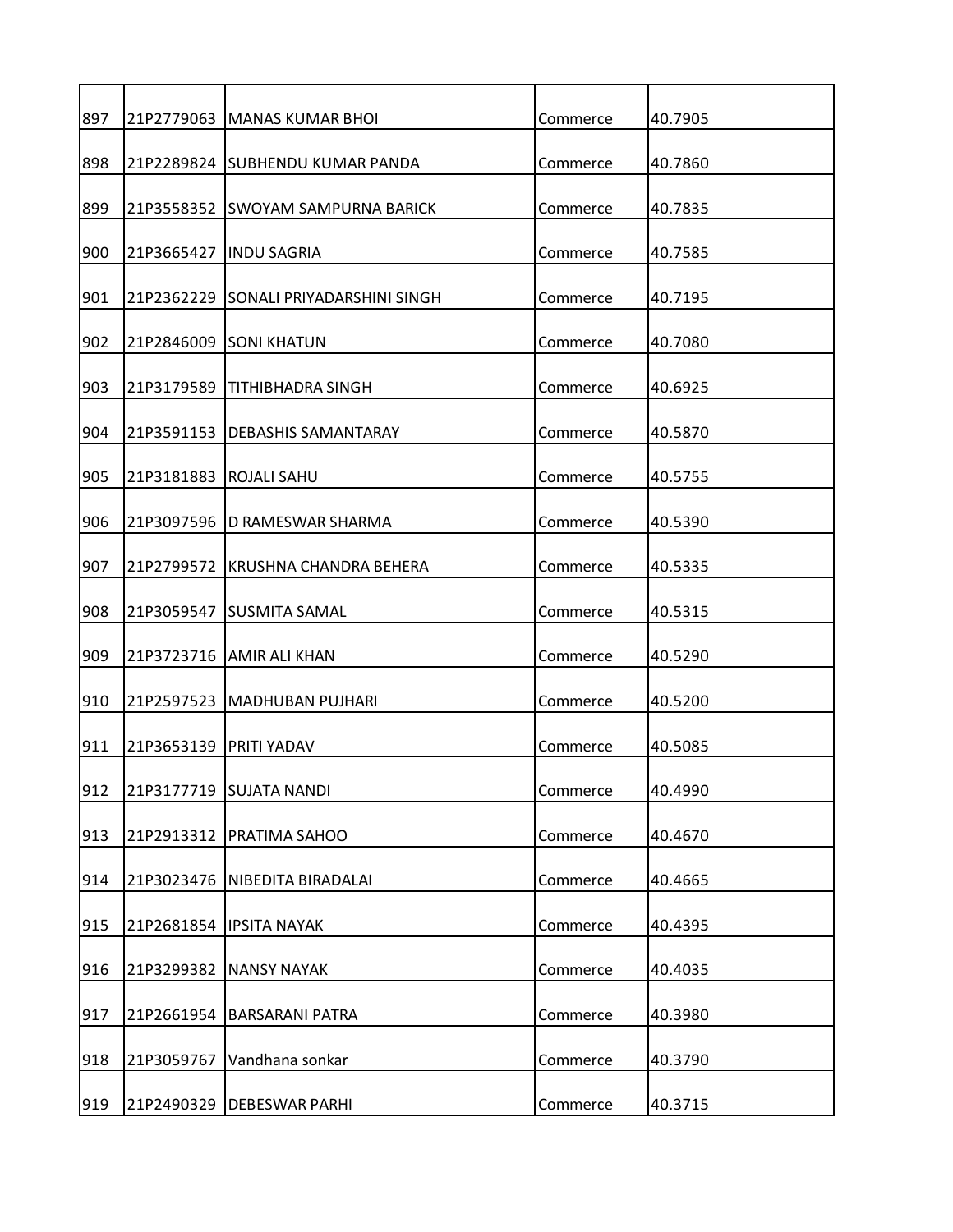| 920 | 21P2969017 | IRAKESH DIGAL              | Commerce | 40.3630 |
|-----|------------|----------------------------|----------|---------|
| 921 | 21P2298759 | DILESWAR MAHANTA           | Commerce | 40.3585 |
| 922 | 21P3698647 | ISATRUGHNA NATH            | Commerce | 40.3510 |
| 923 | 21P3081453 | SUCHISMITA BISHWAL         | Commerce | 40.2995 |
| 924 | 21P3697484 | A SRINIVAS DORA            | Commerce | 40.2495 |
| 925 | 21P3330949 | IKAMPILA NAIK              | Commerce | 40.2485 |
| 926 |            | <b>HEMANTA SINGH</b>       |          |         |
|     | 21P2337496 |                            | Commerce | 40.2215 |
| 927 |            | 21P3506509 PUSPANJALI NAIK | Commerce | 40.1775 |
| 928 | 21P3237087 | <b>RINA ROUL</b>           | Commerce | 40.1770 |
| 929 | 21P3298577 | DEEPAK KUMAR AGARWAL       | Commerce | 40.1735 |
| 930 | 21P3058436 | ISUBHASMITA PANIGRAHI      | Commerce | 40.1275 |
| 931 | 21P3610223 | <b>SAMPAD KUMAR</b>        | Commerce | 40.1085 |
| 932 | 21P3658249 | purnima sahoo              | Commerce | 40.0985 |
| 933 | 21P3067883 | ARABINDA MOHAPATRA         | Commerce | 40.0765 |
| 934 | 21P3316067 | <b>SULIPTA PATI</b>        | Commerce | 40.0445 |
| 935 | 21P2832979 | <b>SUCHISMITA DASH</b>     | Commerce | 40.0065 |
| 936 | 21P3458464 | <b>JIBAN PRADIP DAS</b>    | Commerce | 39.9915 |
| 937 | 21P3512637 | BIKRAM KESHARI MOHAPATRA   | Commerce | 39.9865 |
| 938 | 21P3387742 | SABANA BEGUM               | Commerce | 39.9670 |
| 939 | 21P3121634 | <b>SAHIN QUADRI</b>        | Commerce | 39.9580 |
| 940 | 21P3661084 | <b>MAMATA SHAW</b>         | Commerce | 39.9325 |
| 941 | 21P2860106 | SOUMYAKANTA PANDA          | Commerce | 39.8975 |
| 942 | 21P3598032 | PRAGYAN PARIMITA PARIDA    | Commerce | 39.8970 |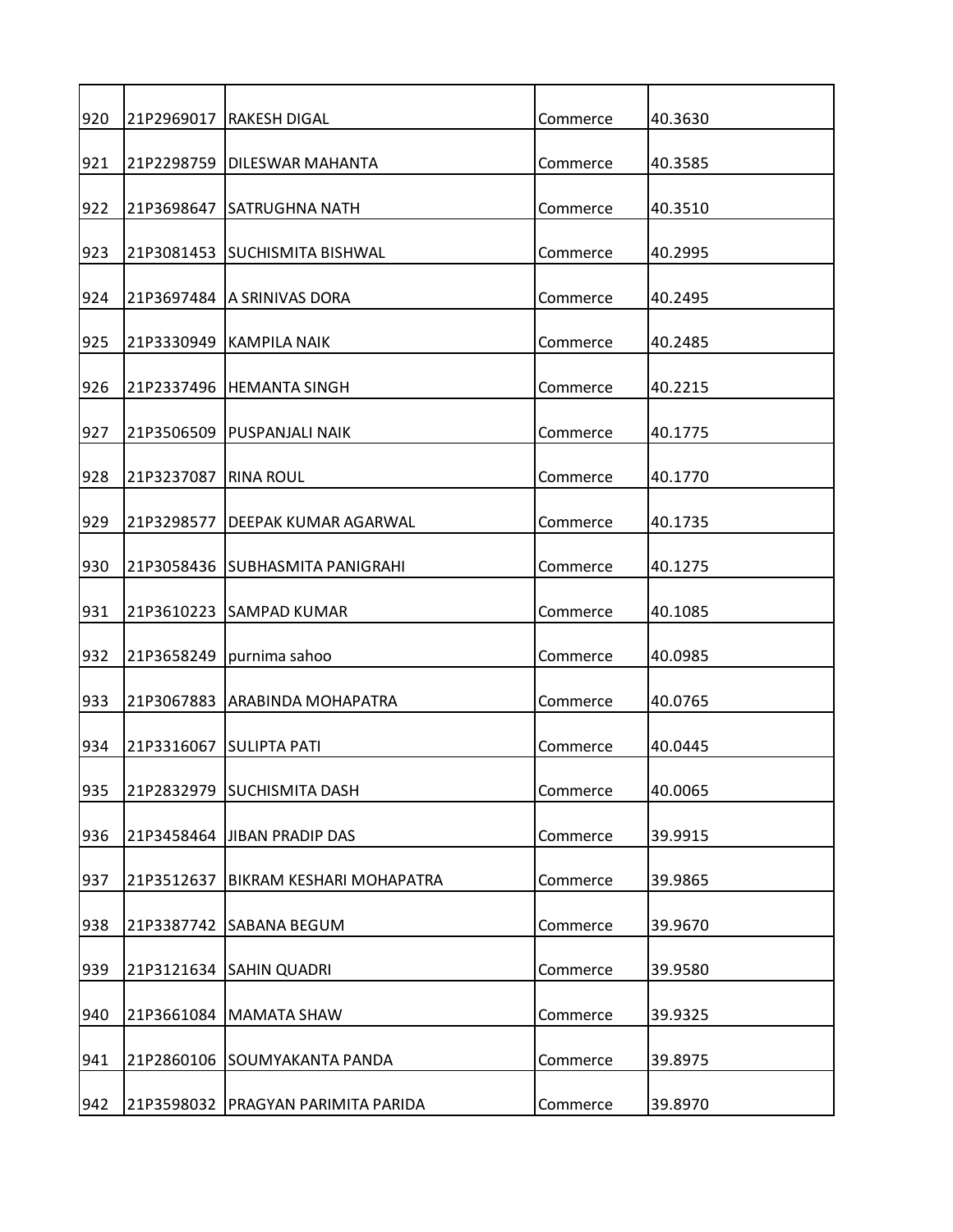| 943 | 21P3334893 | <b>RITA BESRA</b>             | Commerce | 39.8760 |
|-----|------------|-------------------------------|----------|---------|
| 944 | 21P3191384 | <b>JYOTIPRAKASH PRADHAN</b>   | Commerce | 39.8435 |
| 945 |            | 21P3704576 SUSANT KUMAR LAKRA | Commerce | 39.8280 |
| 946 | 21P3057803 | <b>ANSUMAN BARIK</b>          | Commerce | 39.8205 |
|     |            |                               |          |         |
| 947 | 21P3673269 | RASHMI PRAVA BARIK            | Commerce | 39.8170 |
| 948 | 21P3458549 | PRIYANKA SAHU                 | Commerce | 39.8090 |
| 949 | 21P2766242 | <b>PINTU PANI</b>             | Commerce | 39.7795 |
| 950 |            | 21P2294473 SAUDAMINI PANDA    | Commerce | 39.7785 |
| 951 | 21P3627414 | SIBA PRASAD PADHY             | Commerce | 39.7505 |
| 952 | 21P2363036 | Padmini Acharya               | Commerce | 39.7455 |
|     |            |                               |          |         |
| 953 | 21P3097363 | KADAMBINI JENA                | Commerce | 39.7425 |
| 954 | 21P3121524 | SOUMYA RANJAN NANDA           | Commerce | 39.7355 |
| 955 | 21P2566464 | Uttam kumar sabar             | Commerce | 39.7340 |
| 956 | 21P3357526 | Sambit Kumar Dash             | Commerce | 39.7230 |
| 957 | 21P2395652 | <b>ABINAS MINZ</b>            | Commerce | 39.7215 |
| 958 | 21P2659732 | <b>ARPITA MOHANTY</b>         | Commerce | 39.7150 |
| 959 | 21P2627476 | ANUSAYA ROUT                  | Commerce | 39.6955 |
| 960 | 21P3266852 | Shrusti Shagun Swain          | Commerce | 39.6950 |
| 961 | 21P2794117 | RUTUPARNA BEHERA              | Commerce | 39.6840 |
| 962 | 21P3336134 | CHANDRASEKHAR GRAHACHARYA     | Commerce | 39.6695 |
| 963 | 21P3307874 | <b>NISHA PALA</b>             | Commerce | 39.6240 |
| 964 | 21P3506194 | ANJALI BHUNYAN                | Commerce | 39.6165 |
| 965 | 21P3418889 | <b>BISWAJIT NAYAK</b>         | Commerce | 39.6075 |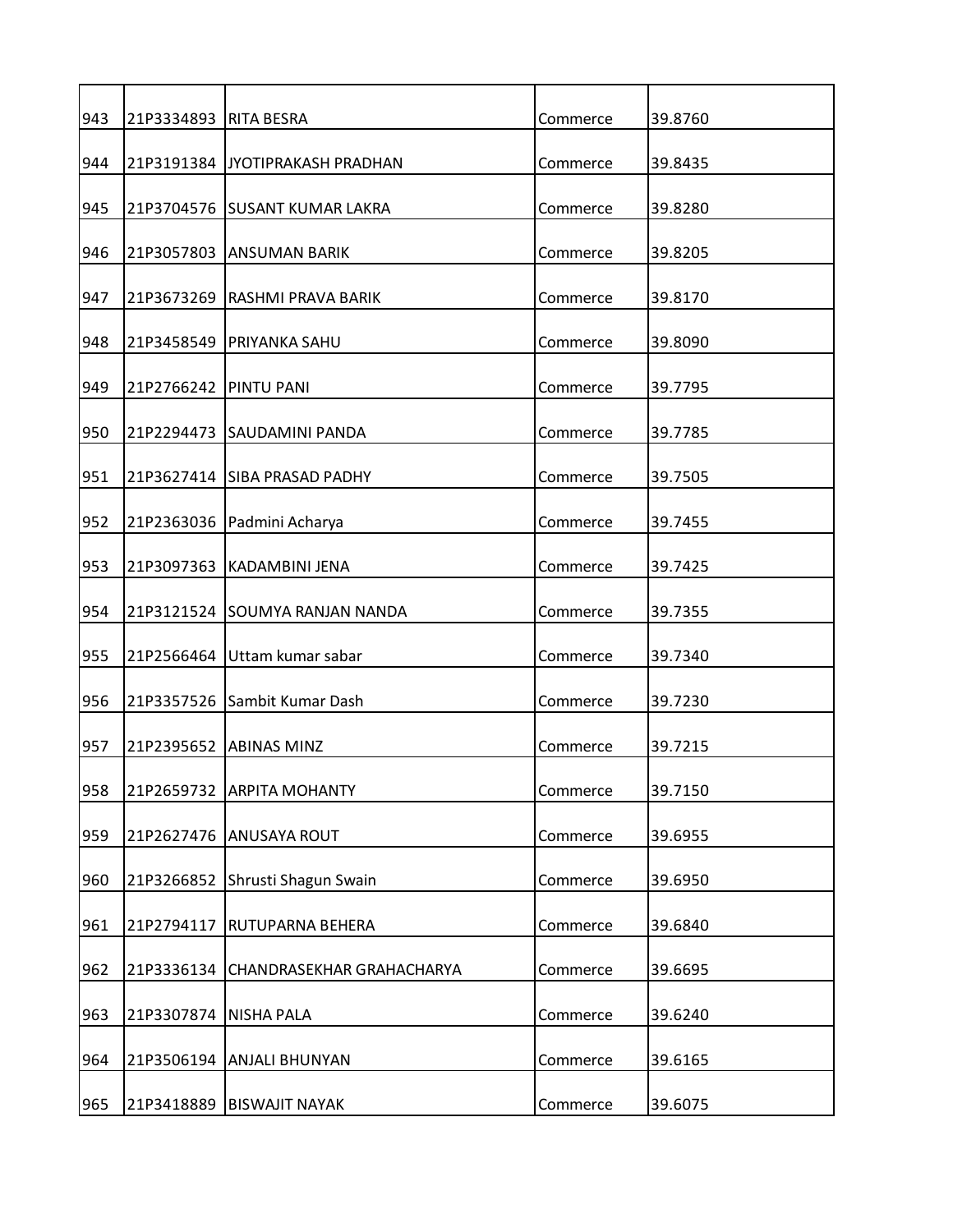| 966 | 21P3051439 | <b>DIPTIMAYEE ROUTARAY</b>    | Commerce | 39.6065 |
|-----|------------|-------------------------------|----------|---------|
| 967 | 21P2442482 | MADHUSMITA PRADHAN            | Commerce | 39.6020 |
| 968 | 21P2964606 | JAGADISH NAYAK                | Commerce | 39.5910 |
| 969 | 21P3695819 | Sangram Samal                 | Commerce | 39.5835 |
| 970 | 21P2618072 | D. SINDHU                     | Commerce | 39.5830 |
| 971 | 21P3564133 | ROHIT KUMAR PALAI             | Commerce | 39.5805 |
| 972 | 21P2959973 | ANWESHA MISHRA                | Commerce | 39.5785 |
|     |            |                               |          |         |
| 973 | 21P2287363 | <b>DIBYARANI PANDAB</b>       | Commerce | 39.5750 |
| 974 | 21P2396687 | <b>B SALPRIMA</b>             | Commerce | 39.5475 |
| 975 | 21P3414957 | <b>BIKASH HARIJAN</b>         | Commerce | 39.5465 |
| 976 | 21P2957202 | SAMARESH BEHERA               | Commerce | 39.5025 |
| 977 | 21P2752374 | <b>BIJAY KUMAR BARIK</b>      | Commerce | 39.4925 |
| 978 | 21P3197874 | ISRIKANTA SATAPATHY           | Commerce | 39.4750 |
| 979 | 21P3183203 | <b>RIYA KERKETTA</b>          | Commerce | 39.4610 |
| 980 | 21P3674182 | MALLA GOVINDA SAMAD           | Commerce | 39.4490 |
| 981 | 21P2407773 | <b>DWARI PADHURIA</b>         | Commerce | 39.4320 |
| 982 | 21P2741399 | <b>PRABHUPRASAD SWAIN</b>     | Commerce | 39.4315 |
| 983 | 21P3253432 | JYOTIRMAYEE SAHOO             | Commerce | 39.4100 |
| 984 | 21P3586463 | DIBYARANJAN DASH              | Commerce | 39.3355 |
| 985 | 21P3648629 | <b>DILIP KUMAR RAI</b>        | Commerce | 39.3050 |
| 986 | 21P2332566 | <b>BISWAJIT NAYAK</b>         | Commerce | 39.2915 |
| 987 | 21P3719824 | <b>JASMIN FIRDOSH</b>         | Commerce | 39.2760 |
| 988 |            | 21P3647199 SHIBA SANKAR SAHOO | Commerce | 39.2710 |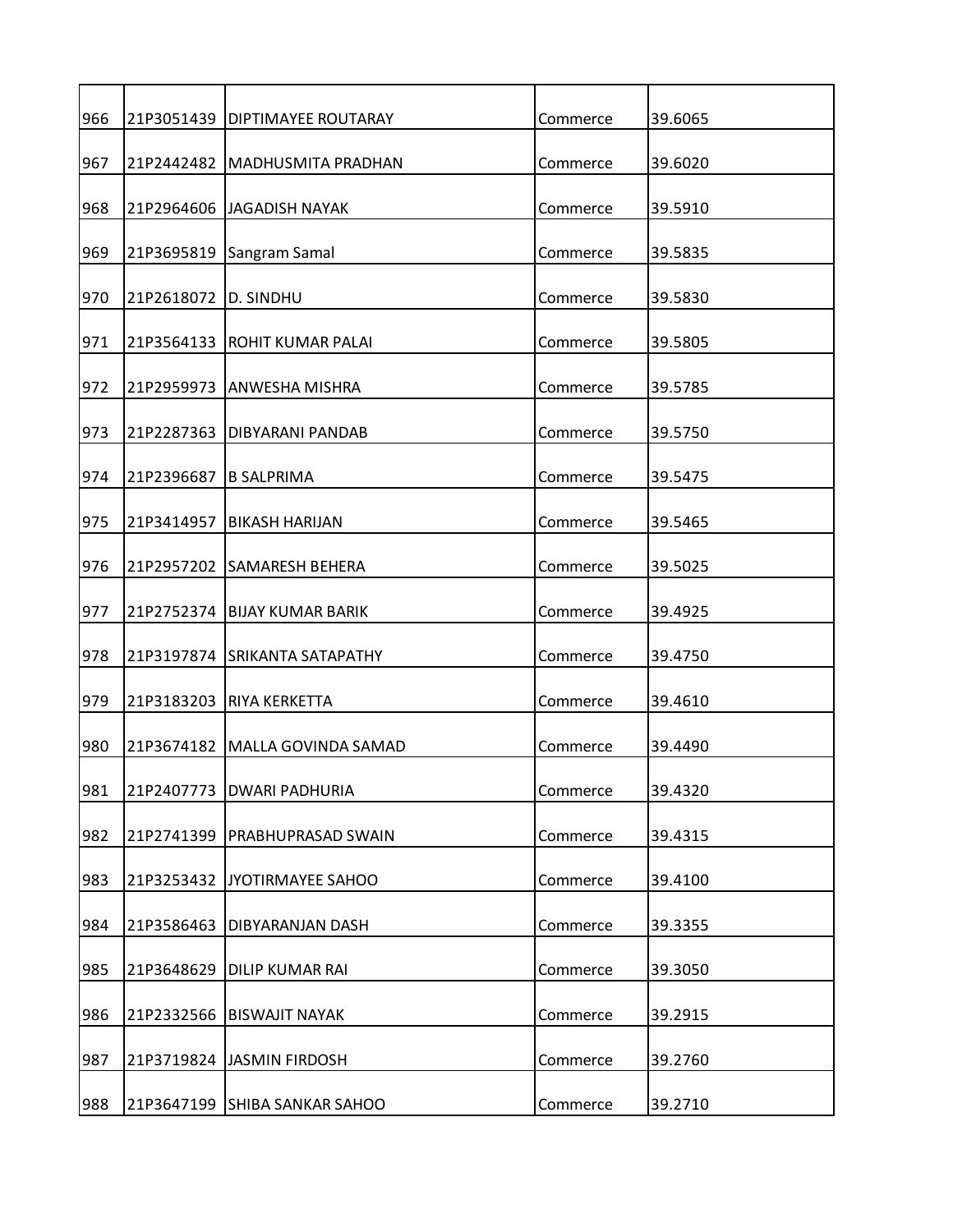| 989 | 21P3062442             | <b>SONIA BEGUM</b>              | Commerce | 39.2465 |
|-----|------------------------|---------------------------------|----------|---------|
| 990 | 21P3680434             | <b>ZEBA NOOR</b>                | Commerce | 39.2405 |
| 991 |                        | 21P3712043 RAJESH KUMAR PATNAIK | Commerce | 39.2385 |
| 992 | 21P3711603             | PRITI PRIYA NAYAK               | Commerce | 39.2375 |
| 993 | 21P3627559             | <b>MANOJ BISWAL</b>             | Commerce | 39.2255 |
| 994 | 21P3675054             | Simon nayak                     | Commerce | 39.1655 |
| 995 | 21P3645616             | PRASANNA KUMAR NAYAK            | Commerce | 39.1400 |
| 996 | 21P2790239 KAJAL SETHY |                                 | Commerce | 39.1375 |
| 997 | 21P3392454             | SUBHRA PRADAYANI OJHA           | Commerce | 39.1160 |
| 998 | 21P3464983             | SAKSHI SHARMA                   | Commerce | 39.1035 |
| 999 | 21P3703002             | <b>SANDIP KUMAR ROUT</b>        | Commerce | 39.0855 |
|     | 1000 21P3524552        | <b>BIBEKANANDA SABAR</b>        | Commerce | 39.0560 |
|     | 1001 21P3217703        | IBARSHA SAMANTARAY              | Commerce | 39.0465 |
|     | 1002 21P3676352        | <b>BARADAPRASAD PANI</b>        | Commerce | 38.9595 |
|     | 1003 21P3331806        | LIPSA PADHI                     | Commerce | 38.9185 |
|     | 1004 21P3570764        | Chitta ranjan das               | Commerce | 38.9040 |
|     | 1005 21P3387033        | SAROTHI SAHU                    | Commerce | 38.8615 |
|     | 1006 21P3340716        | RUDRANARAYAN BARIK              | Commerce | 38.7575 |
|     | 1007 21P3313382        | <b>DIPTIMAYEE DAS</b>           | Commerce | 38.7565 |
|     | 1008 21P2576034        | <b>ANWESHITA MOHANTY</b>        | Commerce | 38.7340 |
|     | 1009 21P2510129        | SARITA KUMARI SAHU              | Commerce | 38.6515 |
|     | 1010 21P3527299        | YUKTA SAHU                      | Commerce | 38.6235 |
|     |                        | 1011 21P3086486 PRADEEP SETHY   | Commerce | 38.6055 |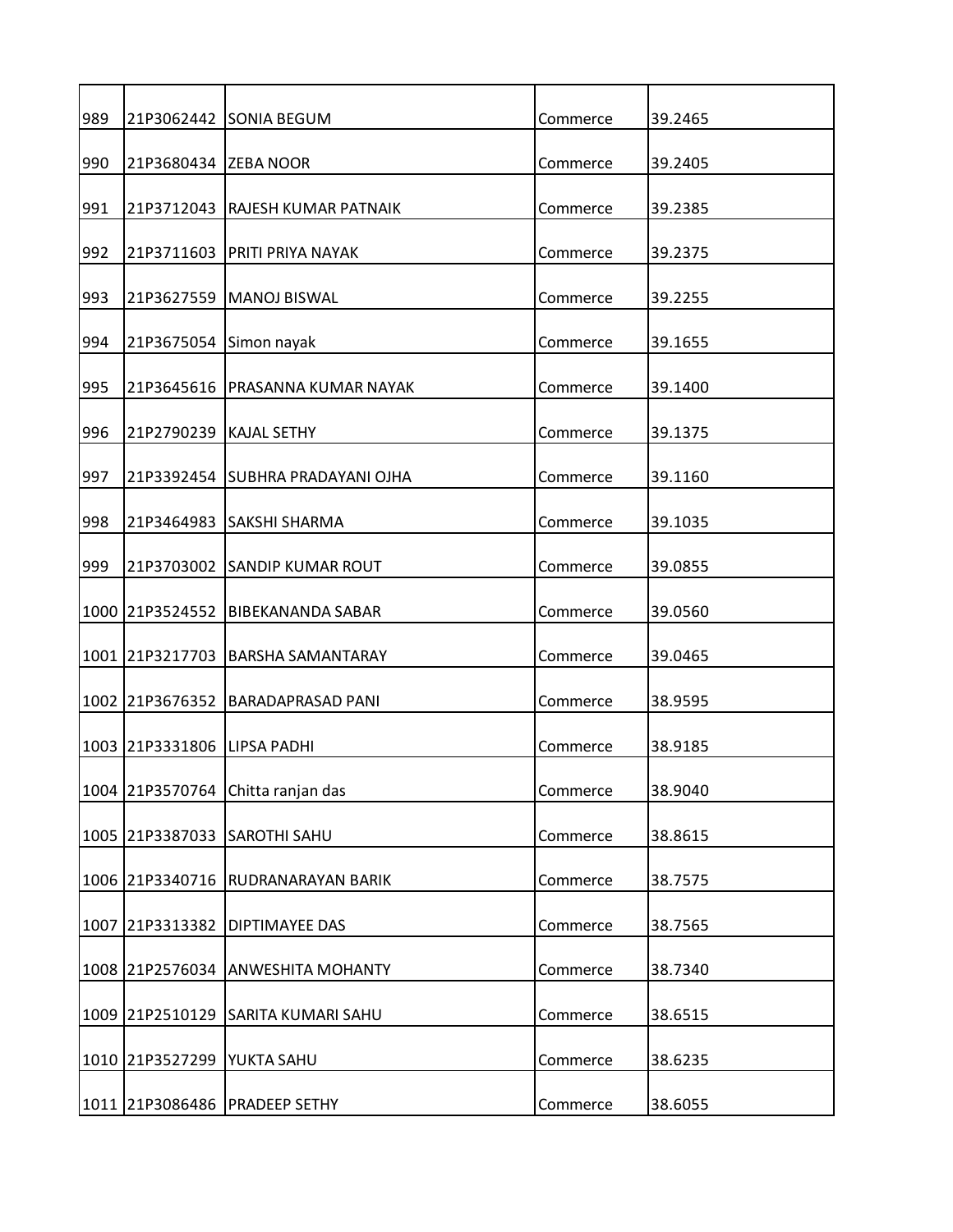| 1012 121P3761269 | ROJI KUMARI DEBATA                 | Commerce | 38.5875 |
|------------------|------------------------------------|----------|---------|
| 1013 21P2943486  | <b>SAKTIPRASAD DAS</b>             | Commerce | 38.5560 |
| 1014 121P2499733 | IINGITA PRIYADARSHINI MAHARANA     | Commerce | 38.5415 |
| 1015 121P2738446 | AJAYA KUMAR SUNAMAJHI              | Commerce | 38.5365 |
|                  | RASHMI PRABHA NAYAK                | Commerce |         |
| 1016 21P2329156  |                                    |          | 38.5250 |
| 1017 21P3005216  | <b>PRASANT KUMAR POLAI</b>         | Commerce | 38.5085 |
| 1018 21P3550194  | PANDA ANUSUYA SOMANATH             | Commerce | 38.4825 |
|                  | 1019 21P3662602 SUMITRA BEHERA     | Commerce | 38.4570 |
| 1020 21P3384826  | SABYASACHI MOHANTY                 | Commerce | 38.4475 |
| 1021 21P2534737  | ISIBANI PANDA                      | Commerce | 38.4455 |
| 1022 21P3704949  | m sivani                           | Commerce | 38.3830 |
|                  |                                    |          |         |
| 1023 21P3404542  | <b>JHATAKISHOR PATEL</b>           | Commerce | 38.3615 |
| 1024 21P3342062  | <b>PRIYANKA DIGGI</b>              | Commerce | 38.3015 |
| 1025 21P3334193  | <b>PARWIN AFROZ</b>                | Commerce | 38.2475 |
| 1026 21P2383742  | IPUJARCHANA LENKA                  | Commerce | 38.2465 |
| 1027 21P3224107  | <b>SUBHASHREE BARAL</b>            | Commerce | 38.2200 |
| 1028 21P3656737  | <b>GELLA SATISH</b>                | Commerce | 38.2090 |
| 1029 21P3006857  | <b>MANISHA BAGH</b>                | Commerce | 38.2035 |
| 1030 21P3603046  | <b>BISWAJIT SAHOO</b>              | Commerce | 38.1805 |
| 1031 21P3582723  | N ROSHAN                           | Commerce | 38.1645 |
| 1032 21P2386632  | <b>MADHUSMITA BIR</b>              | Commerce | 38.1565 |
| 1033 21P3670586  | KUMARI NEELA NAIK                  | Commerce | 38.1175 |
|                  | 1034 21P3468756 SAUMYARANJAN SAHOO | Commerce | 38.0860 |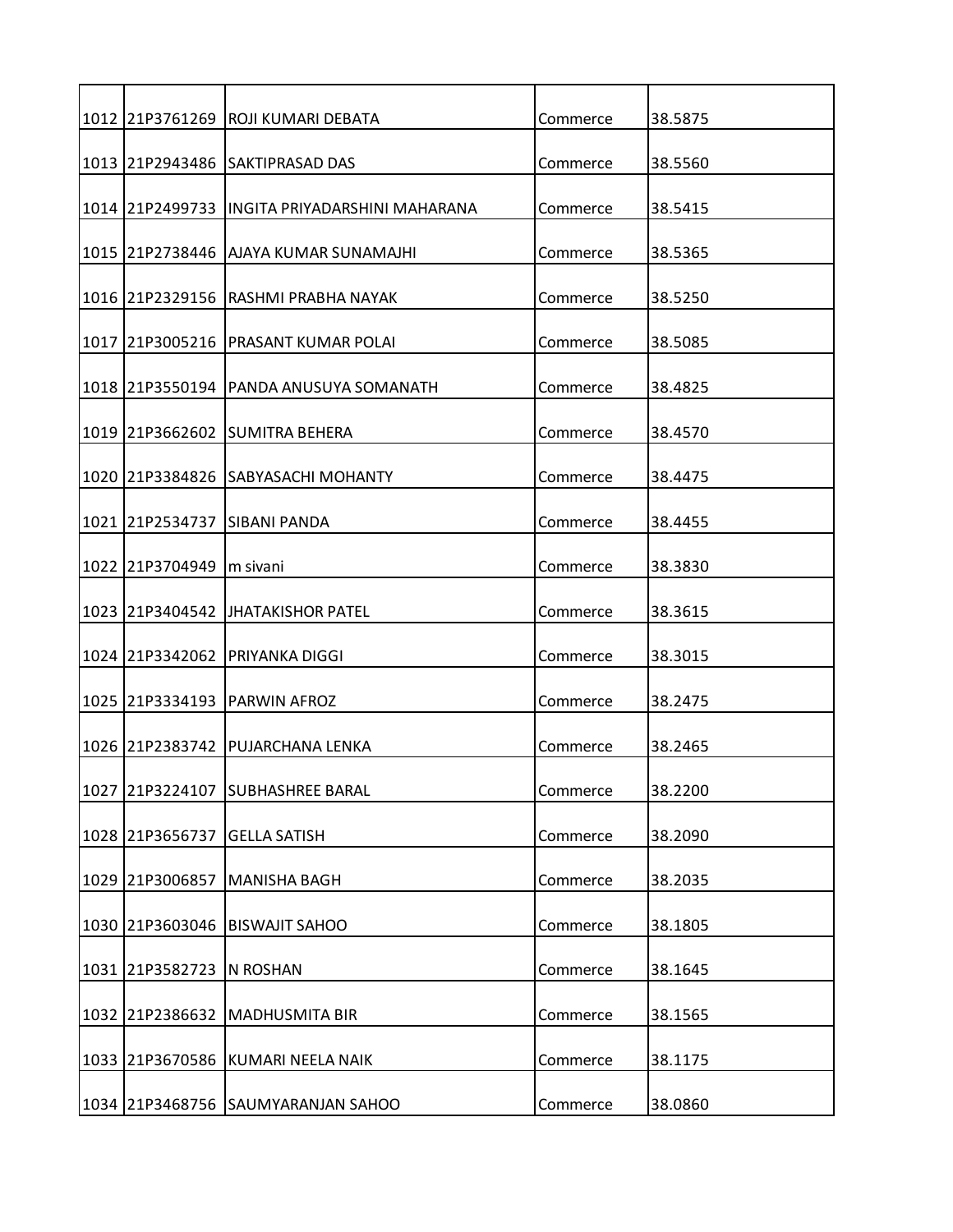| 1035 | 21P2608282      | DEEPSIKHA PATNAIK                   | Commerce | 38.0715 |
|------|-----------------|-------------------------------------|----------|---------|
|      | 1036 21P3008523 | <b>SUMAN MAHARANA</b>               | Commerce | 38.0705 |
|      |                 | 1037 21P3402087 SUSHIL KUMAR BEHERA | Commerce | 38.0565 |
|      |                 |                                     |          |         |
|      | 1038 21P3388793 | ABHISEK KUMAR DEY                   | Commerce | 38.0405 |
|      | 1039 21P2796694 | <b>JAYASHREE BARIK</b>              | Commerce | 38.0225 |
|      | 1040 21P3053452 | Sonali pattnaik                     | Commerce | 38.0200 |
|      | 1041 21P3554233 | <b>DEJIBALA SUBUDHI</b>             | Commerce | 37.9995 |
|      |                 | 1042 21P2829492 SUBHASHREE MOHANTY  | Commerce | 37.9985 |
|      | 1043 21P3210916 | <b>VURUMU BHAWANI</b>               | Commerce | 37.9825 |
|      | 1044 21P2306409 | U SRINU                             | Commerce | 37.9755 |
|      |                 |                                     |          |         |
|      | 1045 21P3509072 | <b>KUSUM SINGHA</b>                 | Commerce | 37.9585 |
|      | 1046 21P3163926 | <b>MONALISHA MOHAPATRA</b>          | Commerce | 37.9375 |
|      | 1047 21P2971877 | ISUNELI PRADHAN                     | Commerce | 37.9245 |
|      | 1048 21P2830244 | <b>TRUPTI REKHA SAHOO</b>           | Commerce | 37.9170 |
|      | 1049 21P2343812 | <b>DIPTIMAYEE SAHOO</b>             | Commerce | 37.9165 |
|      | 1050 21P3357427 | MD. ABDULLAH ANSARI                 | Commerce | 37.8995 |
|      | 1051 21P3710747 | Bhanu prasad                        | Commerce | 37.8880 |
|      | 1052 21P2482002 | <b>CHANDAN KUMAR PANDA</b>          | Commerce | 37.8810 |
|      | 1053 21P2539586 | IPSITA PRIYADARSHINI PRADHAN        | Commerce | 37.8295 |
|      | 1054 21P3356392 | <b>BARSHA SETHY</b>                 | Commerce | 37.8105 |
|      | 1055 21P2629732 | NALINIKANTA BARIK                   | Commerce | 37.7875 |
|      | 1056 21P3013763 | PALLABI RAY                         | Commerce | 37.7805 |
|      |                 | 1057 21P2617666 PRABHAT NAYAK       | Commerce | 37.7530 |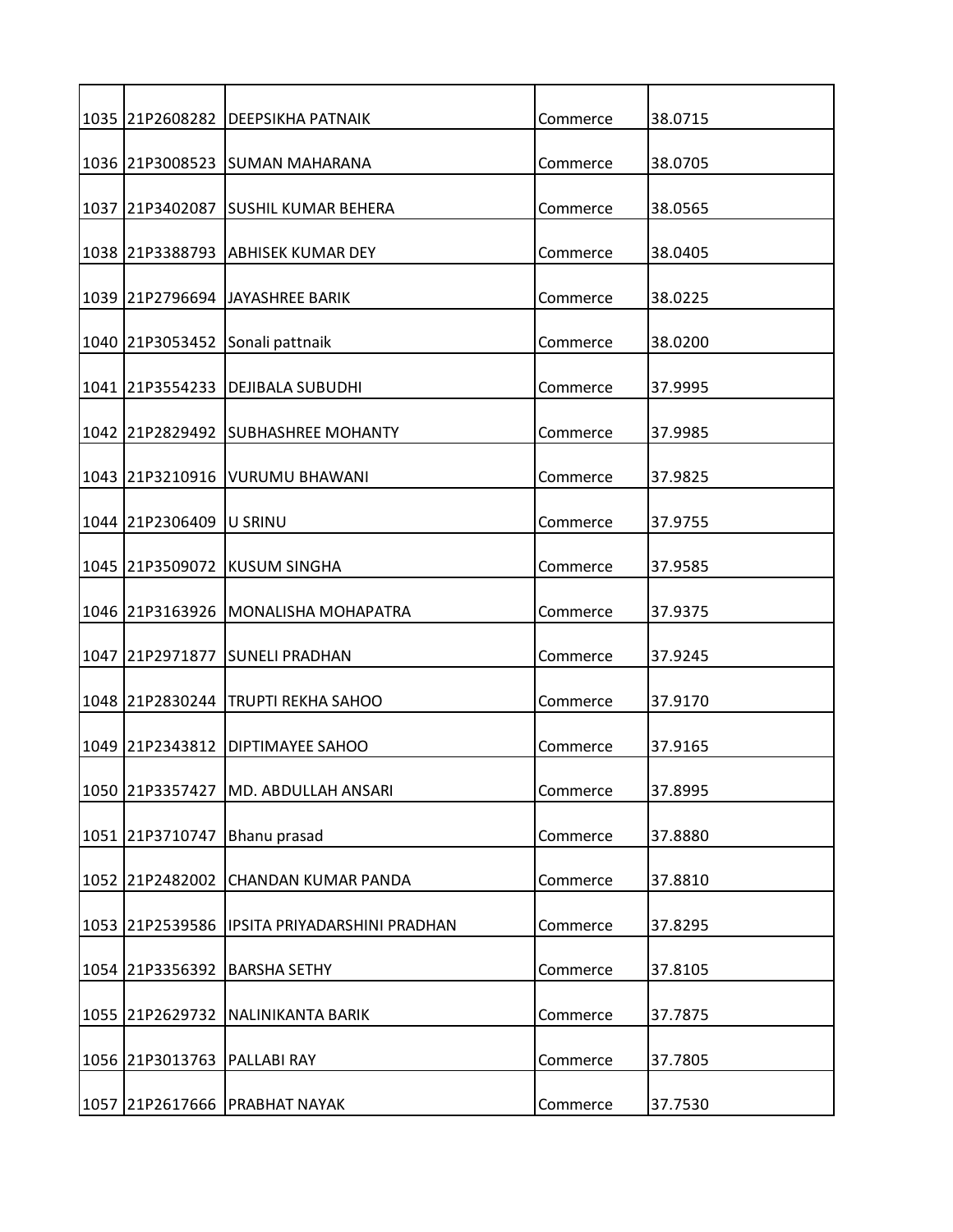| 1058 | 21P3534892       | ASHA DUNGDUNG                   | Commerce | 37.7375 |
|------|------------------|---------------------------------|----------|---------|
|      | 1059 21P2524826  | <b>SUSMITA HARIJAN</b>          | Commerce | 37.7365 |
|      | 1060  21P2546884 | D JAGANNADHA NANDAN KUMAR       | Commerce | 37.7255 |
|      | 1061 21P2618402  | SANDHYA RANI SAHU               | Commerce | 37.7085 |
|      |                  |                                 |          |         |
|      | 1062 21P2876979  | <b>BABITA MAHAKUD</b>           | Commerce | 37.6970 |
|      | 1063 I21P3473917 | IMANISH SORENG                  | Commerce | 37.6550 |
|      | 1064 21P2378682  | <b>PRABIN MINZ</b>              | Commerce | 37.5865 |
|      |                  | 1065 121P2285872 ISAMIR BEHERA  | Commerce | 37.5835 |
|      | 1066 21P2866104  | <b>FAHIM KHAN</b>               | Commerce | 37.5750 |
|      | 1067 I21P3380694 | ISMRUTI RANI BEERO              | Commerce | 37.5575 |
|      |                  |                                 |          |         |
|      | 1068 21P3190667  | <b>SWETA RAY</b>                | Commerce | 37.5535 |
|      | 1069 21P2400883  | <b>ANAMICA SORENG</b>           | Commerce | 37.5330 |
|      | 1070 21P3585787  | GYANABANTA DANDSENA             | Commerce | 37.5200 |
|      | 1071 21P3512076  | RABINDRA MAJHI                  | Commerce | 37.5010 |
|      | 1072 21P3605796  | LOPAMUDRA BARIK                 | Commerce | 37.5005 |
|      | 1073 21P2715719  | <b>MAMINA PRADHAN</b>           | Commerce | 37.4525 |
|      | 1074 21P3421809  | KANHU PRASAD SAHU               | Commerce | 37.4190 |
|      | 1075 21P2978466  | K. Priyanka                     | Commerce | 37.4165 |
|      | 1076 21P3200996  | <b>SUBHASMITA MOHANTY</b>       | Commerce | 37.3935 |
| 1077 | 21P3447929       | <b>SOMANATH GUIN</b>            | Commerce | 37.3685 |
|      | 1078 21P3227713  | <b>AFRIN ANSARI</b>             | Commerce | 37.3685 |
|      | 1079 21P3677669  | <b>ITEESMITA SAHU</b>           | Commerce | 37.3515 |
|      |                  | 1080 21P3626806 Prabir parichha | Commerce | 37.2970 |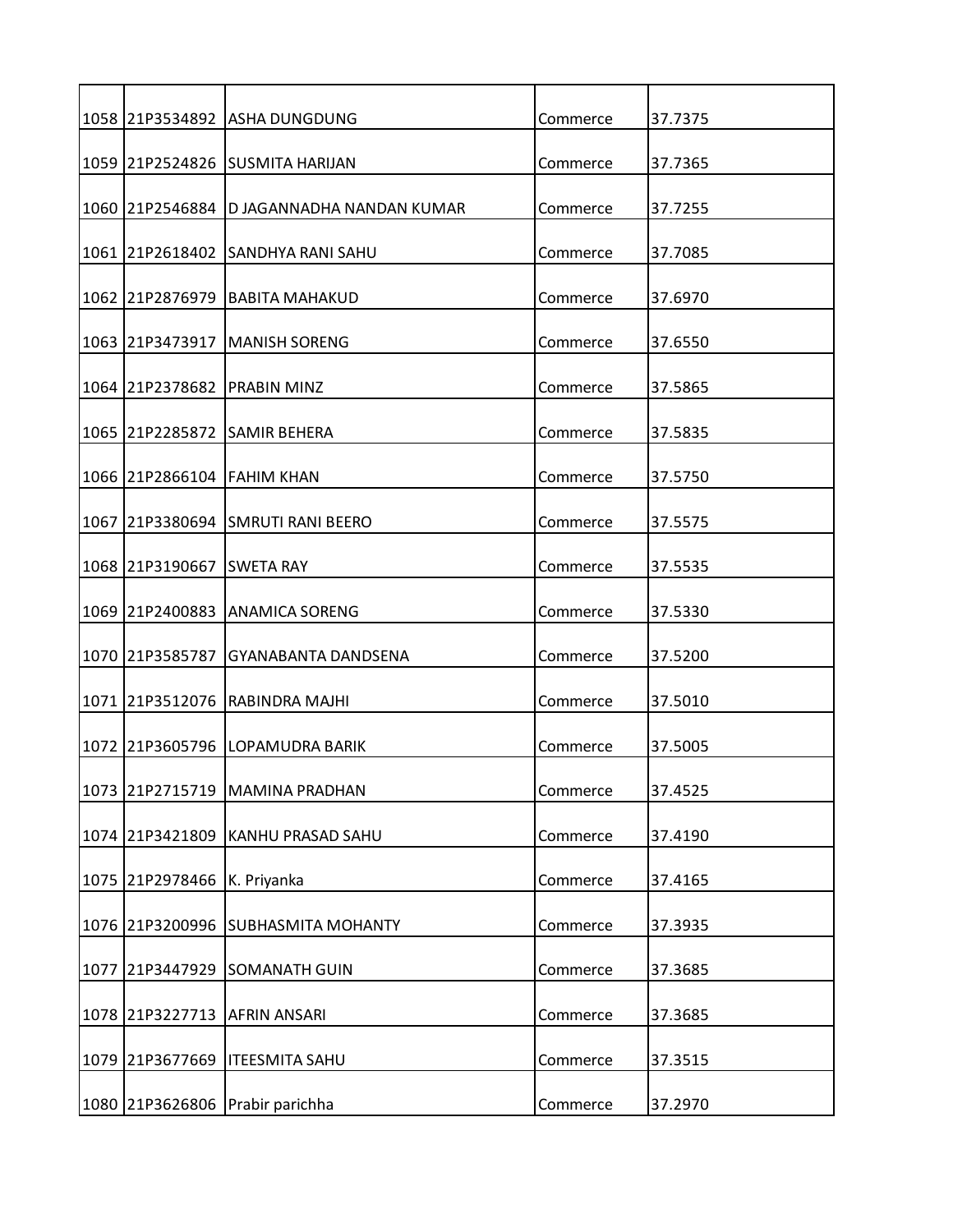|      | 1081 21P3762064 | <b>SASMITA DAS</b>                 | Commerce | 37.2725 |
|------|-----------------|------------------------------------|----------|---------|
| 1082 | 21P3633574      | <b>KRISHNA SWAIN</b>               | Commerce | 37.1880 |
|      |                 | 1083 21P3728576 SAROJ KUMAR NAYAK  | Commerce | 37.1795 |
|      |                 |                                    |          |         |
|      |                 | 1084 21P2504332 SUBHAKANTA BARAL   | Commerce | 37.1655 |
|      | 1085 21P3649136 | KUANRA MURMU                       | Commerce | 37.1500 |
|      | 1086 21P3553656 | <b>PRACHI JENA</b>                 | Commerce | 37.1025 |
|      | 1087 21P3557582 | RAKESH KUMAR BISWAKARMA            | Commerce | 37.0875 |
|      | 1088 21P2960217 | <b>BISHNUPRIYA SETHY</b>           | Commerce | 37.0755 |
|      | 1089 21P3219696 | Sai Jyoti Sundara                  | Commerce | 37.0320 |
|      |                 |                                    |          |         |
|      | 1090 21P3411959 | RASMIRANJAN BISWAL                 | Commerce | 36.9915 |
|      | 1091 21P3286754 | <b>PRITIMAYEE BISWAL</b>           | Commerce | 36.9910 |
|      |                 | SNIGDHALAXMI PRIYADARSINI          |          |         |
|      | 1092 21P2492874 | <b>MOHAPATRA</b>                   | Commerce | 36.9895 |
|      | 1093 21P2625047 | <b>ANIMA TYADI</b>                 | Commerce | 36.9820 |
|      | 1094 21P3268384 | <b>DUKHINI ALDA</b>                | Commerce | 36.9580 |
|      |                 | 1095 21P3385974 ITISHREE PANIGRAHI | Commerce | 36.9490 |
|      | 1096 21P2356044 | <b>LALDHAR PUTEL</b>               | Commerce | 36.9470 |
|      | 1097 21P3771366 | PIPASA MUNDA                       | Commerce | 36.9295 |
|      | 1098 21P2523332 | PRAVASHINI DAS                     | Commerce | 36.9105 |
|      | 1099 21P3574382 | <b>SUSHANTA BEHERA</b>             | Commerce | 36.8830 |
|      | 1100 21P3335129 | <b>GOUTTAM DAS</b>                 | Commerce | 36.8335 |
|      | 1101 21P3001722 | <b>RAJ NANDINI</b>                 | Commerce | 36.8315 |
|      |                 |                                    |          |         |
|      | 1102 21P3631959 | KANHU CHARAN SETHY                 | Commerce | 36.7975 |
|      | 1103 21P3689552 | <b>BARSHARANI PRADHAN</b>          | Commerce | 36.7750 |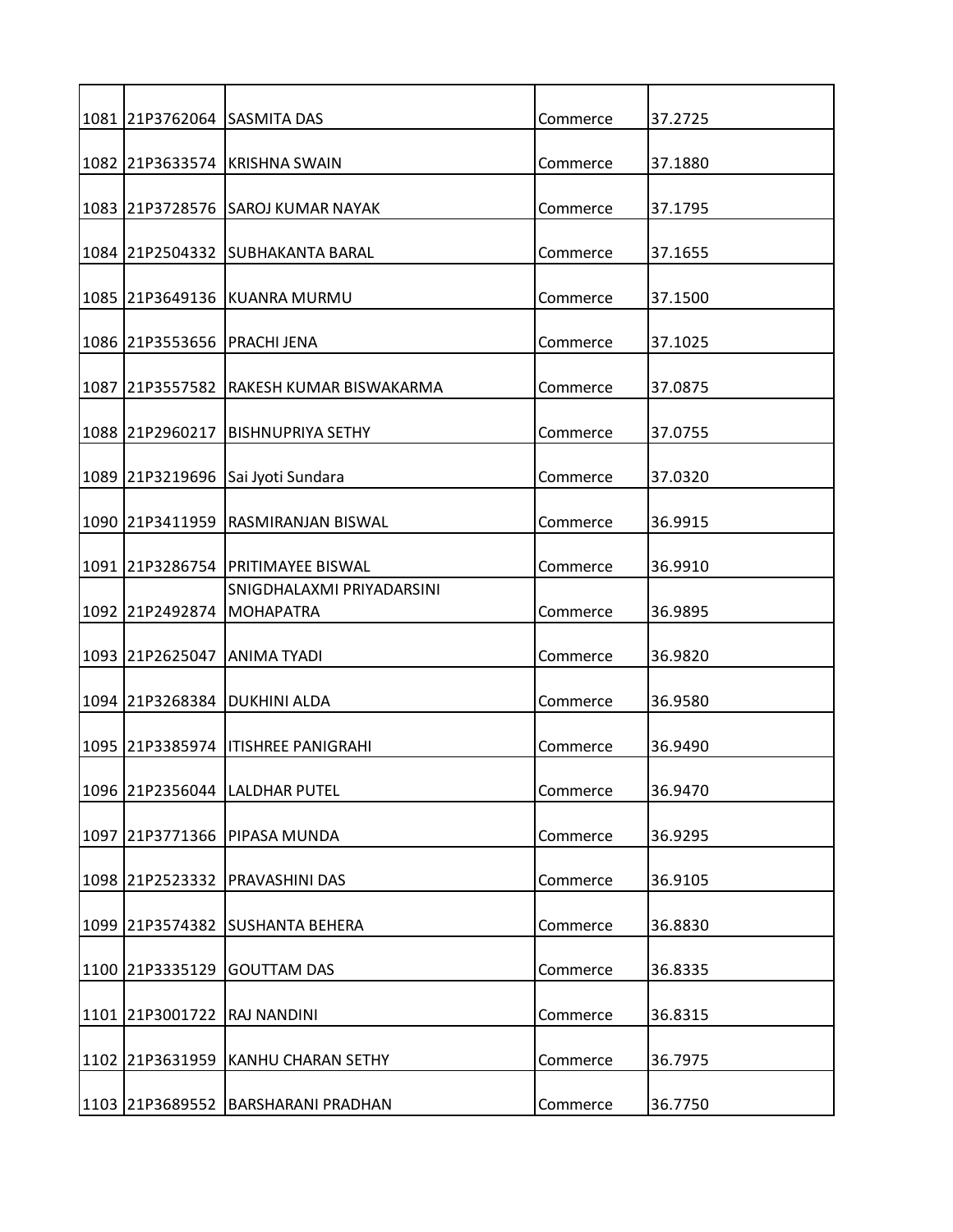| 1104 121P2895034  | <b>DEULA MAJHI</b>                     | Commerce | 36.7735 |
|-------------------|----------------------------------------|----------|---------|
| 1105 21P2405789   | <b>SIBANI MITRA</b>                    | Commerce | 36.7685 |
| 1106  21P2978156  | IRASHMITA MALLICK                      | Commerce | 36.7575 |
| 1107 21P3644254   | ISUNITA BARIK                          | Commerce | 36.7065 |
| 1108 121P3335289  | LAXMIPRIYA PATRA                       | Commerce | 36.6945 |
| 1109 21P3054302   | ISANNIPINNI GAYATRI                    |          | 36.6875 |
|                   |                                        | Commerce |         |
| 1110 21P2455326   | PRAVEEN CHANDRA BORADO                 | Commerce | 36.6865 |
| 1111 21P3065204   | SWAGATIKA PATTANAYAK                   | Commerce | 36.6800 |
| 1112 21P2675436   | İSTITIPRANGYA NAYAK                    | Commerce | 36.6665 |
| l1113 l21P3657444 | <b>ARJUN CHHATRIA</b>                  | Commerce | 36.5990 |
| 1114 21P2645554   | <b>BAISHAKHEE MOHANTY</b>              | Commerce | 36.5775 |
|                   |                                        |          |         |
| 1115 21P3174359   | <b>BASUDEB KETKI</b>                   | Commerce | 36.5305 |
| 1116 21P3061323   | <b>AJAY MANHIRA</b>                    | Commerce | 36.5225 |
| 1117 21P3207782   | DUSHMANTA KUMAR PATRA                  | Commerce | 36.4935 |
| 1118 21P3742883   | SWARNALATA SETHI                       | Commerce | 36.4750 |
| 1119 21P3085444   | PRIYABRATA MISHRA                      | Commerce | 36.4715 |
| 1120 21P2948529   | MONALISA CHAUDHURY                     | Commerce | 36.4490 |
| 1121 21P2835026   | <b>GAYATRI DEVI NAG</b>                | Commerce | 36.2785 |
|                   | 1122   21P2325112   SUBRAT KUMAR SETHI | Commerce | 36.2250 |
| 1123 21P3319754   | U UMA MAHESWAR RAO                     | Commerce | 36.2210 |
| 1124 21P3712759   | <b>JYOTSNA RANI NATH</b>               | Commerce | 36.2205 |
| 1125 21P2581459   | MADHU SHREE ORAM                       | Commerce | 36.1875 |
|                   | 1126 21P2764779 NIBEDITA MOHANTA       | Commerce | 36.1705 |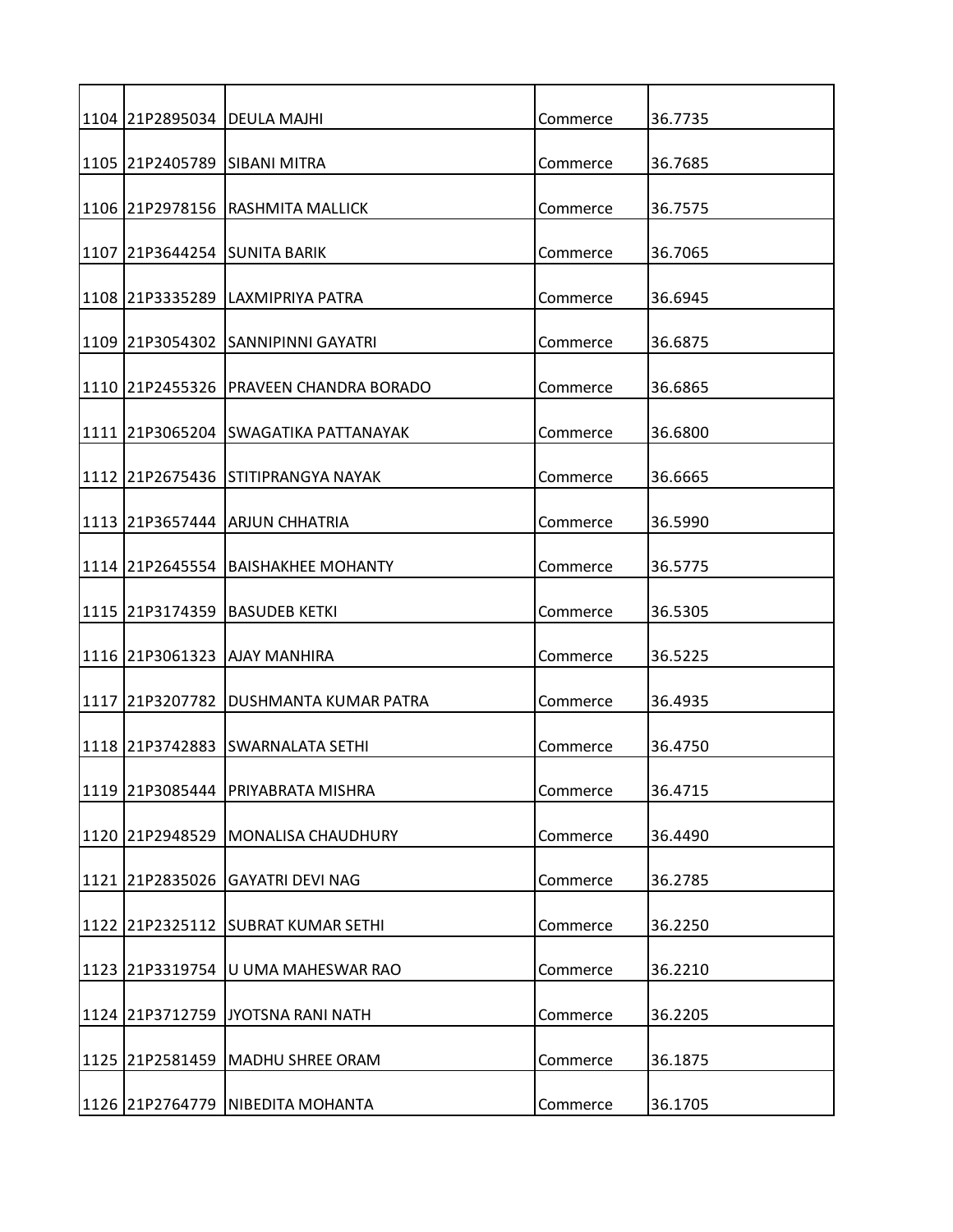| 1127 | 21P3606366       | SUBHAM KRISHNA GOUDA                    | Commerce | 36.1645 |
|------|------------------|-----------------------------------------|----------|---------|
|      | 1128 21P3392014  | INIKITA PANDA                           | Commerce | 36.1335 |
|      |                  | 1129   21   23   24   30   TANA PARWEEN | Commerce | 36.0980 |
|      | 1130 21P3506233  | ISURENDRA BEHERA                        | Commerce | 36.0975 |
|      |                  |                                         |          |         |
|      | 1131 21P2999606  | <b>RAKSHYI NAIK</b>                     | Commerce | 36.0970 |
|      | 1132 21P2621939  | <b>SABITRI GOUDO</b>                    | Commerce | 36.0900 |
|      | 1133 21P3073836  | <b>DHANESH YADAV</b>                    | Commerce | 36.0865 |
|      | 1134  21P3511492 | Arunima Panda                           | Commerce | 36.0845 |
|      | 1135 21P3343116  | N ASHIS                                 | Commerce | 36.0840 |
|      | 1136 21P3055542  | <b>MANYAM GOUTAMI</b>                   | Commerce | 36.0530 |
|      |                  |                                         |          |         |
| 1137 | 21P2864713       | T.P RAJESH RAJU                         | Commerce | 36.0500 |
|      | 1138 21P3591479  | SMRUTIRANJAN MISHRA                     | Commerce | 36.0475 |
|      | 1139  21P2653326 | ANNA SEBOTI KUJUR                       | Commerce | 36.0460 |
|      | 1140 21P3247656  | <b>DEEPANJALI TOIKA</b>                 | Commerce | 36.0325 |
|      | 1141 21P3065864  | ISRADHANJALI DAS                        | Commerce | 36.0095 |
|      | 1142 21P3309514  | <b>SUSMITA SAHOO</b>                    | Commerce | 36.0040 |
|      | 1143 21P3571204  | PRIYAMBADA MOHAPATRA                    | Commerce | 35.9885 |
|      | 1144 21P2735496  | <b>PUSPALATA BEHERA</b>                 | Commerce | 35.9735 |
|      | 1145 21P3681992  | <b>JYOTI PADHAN</b>                     | Commerce | 35.9735 |
|      | 1146 21P3198037  | <b>LICHI SWAIN</b>                      | Commerce | 35.9400 |
| 1147 | 21P3031266       | <b>SUJATA SAHOO</b>                     | Commerce | 35.9270 |
|      | 1148 21P3560817  | PRASANTA BEHERA                         | Commerce | 35.9075 |
|      | 1149 21P2408666  | <b>BINDUSHREE MAHAPATRA</b>             | Commerce | 35.9060 |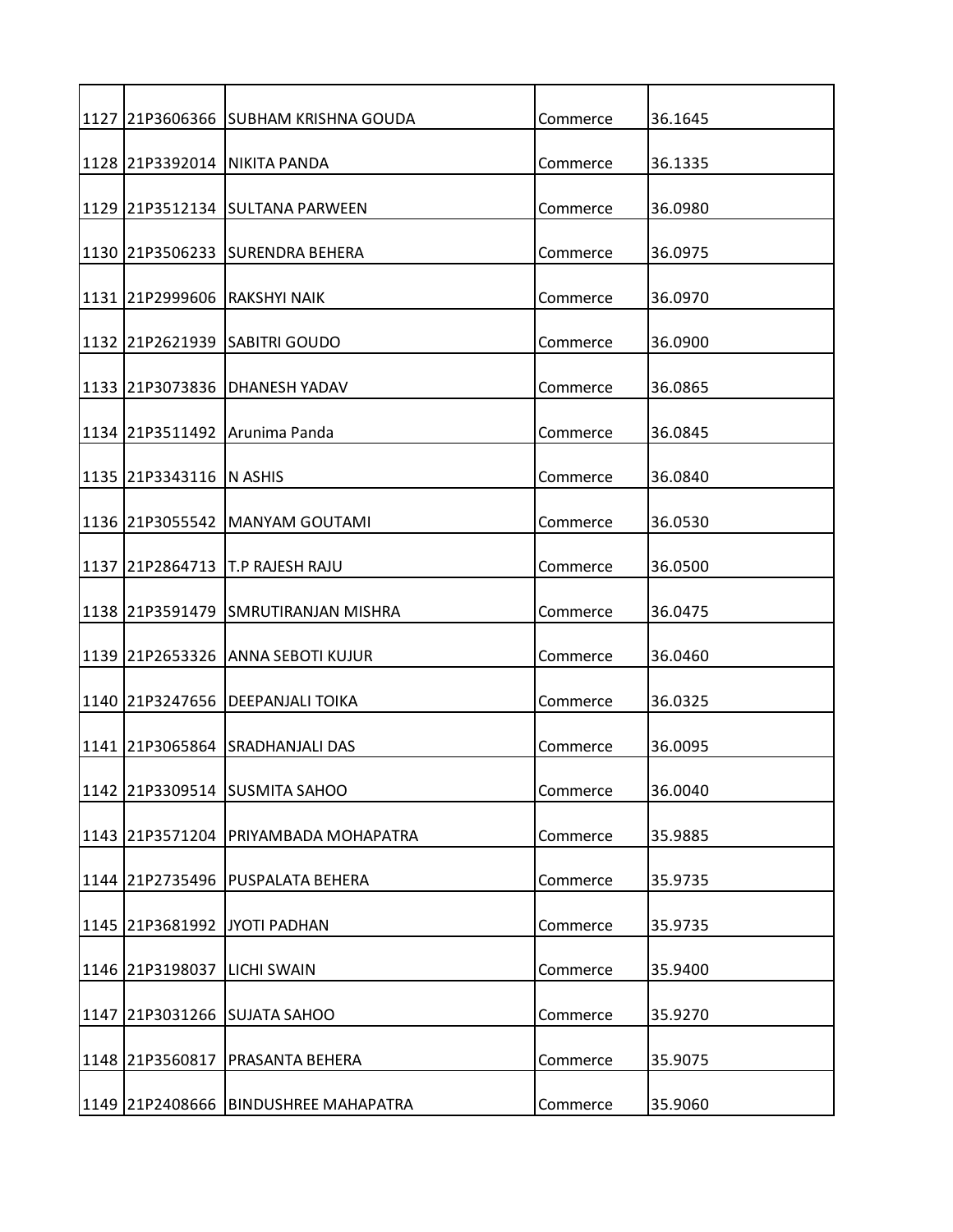| 1150 21P3433657  | <b>Bimal Bastray</b>          | Commerce | 35.8840 |
|------------------|-------------------------------|----------|---------|
| 1151 21P2446002  | PINKI BHATTA                  | Commerce | 35.8175 |
| 1152 21P3683752  | <b>RINU SONKAR</b>            | Commerce | 35.7965 |
| 1153 21P3347087  | <b>MANOJ DIGAL</b>            | Commerce | 35.7260 |
| 1154 21P2516952  | KARISMA KANDAR                | Commerce | 35.7120 |
| 1155 21P2700869  | <b>SILU BEHERA</b>            | Commerce | 35.5915 |
| 1156 21P2300832  | Leena sethi                   |          | 35.5545 |
|                  |                               | Commerce |         |
|                  | 1157 21P2624029 PURNIMA TYADI | Commerce | 35.5365 |
| 1158 21P3675767  | AISHWARIYA THAKUR             | Commerce | 35.4930 |
| 1159 21P3482497  | RAMESH HARIJAN                | Commerce | 35.4755 |
| 1160 21P3402829  | IROSHNAMAYEE SAHOO            | Commerce | 35.4640 |
| 1161 21P2892412  | <b>RUDRAPRASAD NAIK</b>       | Commerce | 35.3990 |
|                  |                               |          |         |
| 1162 21P3674504  | <b>SASMITA SAGRIA</b>         | Commerce | 35.3740 |
| 1163  21P2671939 | MOHAMMED SAHENAWAZ QUADRI     | Commerce | 35.3665 |
| 1164 21P3123932  | ABHILIPSA PATTANAIK           | Commerce | 35.3590 |
| 1165 21P3302306  | <b>SUBHASMITA SAHOO</b>       | Commerce | 35.3275 |
| 1166 21P2742283  | PRIYA LAKRA                   | Commerce | 35.2530 |
| 1167 21P2932654  | MADDAMSETTY ASHA              | Commerce | 35.2485 |
| 1168 21P3055697  | KANHEYA MAHANANDA             | Commerce | 35.2445 |
| 1169 21P3099179  | <b>ITISHREE MAJHI</b>         | Commerce | 35.2250 |
| 1170 21P3753462  | <b>SUNITA MOHANTA</b>         | Commerce | 35.2130 |
| 1171 21P3017096  | CHANDRAKANTA SAHU             | Commerce | 35.2120 |
| 1172 21P3209839  | RASMITA SAHU                  | Commerce | 35.1665 |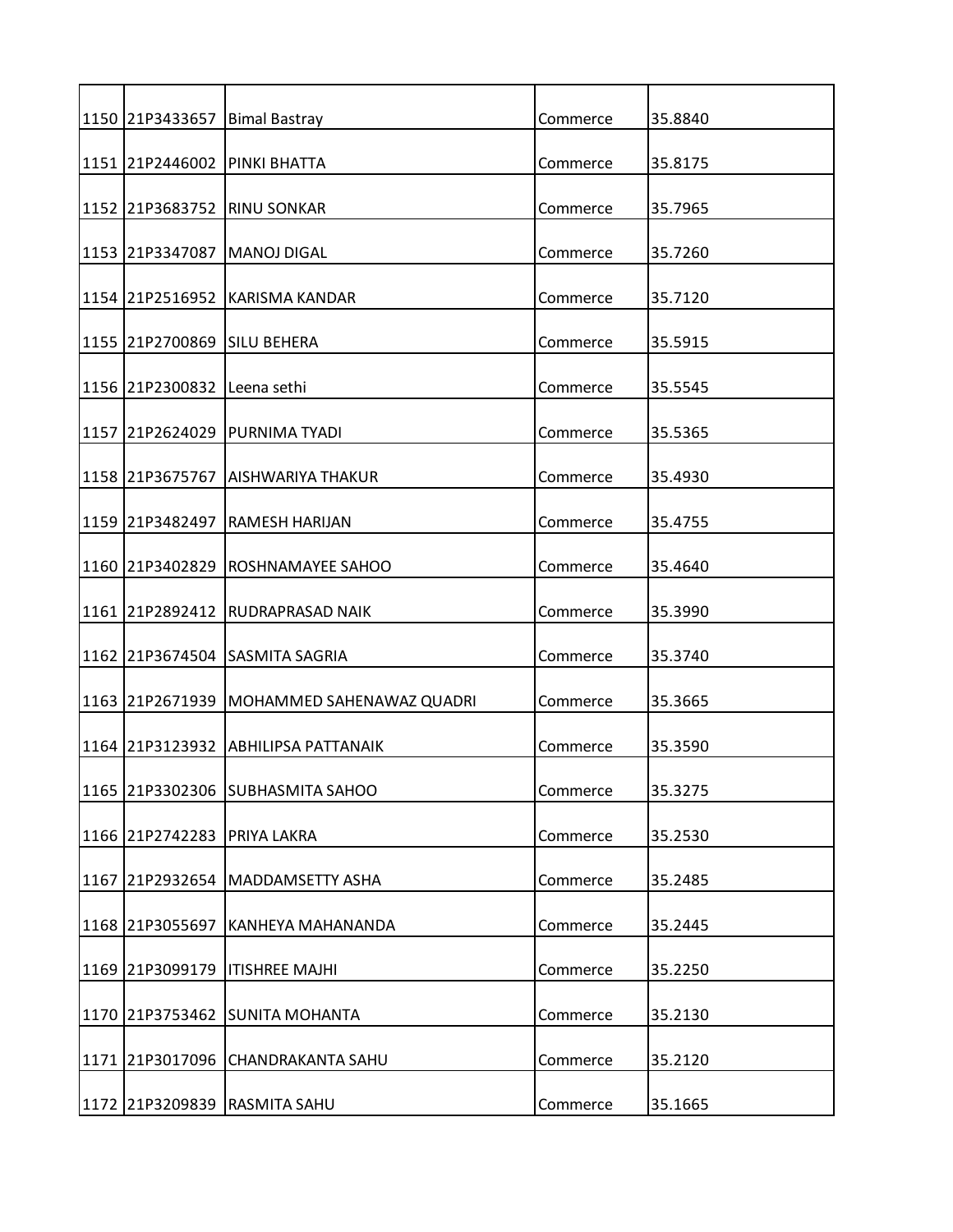|      | 1173 121P3498557 | <b>ARATI GOPE</b>                   | Commerce | 35.1510 |
|------|------------------|-------------------------------------|----------|---------|
|      | 1174 21P3297999  | <b>PREETI SETHI</b>                 | Commerce | 35.0550 |
|      |                  | 1175 21P2780713   NIRANJAN ORAM     | Commerce | 35.0060 |
|      | 1176 21P3175332  | ABINASH KUMAR DAS                   | Commerce | 34.8790 |
|      | 1177 21P3677372  | PINKU DANDASENA                     | Commerce | 34.8625 |
|      |                  |                                     |          |         |
|      | 1178 21P2802999  | JYOTI RANJAN PARIDA                 | Commerce | 34.7790 |
|      | 1179 21P3040032  | PRATIVA EKKA                        | Commerce | 34.6985 |
|      | 1180 21P2318893  | <b>MONIKA CHOUDHURY</b>             | Commerce | 34.5995 |
|      | 1181 21P3574323  | CHITTARANJAN JENA                   | Commerce | 34.5500 |
|      | 1182 21P3661532  | DIPANJALI SAMAL                     | Commerce | 34.4715 |
|      |                  |                                     |          |         |
|      | 1183 21P3015252  | Diptimayee sahoo                    | Commerce | 34.4410 |
|      | 1184 21P3494129  | <b>SUNITA GOUDA</b>                 | Commerce | 34.4375 |
|      |                  | 1185 21P3759314 DARAMARI POLEI      | Commerce | 34.4250 |
|      |                  | 1186 21P3710482 S VIVEKANANDA REDDY | Commerce | 34.4005 |
| 1187 | 21P2352752       | KRUSHNA CHANDRA MAHANTA             | Commerce | 34.3915 |
|      | 1188 21P2904834  | CH. PRIYANKA PRUSTI                 | Commerce | 34.3315 |
|      | 1189 21P3383774  | <b>SARASWATI ORAM</b>               | Commerce | 34.3055 |
|      | 1190 21P2876617  | <b>SWAPNA KUMARI</b>                | Commerce | 34.2990 |
|      | 1191 21P3326297  | <b>RAHUL DIGAL</b>                  | Commerce | 34.1290 |
|      |                  |                                     |          |         |
|      | 1192 21P2500186  | KIRAN KUMARI BHOI                   | Commerce | 34.0965 |
|      | 1193 21P3546454  | <b>ARUN BHUMIJ</b>                  | Commerce | 34.0745 |
|      | 1194 21P3535362  | <b>ANKITA CHATURVEDI</b>            | Commerce | 34.0315 |
|      |                  |                                     |          |         |
|      | 1195 21P3079052  | <b>ANURAG PATTNAIK</b>              | Commerce | 33.9500 |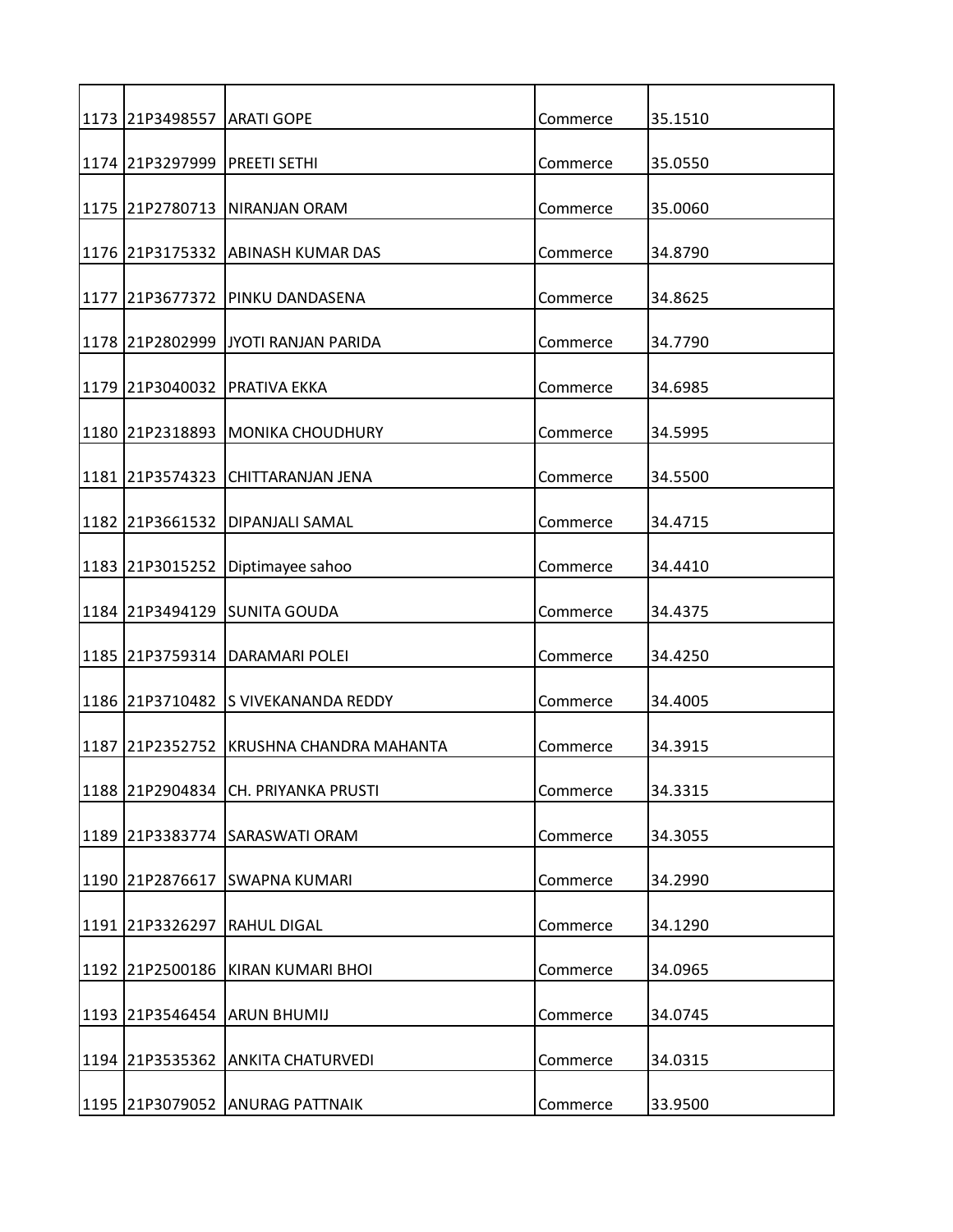| 1196 21P2838793  | PRAGATI PRIYADARSHANI            | Commerce | 33.9465 |
|------------------|----------------------------------|----------|---------|
| 1197 21P3345776  | <b>MADHUSMITA SWAIN</b>          | Commerce | 33.7325 |
| 1198  21P2744542 | <b>HIMANSU PARIDA</b>            | Commerce | 33.7000 |
| 1199 21P2694712  | DEABIT JOJO                      | Commerce | 33.6245 |
| 1200 21P2576712  | DAMAN HEMBRAM                    | Commerce | 33.6190 |
| 1201 21P3372859  | lSEEMA KISHAN                    | Commerce | 33.6165 |
| 1202 21P3539156  | <b>JAYASHREE DAS</b>             | Commerce | 33.6125 |
| 1203  21P2312403 | ASHA BOHIDAR                     | Commerce | 33.5975 |
| 1204 21P3177676  | BINDU SAGARIKA NAYAK             | Commerce | 33.4725 |
| 1205 21P2906183  | ARUKULA PRIYANKA PATRO           | Commerce | 33.4625 |
| 1206 21P3524517  | DEEPAK KUMAR MALLICK             | Commerce | 33.4545 |
|                  |                                  |          |         |
| 1207 21P3397366  | <b>ALOK GOUDA</b>                | Commerce | 33.3985 |
|                  | 1208  21P2994546  SONALIPI SAHOO | Commerce | 33.3915 |
| 1209 21P3491564  | RANJITA NAIK                     | Commerce | 33.3795 |
| 1210 21P3000854  | <b>ANJALI BEHERA</b>             | Commerce | 33.1470 |
| 1211 21P3543579  | <b>PINKI NAIK</b>                | Commerce | 33.1095 |
| 1212 21P3601823  | <b>AYESHA KHAN</b>               | Commerce | 32.9005 |
| 1213 21P3065082  | PRATIMA SAHOO                    | Commerce | 32.7820 |
| 1214 21P3170129  | KADISINGI PRABHAKAR              | Commerce | 32.7505 |
| 1215 21P3317583  | <b>GEETANJALI DAS</b>            | Commerce | 32.7485 |
| 1216 21P3636693  | SUBHADRA RANI PRADHAN            | Commerce | 32.6835 |
| 1217 21P3340487  | jaydeep badaik                   | Commerce | 32.6555 |
|                  |                                  |          |         |
| 1218 21P3549377  | RASHMITA NAG                     | Commerce | 32.6420 |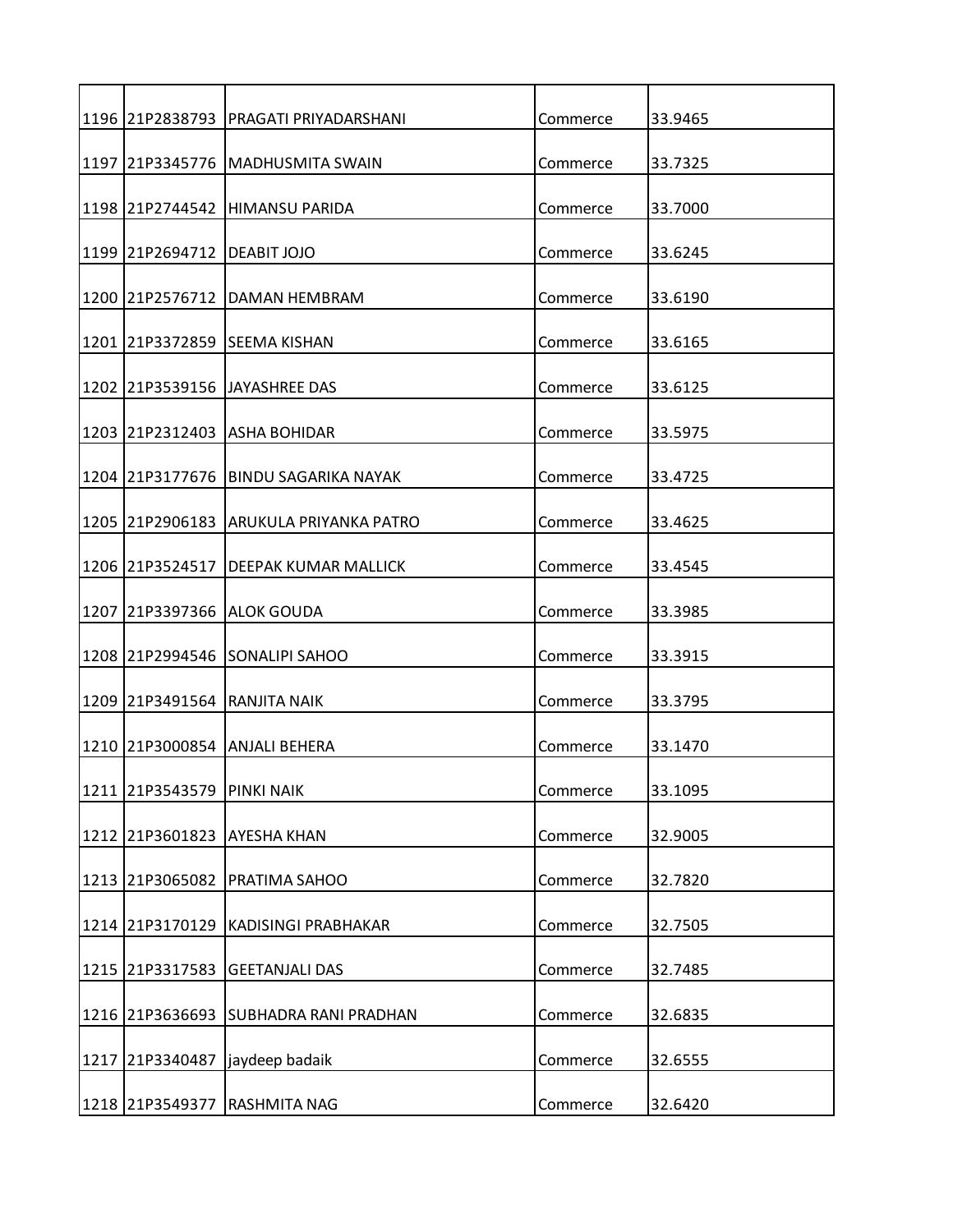| 1219 121P3755737      | ISUBRAT KUMAR BISWAL            | Commerce | 32.5910 |
|-----------------------|---------------------------------|----------|---------|
| 1220 21P2640724       | <b>PREETI BEHERA</b>            | Commerce | 32.5130 |
| 1221 21P3765009       | izhar aziz                      | Commerce | 32.4680 |
|                       |                                 |          |         |
| 1222 21P3575793       | <b>BAIBHAVI MAHATO</b>          | Commerce | 32.4585 |
| l 1223 l 21 P374 1987 | STALINA PRIYADARSHINI SAHOO     | Commerce | 32.3500 |
| 1224 21P3617896       | DHARMENDRA NAHAK                | Commerce | 32.3085 |
| 1225 21P2377689       | <b>MANAS KUMAR BEHERA</b>       | Commerce | 32.0550 |
| 1226 21P3658782       | LAXMIKANTA DORA                 | Commerce | 31.8895 |
| 1227 21P2555279       | IJITU SETHI                     | Commerce | 31.8825 |
| 1228 21P3536153       | <b>DEBABRATA SAHU</b>           | Commerce | 31.7590 |
|                       |                                 |          |         |
| 1229 21P3670899       | DAMODAR NAYAK                   | Commerce | 31.6685 |
| 1230 21P3567206       | <b>NIRANJAN SETHI</b>           | Commerce | 31.6380 |
| 1231  21P3131606      | BADINGI SAI LAXMI PATTANAIK     | Commerce | 31.6135 |
| 1232 21P3455776       | <b>SAHADEV BISOI</b>            | Commerce | 31.4780 |
| 1233 21P3157622       | JASHYA LIMA                     | Commerce | 31.2965 |
| 1234 21P3703166       | <b>SUBHALAXMI SAHOO</b>         | Commerce | 31.0915 |
| 1235 21P3578609       | <b>SUBHENDU ROUT</b>            | Commerce | 31.0895 |
| 1236 21P2422097       | <b>SUCHISMITA NAYAK</b>         | Commerce | 31.0420 |
| 1237 21P3240816       | <b>BURAGAPU DEVENDRA PRASAD</b> | Commerce | 30.9330 |
| 1238 21P2733994       | <b>ARATI SUHULA</b>             | Commerce | 30.8595 |
| 1239 21P2698669       | <b>JIBAN KUMAR KARJEE</b>       | Commerce | 30.8030 |
| 1240 21P2451304       | SHANTANU KUMAR PAHADI           | Commerce | 30.7725 |
| 1241 21P3054082       | <b>AISA DASH</b>                | Commerce | 30.4945 |